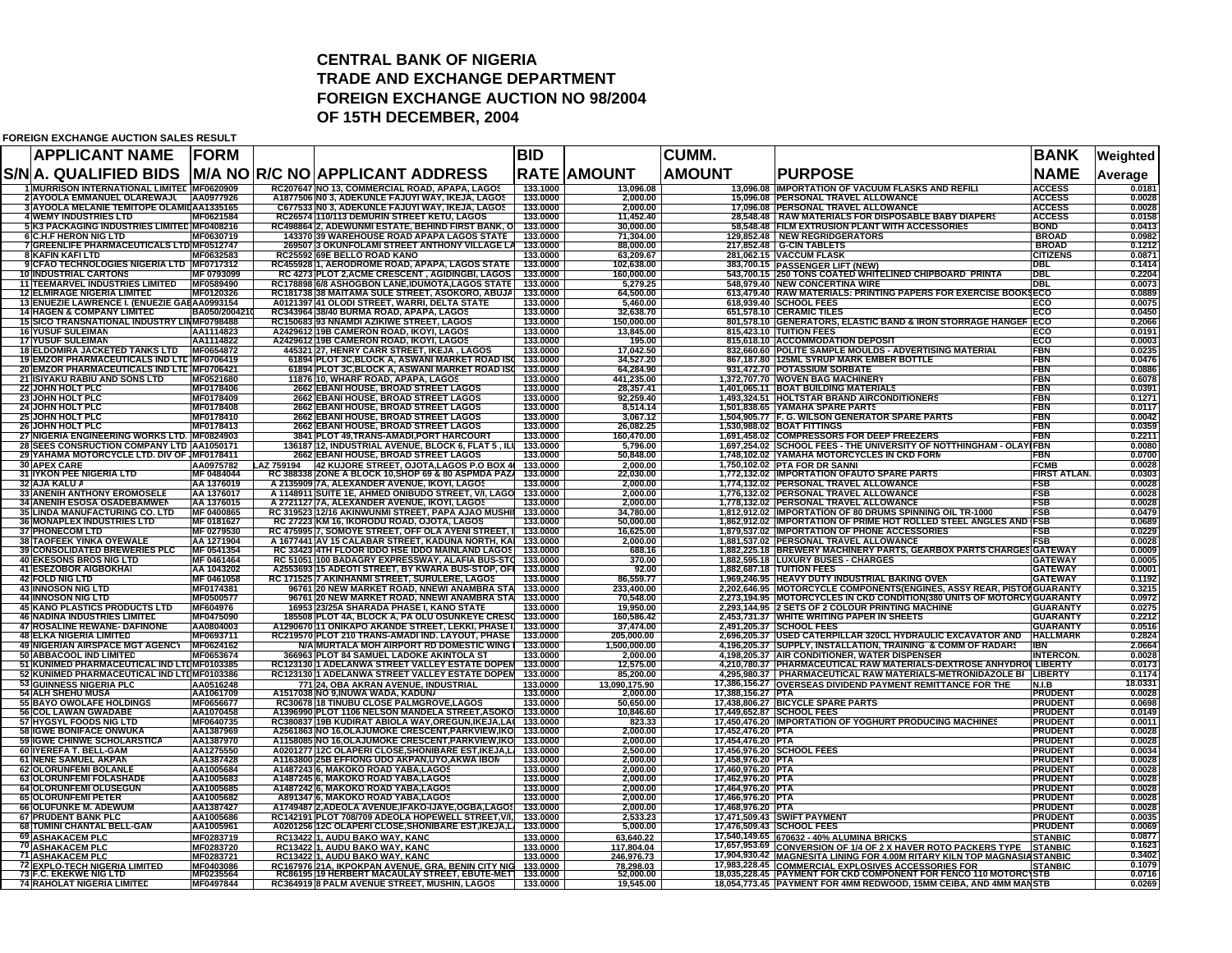| 75 OILDATA WIRELINE SERVICES LIMITEMF0730317                                     |                   | 198508 PLOT 282 TRANS AMADI INDUSTRIAL LAYOUT,                                              | 133.0000             | 861,990.16          |                           | 18,916,763.61 IMPORTATION OF INCONEL CONTROL LINE, SAFETY VALVE, STD. CHART.        | 1.1875                                                   |
|----------------------------------------------------------------------------------|-------------------|---------------------------------------------------------------------------------------------|----------------------|---------------------|---------------------------|-------------------------------------------------------------------------------------|----------------------------------------------------------|
| 76 JAWA INTERNATOINAL LIMITED                                                    | MF 0611305        | 93309 PLOT.6/7 ABIMBOLA STR. ISOLO ,LAGOS                                                   | 133.0000             | 17,819.00           |                           | 18,934,582.61 595CTNS OF 2PC HYODERMIC 5ML DISPOSABLE SYRINGES WEMA                 | 0.0245                                                   |
| 77 OLATERU JACOB ABIODUN                                                         | AA 1095263        | A1086191 221, JEBBA CLOSE NEPA QTRS EGBIN NEAR IJI                                          | 133.0000             | 3,000.00            |                           | 18.937.582.61 PAYMENT FOR SCHOOL FEES                                               | 0.0041<br><b>WEMA</b>                                    |
| 78 OLATERU JACOB ABIODUN                                                         | AA 1345588        | A1086191 221, JEBBA CLOSE NEPA QTRS EGBIN NEAR IJI                                          | 133.0000             | 500.00              |                           | 18,938,082.61 PAYMENT FOR SCHOOL FEES                                               | <b>WEMA</b><br>0.0007                                    |
| <b>79 G.M.O AND COMPANY LIMITED</b>                                              | MF0408684         | RC5328 1, ABIMBOLA SHODIPE STREET, WESTERN AVE 132.9800                                     |                      | 149,895.60          |                           | 19,087,978.21 BICYCLE SPARE PARTS                                                   | <b>BOND</b><br>0.2065                                    |
| <b>80 JETLINK LIMITED</b>                                                        | MF0602491         | RC245590 12A ADEOLA HOPEWELL STREET, V/ISLAND, LI                                           | 132.9800             | 51,555.00           |                           | 19,139,533.21 CRISTA 700VA, 1500VA, CRISTA ONLINE 1.05KVA, 6KVA, 10K ECO            | 0.0710                                                   |
| 81 EDIL CENTRE NIGERIA LTD                                                       | MF0329961         | 232803 2, APAPA OSHODI EXPRESSWAY IBAFON KIRIK                                              | 132.9800             | 40,189.46           |                           | 19,179,722.67 UNGLAZED VITRIFIED MOSIAC TILES                                       | <b>PLATINUM</b><br>0.0554                                |
| <b>82 HILTON IMPEX LIMITED</b>                                                   | <b>MF0612709</b>  | 355542 71, DOCEMO STREET IDUMOTA LAGOS                                                      | 132.9700             | 5,872.11            |                           | 19,185,594.78 STONEWARE PLATES                                                      | <b>NBM</b><br>0.008 <sub>1</sub>                         |
| <b>83 SOMOTEX NIGERIA LTD</b>                                                    | <b>MF0559407</b>  | RC308383 KM 16, IKORODU ROAD, OJOTA, LAGOS                                                  | 132.9600             | 80,399.76           |                           | 19,265,994.54 IMPORTATION OF LG REFRIGERATORS                                       | <b>ACCESS</b><br>0.1107                                  |
| <b>84 SOMOTEX NIGERIA LTD</b>                                                    | MF0559438         | RC308383 KM 16, IKORODU ROAD, OJOTA, LAGOS                                                  | 132.9600             | 178,064.00          |                           | 19,444,058.54 IMPORTATION OF CKD PARTS & ACCESSORIES FOR THE MAACCESS               | 0.2452                                                   |
| 85 JUBAILI BROTHERS ENGINEERING LTMF0608986                                      |                   | RC285728 NO 291, MURI OKUNOLA STREET, VICTORIA IS                                           | 132.9500             | 191,004.00          |                           | 19,635,062.54 IMPORTATION OF DIESEL GENERATING SET                                  | <b>ACCESS</b><br>0.2630                                  |
| 86 EMSONS TECHNICAL SUPPLIES & SEIMF0705190                                      |                   | <b>RC38047 6 OJO STREET LAGOS</b>                                                           | 132.9500             | 21,695.00           |                           | 19,656,757.54 ELECTRICAL ACCESSORIES-SOCKETS AND SWITCHES                           | 0.0299<br><b>CITIZENS</b>                                |
| <b>87 STAR CHIMIE LIMITED</b>                                                    | <b>MF0689129</b>  | RC95110 36 MORISON CRESCENT OREGUN IND ESTATE                                               | 132.9500             | 89,614.00           |                           | 19,746,371.54 SOLVENTS FOR PAINT AND PRINTING INDUSTRIES                            | <b>CITIZENS</b><br>0.1234                                |
| <b>88 WATERCREST INVESTMENT LTD</b>                                              | MF0497792         | RC409380 5 ADEPELE STREET OFF MEDICAL ROAD IKEJA                                            | 132.9500             | 15,000.00           |                           | 19,761,371.54 COMPUTER PARTS AND ACCESSORIES                                        | <b>CITIZENS</b><br>0.0207                                |
| 89 NICEWAY INTERNATIONAL LIMITED                                                 | MF0457600         | RC456401 34, IDUMAGBO AVENUE, IDUMOTA, LAGOS                                                | 132.9500             | 16,850.00           |                           | 19,778,221.54 SUITCASE,&TROLLEYS                                                    | <b>DBL</b><br>0.0232                                     |
| 90 SIPERCO NIGERIA LTD                                                           | MF0589371         | RC 39,191 359/361 OLD OJO ROAD, BADAGRY EXP. WAY,                                           | 132.9500             | 12,500.00           |                           | 19,790,721.54 EMPTY GLASS BOTTLES NOT EXCEEDING 125ML                               | DBL<br>0.0172                                            |
| 91 C. DONNAS INV. LIMITED                                                        | <b>MF0642670</b>  | RC147740 B276 ALABA INTERNATIONAL MARKET OJO, LA                                            | 132.9500             | 69,000.00           |                           | 19,859,721.54 NEW SUMEC GENERATORS                                                  | ECO<br>0.0950                                            |
| 92 MOUKA LIMITED                                                                 | MF0475450         | RC209244 PLOT 'M' AWOSIKA AVENUE, IKEJA, LAGOS                                              | 132.9500             | 29,095.50           |                           | 19,888,817.04 HOT ROLLED STEEL COILS                                                | ECO<br>0.0401                                            |
| 93 UCHE-SYLVA INTERNATIONAL LTL MF0523954                                        |                   | RC367850 5/7 OLAGBAIYE STREET, ILASA MUSHIN, LAGO                                           | 132.9500             | 209,250.00          |                           | 20,098,067.04 PLASTER OF PARIS                                                      | ECO<br>0.2882                                            |
| 94 M/S TAJSALAM NIGERIA ENTERPRISEMF0449928                                      |                   | 396656 59, DOCEMO STREET, LAGOS.                                                            | 132.9500             | 14,650.00           |                           | 20,112,717.04 PARTS FOR COMPUTER, COMPUTER CASING & COLOR T.V EQUITY                | 0.0202                                                   |
| 95 21ST CENTURY TECHNOLOGIES LTD MF 0458603                                      |                   | RC 312687 249A MURI OKUNOLA STREET VICTORIA ISLAN                                           | 132.9500             | 15,687.27           |                           | 20,128,404.31 IMPORATATION OF COPPER CABLE FOR TELECOMMUNICATFIRST ATLAN.           | 0.0216                                                   |
| 96 GLOPEX TRADING NIG LTD                                                        | <b>MF0605995</b>  | 447768 11A BURMA ROAD, APAPA LAGOS                                                          | 132.9500             | 53,750.00           |                           | 20,182,154.31 GLORIE INSTANT POWDER MILK                                            | GUARANTY<br>0.0740                                       |
| 97 JUBAILI BROS ENGINEERING                                                      | MF0529260         | 285728 23 WAREHOUSE ROAD, APAPA LAGOS                                                       | 132.9500             | 106,504.00          | 20,288,658.31 GENERATOR   |                                                                                     | <b>GUARANTY</b><br>0.1467                                |
|                                                                                  | MF 0364950        | RC 91742 11, OFFIN ROAD, OKE-ARIN, LAGOS                                                    | 132.9500             |                     |                           | 20,340,651.25 PLASTIC RAW MATERIALS - ARTIFICIAL RESIN                              | <b>GUARDIAN</b><br>0.0716                                |
| 98 NM INVESTEMENTS NIG. LTD                                                      |                   |                                                                                             |                      | 51,992.94           |                           |                                                                                     |                                                          |
| 99 MANAGEMENT INFORMATION SYSTEIMF0616251                                        |                   | RC42220 3 GERRARD ROAD, IKOYI, LAGOS                                                        | 132.9500             | 324,112.00          |                           | 20,664,763.25 NEW COMPUTER EQUIPMENT                                                | <b>METRO</b><br>0.4463                                   |
| 100 MAPLE PLASTIC INDS NIG. LTD                                                  | MF0541545         | 194717 PLOT 26, IZE IYAMU STREET OREGUN LAGOS                                               | 132.9500             | 100,000.00          |                           | 20,764,763.25 ARTIFICIAL RESIN: RAW MATERIAL FOR PLASTIC INDUSTRY                   | <b>NBM</b><br>0.1377                                     |
| 101 PRIMA IMPEX (NIG) LIMITED                                                    | MF0760539         | RC 215875 12 AKINWANDE STREET ALABA COKER LAGOS 132.9500                                    |                      | 243,712.50          |                           | 21,008,475.75 PLASTIC RAW MATERIAL : POLYETHYLENE GRADE LD 1901 TRUST               | 0.3356                                                   |
| 102 C. DONNAS INVESNTMENT LIMITED                                                | MF0603304         | 147740 B276, ALABA INTERNATIONAL MARKET, OJO-LI                                             | 132.9500             | 69,210.00           |                           | 21,077,685.75 705 CARTONS OF NEW SUMEC GENERATORS                                   | 0.0953<br><b>UBA</b>                                     |
| <b>103 MAGCHEM NIGERIA LIMITED</b>                                               | MF 0641369        | 462888 PLOT 9,KOLEX AVENUE,AJAO ESTATE ISOLO,L                                              | 132.9500             | 111,287.66          |                           | 21,188,973.41   106.2MTS OF HD FILM ARTIFICIAL RESIN                                | <b>WEMA</b><br>0.1533                                    |
| 104 OLANREWAJU OYERINDE (DR.                                                     | AA1044023         | A1738779 250 PORT HARCOURT-ABA EXPRESS ROAD.                                                | 132.9400             | 2,643.03            |                           | 21,191,616.44 FEES 4 PREPARATORY COURSE 4 USMLE EXAMS AT                            | 0.0036<br><b>DBL</b>                                     |
| 105 SOMOTEX NIGERIA LIMITED                                                      | MF 0737747        | RC308383 KM 16, IKORODU ROAD, BEHIND PHILLIPS, OJO                                          | 132.9400             | 103,518.05          |                           | 21,295,134.49 PLASTIC RAW MATERIAL( PVC FILM GRADE                                  | 0.1425<br><b>DBL</b>                                     |
| <b>106 DIAMOND BICYCLE IND. LTD</b>                                              | MF0617360         | RC 48455 ELEGANZA PLAZA,1, COMMERCIAL ROAD, APA                                             | 132.9400             | 39,308.00           |                           | 21,334,442.49 COMPLETE BICYCLE IN CKD CONDITION                                     | EIB<br>0.0541                                            |
| <b>107 POLY PRODUCTS PLC</b>                                                     | <b>MF0604328</b>  | 4331 PLOT C, BLOCK 10 ILUPEJU INDUSTRIAL ESTA                                               | 132.9400             | 68,143.75           |                           | 21,402,586.24 LOW DENSITY POLYPOTHYLENE                                             | <b>UBA</b><br>0.0938                                     |
| <b>108 S.R. INDUSTRIES LIMITED</b>                                               | BA050/200421      | RC233852 10/12 INDUSTRIAL ESTATE STREET (OFF TOWN                                           | 132.9300             | 113,038.00          |                           | 21,515,624.24 ARTIFICIAL RESINS POLY PROPYLYNE IJECTION GRADE                       | ECO<br>0.1556                                            |
| 109 HARDEEP (NIGERIA) LIMITED                                                    | MF 0651675        | 126399 PLOT 2, LATEEF JAKANDE ROAD, IKEJA                                                   | 132.9300             | 65,000.00           |                           | 21,580,624.24 LOW DENSITY POLYETHYLENE GRADE                                        | <b>MBC</b><br>0.0895                                     |
| <b>110 TANYCHEM INDUSTRIES LIMITED</b>                                           | MF 0651892        | 505006 6/8 SAMUEL ANIBABA STREET, KETU, LAGOS                                               | 132.9300             | 58,073.61           |                           | 21,638,697.85 HIGH DENSITY POLYETHYLENE GRADE                                       | <b>MBC</b><br>0.0800                                     |
| 111 Global Ventures Nigeria Ltd                                                  | MF0685489         | RC21711 21, Olosa Street, Victoria Island, Lagos                                            | 132.9300             | 96,750.00           |                           | 21,735,447.85 Sterilized Milk & Fullcream Peak Milk                                 | <b>NAMBL</b><br>0.1332                                   |
| 112 Midway Ventures Limited                                                      | <b>MF0696615</b>  | RC78434 31/32, Afariogun Street, Ajao Estate, Lagos                                         | 132.9300             | 164,797.43          |                           | 21.900.245.28 Artificial Resins HDPE UF 414. HD Film PF 150                         | <b>NAMBL</b><br>0.2269                                   |
| <b>113 VEE NETWORKS LIMITED</b>                                                  | MF0668464         | 398557 FORTUNE TOWER 27 ADEYEMO ALAKIJA STR                                                 | 132.9200             | 963,092.40          |                           | 22,863,337.68 ERICSSON MOBILE PHONE GSM RADIO BASE EQUIPTS                          | <b>AFRI</b><br>1.3260                                    |
| <b>114 VEE NETWORKS LIMITED</b>                                                  | MF0668461         | 398557 FORTUNE TOWER 27 ADEYEMO ALAKIJA STR                                                 | 132.9200             | 1.598.289.82        |                           | 24,461,627.50 SUPPLY OF HOPS CITY LINK                                              | <b>AFRI</b><br>2.2005                                    |
| <b>115 CHOK VENTURES LTD</b>                                                     | <b>MF0717674</b>  | RC353982 9/11 AERODROME ROAD APAPA, LAGOS STATI                                             | 132.9200             | 26,500.00           |                           | 24,488,127.50 PARAFFIN WAX                                                          | 0.0365<br>DBL                                            |
| <b>116 SAGNOV LIMITED</b>                                                        | <b>MF0687842</b>  | RC245028 18, CARTER STREET, EBUTE-METTA, LAGOS                                              | 132.9200             | 76,317.50           |                           | 24,564,445.00 WHITE PETROLEUM JELLY USP/BP GRADE                                    | <b>ETB</b><br>0.1051                                     |
| <b>117 DELI FOODS NIG.LTD</b>                                                    | <b>MF0711355</b>  | 335743 PL.14,BLOCK B,APAPA-OSHODI EXPRESS,ISOL                                              | 132.9200             | 52,867.50           |                           | 24,617,312.50 UNGLAZED MOSAIC TILES                                                 | FBN<br>0.0728                                            |
| 118 DELI FOODS NIG.LTD                                                           | <b>MF0711358</b>  | 335743 PL.14, BLOCK B, APAPA-OSHODI EXPRESS, ISOL                                           | 132.9200             | 137,037.13          |                           | 24,754,349.63 BATH MIXER, BIDET MIXER, PLUG A D ANGLE VALVE                         | FBN<br>0.1887                                            |
| 119 BALEX NIGERIA LTD.                                                           | <b>MF0711356</b>  | 152885 PLOT 407/413 APAPA-OSHODI EXPRESSWAY,IL                                              | 132.9200             | 62,668.77           |                           | 24,817,018.40 SHOWER TRAYS, MIRRORS, SOAP HOLDER, TOWEL HOLDEFFBN                   | 0.086                                                    |
| 120 ARTY UNITED COMPANY NIGERIA LIMMF 0330919                                    |                   | 18187 2ND FLOOR, 27 JOHN STREET, LAGOS                                                      | 132.9200             | 34,600.00           |                           | 24,851,618.40 GRANITE TILES                                                         | 0.047<br><b>FBNMB</b>                                    |
| <b>121 K.K PRODUCTS LIMITED</b>                                                  | MF 0662006        | 92068 3RD FLOOR, 15 IDOLUWO STREET, LAGOS                                                   | 132.9200             | 15,477.50           |                           | 24,867,095.90 KEROSENE STOVE (BUTTERFLY BRAND)                                      | <b>FBNMB</b><br>0.0213                                   |
| <b>122 VEE NETWORKS LIMITED</b>                                                  | MF0614807         | RC 398557 VEE NETWORKS LTD, FORTUNE TOWERS, 27A,                                            | 132.9200             | 1,050,345.00        |                           | 25,917,440.90 ERICSON MOBILE TELEPHONE GSM ACCESSORIES                              | <b>FCMB</b><br>1.4461                                    |
| <b>123 AFRICAN PETROLEUM PLC</b>                                                 | MF 0299708        | RC 4119   AP HOUSE 54/59 BROAD STREET P.O.BOX 512   132.9200                                |                      | 2,000,000.00        |                           | 27,917,440.90 3,750 MT DUAL PURPOSE KEROSENE (DPK)                                  | <b>FIDELITY</b><br>2.7536                                |
|                                                                                  |                   | RC 43011 103, DOCEMO STREET, 2ND FLOOR, IDUMOTA,                                            | 132.9200             | 28,951.50           |                           | 27,946,392.40 IMPORTATION OF HAND TOOLS SUCH AS WRENCHES, HAMNESB                   | 0.0399                                                   |
|                                                                                  |                   |                                                                                             |                      |                     |                           |                                                                                     |                                                          |
| <b>124 SUNRISE INT'L NIG LTD</b>                                                 | MF 0344762        |                                                                                             |                      |                     |                           |                                                                                     |                                                          |
| <b>125 DELI FOODS NIGERIA LTD</b>                                                | MF0711359         | 335743 PLOT 14, BLOCK B, APAPA OSHODI EXPRESSW                                              | 132.9200             | 42,802.50           |                           | 27,989,194.90 DEXTROSE MONOHYDRATE                                                  | <b>GUARANTY</b><br>0.0589                                |
| <b>126 VEE NETWORKS LIMITED</b>                                                  | AA1118230         | 398557 PLOT 1678 OLAKUNLE BAKARE CLOSE, VICTOI                                              | 132.9200             | 786,792.58          |                           | 28,775,987.48 TELECOMMUNICATION CHARGES                                             | <b>GUARANTY</b><br>1.0832                                |
| 127 SATKARTAR INDUSTRIES NIG. LTD.                                               | MF0080406         | RC 457239 59, TAPA STREET, IJESHA TEDO, SURULERE, LI                                        | 132.9200             | 16,938.77           |                           | 28,792,926.25 HURRICANE LANTERN                                                     | <b>INDO</b><br>0.0233                                    |
| <b>128 BIODUN JAJI</b>                                                           | AA 0530481        | A 1190657 LATEEF JAKANDE ROAD AGIDINGBI IKEJA LA                                            | 132.9200             | 2,000.00            |                           | 28,794,926.25 PERSONAL TRAVEL ALLOWANCE                                             | <b>MAGNUM</b><br>0.0028                                  |
| 129   DEEVICK (NIG) LTD                                                          | MF0346522         | RC213140 13 OYADIRAN ESTATE SABO, YABA - LAGOS                                              | 132.9200             | 38,973.00           |                           | 28,833,899.25 ESSENTIAL PHARM PRODUCTS                                              | <b>MANNY</b><br>0.0537                                   |
| <b>130 ISPAT STEEL NIG. LTD</b>                                                  | <b>MF0757074</b>  | <u>387955 6, BAUCHI STREET, APAPA LAGOS</u>                                                 |                      | 168,406.89          |                           | 29,002,306.14 HOT ROLLED SHEETS                                                     | 0.2319<br><b>N.I.B</b>                                   |
| 131 AL-SHREE INTERNATIONAL LIMITED                                               | MF0582600         | RC377382 37, APATA STREET, YABA, LAGOS                                                      | 132.9200<br>132.9200 | 16,757.00           |                           | 29,019,063.14 UNIWORD BRAND PUBLIC ADDRESS EQUIPMENT                                | <b>OCEANIC</b><br>0.023                                  |
| <b>132 PRIMA IMPEX (NIG) LIMITED</b>                                             | <b>MF0495945</b>  | RC 215875 12 AKINWANDE STREET ALABA COKER LAGOS                                             | 132.9200             | 113,544.00          |                           | 29,132,607.14 ARTIFICIAL RESIN Z1003 36.00MT                                        | <b>TRUST</b><br>0.156                                    |
| <b>133 PRIMA IMPEX (NIG) LIMITED</b>                                             | MF0760536         | RC 215875 12 AKINWANDE STREET ALABA COKER LAGOS                                             | 132.9200             | 252,925.00          |                           | 29,385,532.14 LOW DENSITY POYETHYLENE GRADE LD905F 167.500 M                        | <b>TRUST</b><br>0.3482                                   |
| 134 CORPORATE GENERAL BUSINESS LTMF-0701204                                      |                   | RC408845 4 EBINPEJO LANE OFF EREKO STREET,LAGOS                                             | 132.9100             | 89,464.03           |                           | 29,474,996.17 ASSORTED DOMESTIC ELECTRICAL APPLIANCES                               | DBL<br>0.1232                                            |
| <b>135 KRS INVESTMENTS LIMITED</b>                                               | <b>MF-0650198</b> | RC351826 A-1 EKO COURT, KOFO ABAYOMI STREET, VICT                                           | 132.9100             | 23,120.56           |                           | 29,498,116.73 DIANA 28 STD CAPS, WHITE COLOUR, CASCADE LOGO                         | DBL<br>0.0318                                            |
| <b>136 LEOPLAST INDUSTRY LIMITED</b>                                             | MF 0701715        | RC210675 PLOT K KOPEK ROAD, OFF FATAI ATERE WAY                                             | 132.9100             | 55,200.27           |                           | 29,553,317.00 STEEL MOULD FOR INJECTION MOULDING MACHINE                            | DBL<br>0.0760                                            |
| <b>137 MINL LIMITED</b>                                                          | MF-0793388        | RC-278741 21/23 ABIMBOLA STREET ISOLO INDUSTRIAL E                                          | 132.9100             | 116,936.35          |                           | 29,670,253.35 ALUMINIUM PREPAINTED COILS                                            | DBL<br>0.1610                                            |
| <b>138 OLAM NIGERIA LIMITED</b>                                                  | MF-0702306        | RC-140655 PLOT2,BLOCK K, ILASAMAJA, APAPA OSHODI                                            | 132.9100             | 575,000.00          |                           | 30,245,253.35 25000 MTS OF THAI PARBOILED RICE(10% BROKEN)                          | <b>DBL</b><br>0.7916                                     |
| <b>139 YOBINAM LIMITED</b>                                                       | MF0702521         | RC403214 4, OJU-OLOKUN STREET, IDUMOTA, LAGOS                                               | 132.9100             | 12,334.90           |                           | 30,257,588.25 ASSORTED COFFEE MUGS                                                  | <b>DBL</b><br>0.0170                                     |
| <b>140 CIC LIMITED</b>                                                           | BA0502004210      | RC480642 35/39 CREEK ROAD, APAPA, LAGOS                                                     | 132.9100             | 56,560.00           | 30,314,148.25 FROZEN FISH |                                                                                     | ECO<br>0.0779                                            |
| 141 TRISA NIGERIA LIMITED                                                        | <b>MF0220131</b>  | RC80199 GREAT NIGERIA HOUSE, 11TH FLOOR, OFFICE                                             | 132.9100             | 17,463.00           |                           | 30,331,611.25 HDPE INJECTION EXXON MOBIL GRADE                                      | <b>ETB</b><br>0.0240                                     |
| 142 TRISA NIGERIA LIMITED                                                        | MF0267062         | RC80199 GREAT NIGERIA HOUSE, 11TH FLOOR, OFFICE                                             | 132.9100             | 67,182.00           |                           | 30,398,793.25 RAW MAT. FOR PLASTIC IND. - POLYPROPLYENE RESIGN COETB                | 0.0925                                                   |
| 143 FAR EAST PAINT LUSTRE INK IND.LTIMF0275348                                   |                   | 163588 PLOT 170/171 TRANS-AMADI IND.ESTATE,PORT                                             | 132.9100             | 36,288.00           |                           | 30,435,081.25 BARIUM SULFATE, MICA POWDER - INDUSTRIAL CHEMICAI   FBN               | 0.0500                                                   |
| 144 AQUILLA VENTURES LIMITED                                                     | MF0457472         | RC 113,194 AQUILLA VENTURES LIMITED NO9 OKOYA STR                                           | 132.9100             | 16,105.00           |                           | 30,451,186.25 CORDLESS KETTLE & CHRISTMAS LIGHT HOT PLATE & INDOFCMB                | 0.0222                                                   |
| 145 S.T.K. INDUSTRIES LIMITED                                                    | MF 0787063        | RC 261773 8 OFFIN CANAL APONGBON LAGOS ISLAND LA                                            | 132.9100             | 83,908.50           |                           | 30,535,094.75 660 QTY MIXTURE OF ODORIFEROUS/ FLAVORING SUBSTAN FIDELITY            | 0.1155                                                   |
| 146 OBAJANA CEMENT PLC                                                           | MF0770275         | 208767 1 ALFRED REWANE ROAD, FALOMO IKOYI LAG 132.9100                                      |                      | 108,000.00          |                           | 30,643,094.75 CATERPILLAR GENERATOR SET MODEL 3412                                  | <b>GUARANTY</b><br>0.1487                                |
| <b>147 DENIL INDUSTRIES LTD</b>                                                  | <b>MF0727314</b>  | RC 251070 29 BINUYO STREET LAGOS                                                            | 132.9100             | 24,640.00           | 30,667,734.75 BOND PAPER  |                                                                                     | <b>HABIB</b><br>0.0339                                   |
| <b>148 VEEPEE INDUSTRIES LIMITED</b>                                             | <b>MF0698061</b>  | RC 16530 35/37 GBOLADE ADEBANJO STREET ILUPEJU LAGOS   132.9100                             |                      | 263,025.00          |                           | 30,930,759.75 PLAIN ALUMINIUM FOIL                                                  | <b>HABIB</b><br>0.3621                                   |
| 149 J.O.A. INDUSTRIES LIMITED                                                    | MF0674618         | RC 56046 38, AKA ROAD, KEMBERI VILLAGE, OKOKOMAI 132.9100                                   |                      | 23,487.00           |                           | 30,954,246.75 AGRICULTURAL MACHINERY SPARE PARTS                                    | 0.0323<br><b>INDO</b>                                    |
| <b>150 JAWA INT'L, LIMITED</b>                                                   | MF0620176         | RC 93309 PLOT 6, ABIMBOLA WAY, ISOLO IND. ESTATE, I 132.9100                                |                      | 17,360.00           |                           | 30,971,606.75 JAWA PRINTED ROPP CAPS PHARMACEUTICAL IND.PACKA(INDO                  | 0.0239                                                   |
| <b>151 KULAK TRADES &amp; IND. PLC.</b>                                          | MF0565985         | RC 70113 DADDO TERMINAL, BEACHLAND EST. KIRIKIRI 132.9100                                   |                      | 1,825.74            |                           | 30,973,432.49 ASSORTED VESSELS' SPARE PARTS                                         | <b>INDO</b><br>0.0025                                    |
| <b>152 BABATUNDE DABIR</b>                                                       | AA 0530660        | A05495569 1 BABATUNDE DABIRI CLOSE LEKKI PHASE 2 132.9100                                   |                      | 31,000.00           | 31,004,432.49 SCHOOL FEES |                                                                                     | <b>MAGNUM</b><br>0.0427                                  |
| 153 BISI DABIRI                                                                  | AA 0530657        | A 1049200 1 BABATUNDE DABIRI CLOSE LEKKI PHASE 2 132.9100                                   |                      | 2,000.00            |                           | 31.006.432.49 PERSONAL TRAVEL ALLOWANCE                                             | <b>MAGNUM</b><br>0.0028                                  |
| <b>154 TITILOLA ABDUL</b>                                                        | AA 0530661        | A 0579220 BLOCK 13 FLAT 3 OMOLE ESTATE IKEJA LAGO 132.9100                                  |                      | 2,000.00            |                           | 31,008,432.49 PERSONAL TRAVEL ALLOWANCE                                             | <b>MAGNUM</b><br>0.0028                                  |
| <b>155 VENTI LIMITED</b>                                                         | MF 0588616        | RC 314609 24 ADEOLA ODEKU STREET VI LAGOS                                                   | 132.9100             | 154,531.80          |                           | 31,162,964.29 LDPE, HDPE, PYT RAW MATERIALS                                         | <b>MAGNUM</b><br>0.2127                                  |
| <b>156 POF NATURAL PRODUCTS LIMITED</b>                                          | MF0696194         | 31761 28 FATAI ATERE WAY, MATORI MUSHIN LAGOS                                               | 132.9100             | 500,000.00          |                           | 31,662,964.29 WHOLEROUND SEA FROZEN FISH                                            | <b>UBA</b><br>0.6883                                     |
| <b>157 BHUMEE INKS &amp; RESINS LIMITED</b>                                      | MF 0727610        | 494031 35/37 GBOLADE ADEBANJO STREET,ILUPEJU L                                              | 132.9100             | 225,000.00          |                           | 31,887,964.29 2 NEW CATEPILLAR GENERATOR SET INCLUDING ACCESS(WEMA                  | 0.3098                                                   |
| <b>158 AMODY INTERNATIONAL CO LTD</b>                                            | MF 0635786        | RC 225230 BLOCK 4 SHOP 25/26 FLOOR AGRIC COKER                                              | 132.9000             | 44,100.00           |                           | 31,932,064.29 CERAMIC TILES                                                         | 0.0607<br><b>MAGNUM</b>                                  |
| 159 AVIATION DEVELOPMENT COMPANY AA1335288                                       |                   | RC 67499 N0 84, OPEBI ROAD, IKEJA, LAGOS                                                    | 132.9000             | 44,894.10           |                           | 31,976,958.39 PAYMENT FOR MAINTENANCE RESERVE ON B737-200, MSN ACCESS               | 0.0618                                                   |
| 160 WAS-LAME INTERNATIONAL AGENCINF 0608453                                      |                   | 91399 13/15 Iwade Street, Lagos                                                             | 132.9000             | 58,800.00           |                           | 32,035,758.39 Partial payment for 8,500 sets of assorted blade sets for fan, 1(AIMB | 0.0809                                                   |
| 161 CALEDONIAN INVESTMENTS LIMITED MF0481156<br><b>162 DANEL NIGERIA LIMITED</b> | MF0547653         | RC379138 6, ALLEN AVENUE, IKEJA<br>RC276124 1, MORISSON CRESCENT, OFF OREGUN ROAD, 132.9000 | 132.9000             | 235.00<br>61,299.50 | 32,035,993.39 LC CHARGES  | 32,097,292.89 INDUSTRIAL RAW MATERIAL (TAMCRYL 15/60                                | <b>ASSURANCE</b><br>0.0003<br>0.0844<br><b>ASSURANCE</b> |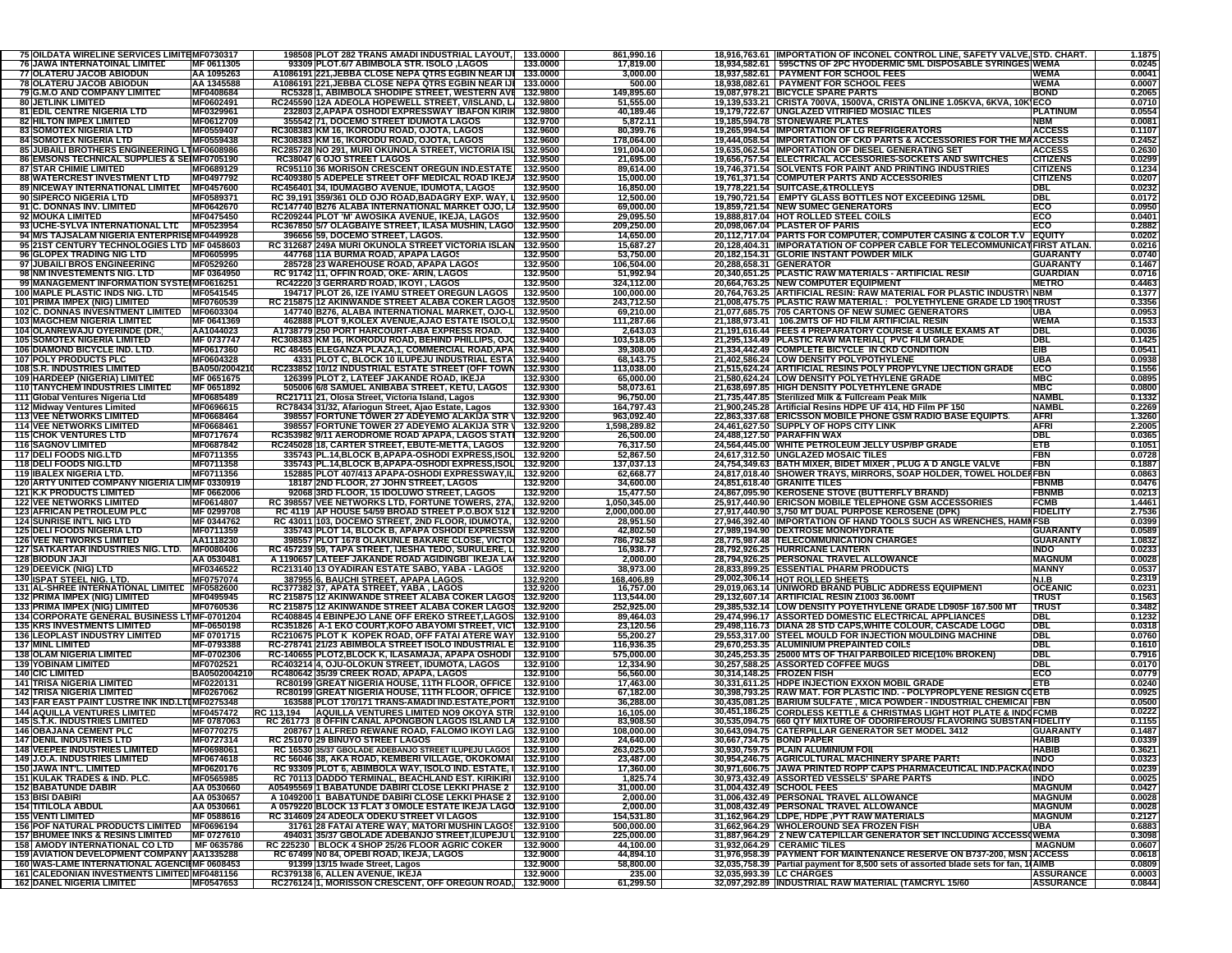| <b>163 DANEL NIGERIA LIMITED</b><br><b>164 FERNANDO GLOBAL PRODUCTS LIMI MF0492367</b><br><b>165 GANZA ENGINEERING LIMITED</b><br><b>166 HENRY VESTER NIG. LTD</b> | MF0493575        |                                            |                                                                    |          |              |                           |                                                                                    |                     |                  |
|--------------------------------------------------------------------------------------------------------------------------------------------------------------------|------------------|--------------------------------------------|--------------------------------------------------------------------|----------|--------------|---------------------------|------------------------------------------------------------------------------------|---------------------|------------------|
|                                                                                                                                                                    |                  |                                            | RC276124 1, MORISSON CRESCENT, OFF OREGUN ROAD, 132.9000           |          | 61,300.00    |                           | 32.158.592.89 600 BAGS OF 25KG ADEROL 100K                                         | <b>ASSURANCE</b>    | 0.0844           |
|                                                                                                                                                                    |                  |                                            | RC445414 7, ODUWOLE STREET, OFF IDIMU ROAD, EGBEI 132.9000         |          | 49,472.10    |                           | 32,208,064.99 FOOTWEAR PRODUCTION LINE, UPPERS, SOLES, PAPER LINASSURANCE          |                     | 0.0681           |
|                                                                                                                                                                    | MF0478275        |                                            | RC419202 1, CHRIS ALLI CRESCENT, 2ND AVENUE IKOYI # 132.9000       |          | 47,654.16    |                           | 32,255,719.15 TRACTOR TRUCKS (KAMAZ MODEL)                                         | <b>ASSURANCE</b>    | 0.0656           |
|                                                                                                                                                                    | MF0478483        | RC73043 77, MODEBE AVENUE, ONITSHA         |                                                                    | 132.9000 | 30,000.00    |                           | 32,285,719.15 VESTER - SUPERIOR 215 (BODY FILLER)                                  | <b>ASSURANCE</b>    | 0.0413           |
|                                                                                                                                                                    |                  |                                            |                                                                    |          |              |                           | 32,297,504.87 REINSURANCE PREMIUM                                                  |                     |                  |
| 167 INDUSTRIAL AND GENERAL INSURANAA1085025                                                                                                                        |                  |                                            | RC178140 PLOT 741, ADEOLA HOPEWELL STREET, VICTO 132.9000          |          | 11,785.72    |                           |                                                                                    | <b>ASSURANCE</b>    | 0.0162           |
| <b>168 JULYKE VENTURES LIMITED</b>                                                                                                                                 | MF043610         | RC331594 47/57, MARTINS STREET, LAGOS      |                                                                    | 132.9000 | 15,559.60    |                           | 32,313,064.47 FEMALE SHOES                                                         | <b>ASSURANCE</b>    | 0.0214           |
| <b>169 JUST JAYS LTD</b>                                                                                                                                           | MF0547760        |                                            | RC233754 PLOT 88, AJOSE ADEOGUN, VICTORIA ISLAND, 132.9000         |          | 165,000.00   |                           | 32,478,064.47 ASSORTED SEA FROZEN FISH                                             | <b>ASSURANCE</b>    | 0.2271           |
| 170 LAMI SANMI ABAYILO                                                                                                                                             | AA1085027        |                                            | A1241918 PLOT 2B, RAFU BABA TUNDE TINUBU STREET, 132.9000          |          | 4,737.39     |                           | 32,482,801.86 PAYMENT FOR BOOK PUBLISHING                                          | <b>ASSURANCE</b>    | 0.0065           |
| 171 LAMI SANMI ABAYIL(                                                                                                                                             | AA1085022        |                                            | A1241918 PLOT 2B, RAFU BABA TUNDE TINUBU STREET, 132.9000          |          | 321.75       |                           | 32,483,123.61 SCHOOL FEES                                                          | <b>ASSURANCE</b>    | 0.0004           |
|                                                                                                                                                                    |                  |                                            |                                                                    |          |              |                           |                                                                                    |                     |                  |
| 172 MARTINS BROS GENERAL ENTERPRIMF0492895                                                                                                                         |                  |                                            | RC20004 1-5, JIMADE CLOSE, OFF LADIPO STREET, AJAI 132.9000        |          | 14,205.00    |                           | 32,497,328.61 AUTOMOTIVE SPARE PARTS FOR JAPANESE COMMERCIAL ASSURANCE             |                     | 0.0196           |
| <b>173 NGOZI AJAERO</b>                                                                                                                                            | AA1085030        |                                            | A0297270 ASSURANCE BANK NIGERIA LIMITED, PLOT 634 132.9000         |          | 400.00       |                           | 32,497,728.61 SCHOOL FEES                                                          | <b>ASSURANCE</b>    | 0.0006           |
| 174 OLUBAYO NIGERIA LIMITED                                                                                                                                        | MF0303100        | RC336158 66, PALM AVENIUE, MUSHIN          |                                                                    | 132.9000 | 15,985.00    |                           | 32,513,713.61 GREY PRINTING BOARD FOR EDUCATIONAL BOOKS COVER ASSURANCE            |                     | 0.0220           |
| <b>175 OLYMPIC INKS LIMITED</b>                                                                                                                                    | MF0279970        |                                            | RC133210 VEEPEE INDUSTRIAL AVENUE, KM 38, LAGOS/A                  | 132.9000 | 34,320.51    |                           | 32,548,034.12 ARTIFICIAL RESINS HDPE FILM GRADE                                    | <b>ASSURANCE</b>    | 0.0472           |
| <b>176 PASTEL INDUSTRIES LIMITED</b>                                                                                                                               | MF0573404        |                                            | RC334132 PLOT 44, OREGUN ROAD, ALAUSA, IKEJA, LAG 132.9000         |          | 18,960.00    |                           | 32,566,994.12 BINDERS FOR CEMENT/MORTAR CELLULOSE DERIVATIVES ASSURANCE            |                     | 0.0261           |
|                                                                                                                                                                    |                  |                                            |                                                                    |          |              |                           |                                                                                    |                     |                  |
| 177 WANDEL INTERNATIONAL NIG. LTD                                                                                                                                  | MF0493101        | RC113254 77/79 ERIC MOORE, SURULERE, LAGOS |                                                                    | 132.9000 | 245.00       | 32,567,239.12 LC CHARGES  |                                                                                    | <b>ASSURANCE</b>    | 0.0003           |
| 178 WEST COAST PAPER CO. LTD                                                                                                                                       | MF0492236        |                                            | RC502555 C 22 ADENIRAN OGUNSANYA SHOPPING COMF 132.9000            |          | 16.000.00    |                           | 32,583,239.12 UNCOATED PRINTING PAPERS                                             | <b>ASSURANCE</b>    | 0.0220           |
| <b>179 ZINOX TECHNOLOGIES LIMITED</b>                                                                                                                              | MF0725430        |                                            | RC388769 13A IDOWU MARTINS STREET, VICTORIA ISLAN 132.9000         |          | 146,538.00   |                           | 32,729,777.12 COMPONENTS FOR MANUFACTURE OF DESKTOPS, PRINTERASSURANCE             |                     | 0.2017           |
| 180 ADMIRAL OVERSEAS (NIGERIA) LIMIT MF0276896                                                                                                                     |                  |                                            | RC369010 24A KUDIRAT ABIOLA WAY, OREGUN, LAGOS   132.9000          |          | 500,000.00   |                           | 33,229,777.12 HERRING FISH                                                         | <b>BOND</b>         | 0.6883           |
| 181 AirFrance                                                                                                                                                      | AA 1092454       |                                            | 999F, Idejo/Danmole Street, V/Island, Lagos                        | 132.9000 | 1,528,823.79 |                           | 34,758,600.91 Remittance of Excess Proceeds from Sales of Air Ticket 16-30 Capital |                     | 2.1045           |
|                                                                                                                                                                    |                  |                                            |                                                                    |          |              |                           |                                                                                    |                     |                  |
| 182 Atlas Cement Company Ltd                                                                                                                                       | MF 0615514       |                                            | RC 365239 Atlas Road, Oil and Gas Free Zone, Onne, Rivers 132.9000 |          | 2,925,030.87 |                           | 37,683,631.78 Ordinary Portland Cement in Bulk Of 24,665.052 MT                    | Capital             | 4.0265           |
| 183 Data Sciences Nig Ltd                                                                                                                                          | MF0685107        | 30138 237, Ikorodu Road, Ilupeju, Lagos    |                                                                    | 132.9000 | 8,596.13     |                           | 37,692,227.91 WAEC May/June 2005 Examination Materials                             | <b>CDB</b>          | 0.0118           |
| 184 Sacvin Nigeria Ltd                                                                                                                                             | MF0662577        |                                            | 41859 4/5 Godmon Road, Okota, Isolo, Lagos                         | 132.9000 | 15,930.00    |                           | 37,708,157.91 Grinding Machine                                                     | CDB                 | 0.0219           |
| 185 Sacvin Nigeria Ltd                                                                                                                                             | MF0685101        |                                            | 41859 4/5 Godmon Road, Okota, Isolo, Lagos                         | 132.9000 | 1,720.00     |                           | 37,709,877.91 Self Adhesive Stickers                                               | CDB                 | 0.0024           |
| 186 Sunrise Products Ltd                                                                                                                                           | <b>MF0321668</b> |                                            | 123039 D-14, Eko Court Kofo Abayomi Street, V/Island, L 132.9000   |          | 101,329.00   |                           | 37,811,206.91  Industrial Raw Materials - Artificial Resins (HDPE Film Grade       | <b>CDB</b>          | 0.1395           |
|                                                                                                                                                                    |                  |                                            |                                                                    |          |              |                           |                                                                                    |                     |                  |
| 187 Sunrise Products Ltd                                                                                                                                           | MF0321503        |                                            | 123039 D-14, Eko Court Kofo Abayomi Street, V/Island, L 132.9000   |          | 106,450.00   |                           | 37,917,656.91 Plastic Making Raw Materials (High Density Propylene Ethylen CDB     |                     | 0.1465           |
| 188 Udofia Michael                                                                                                                                                 | AA1422581        |                                            | A1163772 Plot 67D, Ewet Housing Estate, Uyo, AKS                   | 132.9000 | 8,600.00     | 37,926,256.91 School Fees |                                                                                    | CDB                 | 0.0118           |
| <b>189 BHARAT VENTURES LIMITED</b>                                                                                                                                 | MF0731001        |                                            | RC491399 12 WAZIRI IBRAHIM CRESCENT, VICTORIA ISLA 132.9000        |          | 358,116.90   |                           | 38,284,373.81 FROZEN FISH                                                          | <b>CHARTERED</b>    | 0.4930           |
| <b>190 NICO MANUFACTURING CO.LTD</b>                                                                                                                               | MF0705950        |                                            | RC428185 12/16 AKINWUNMI STREET MATORI LAGOS                       | 132.9000 | 75,000.00    |                           | 38,359,373.81 BLOW MOULDING MACHINE, FILM EXTRUDER MACHINE AND CITIZENS            |                     | 0.1032           |
| <b>191 SUSHIRA LIMITED</b>                                                                                                                                         | MF0633732        | RC600206 34 IDUMAGBO AVENUE LAGOS          |                                                                    | 132.9000 | 13,187.47    | 38,372,561.28 STOVES      |                                                                                    | <b>CITIZENS</b>     | 0.0182           |
| <b>192 CO-OPERATIVE BANK PLC</b>                                                                                                                                   | AA1095519        |                                            |                                                                    | 132.9000 | 5,170.45     |                           | 38,377,731.73 SWIFT CHARGES                                                        | COOP                | 0.0071           |
|                                                                                                                                                                    |                  | RC 2566 30, MARINA LAGOS                   |                                                                    |          |              |                           |                                                                                    |                     |                  |
| 193 EBENEZER A. JOLAOSO                                                                                                                                            | AA1095907        |                                            | A0229410 18, OLUMIDE BALOGUN CLOSE IDI ISHIN, IBADA 132.9000       |          | 6,711.52     |                           | 38,384,443.25 SCHOOL FEES                                                          | COOP                | 0.0092           |
| <b>194 WHITEX INDUSTRIES LTD.</b>                                                                                                                                  | MF 0665330       |                                            | RC 39175 2A, OBOKUN STR. OFF COKER RD.ILUPEJU                      | 132.9000 | 89,730.00    |                           | 38,474,173.25 ACRONAL 290D                                                         | COOP                | 0.1235           |
| 195 AFRICAN TEXTILE MANUFACTURERS MF0560331                                                                                                                        |                  |                                            | RC32300 SUHAIL AKAR LANE, CHALLAWA, KANO, KANO 132.9000            |          | 150,120.00   |                           | 38,624,293.25 GUM ROSIN WW GRADE                                                   | DBL                 | 0.2067           |
| <b>196 AFRICAN TEXTILE MANUFACTURERS MF0560336</b>                                                                                                                 |                  |                                            | RC32300 SUHAIL AKAR LANE, CHALLAWA, KANO, KANO 132.9000            |          | 36,000.00    |                           | 38,660,293.25 AMYRAL CORN STARCH                                                   | DBI.                | 0.0496           |
| <b>197 CASCAMITE GLUE LTD</b>                                                                                                                                      | MF 0192347       |                                            | RC54141 KILO. 1 OPOBO ROAD, ABA, ABIA STATE                        | 132.9000 | 21,413.44    |                           | 38,681,706.69 17,500 KG AEROLITE UP-4116 @ 25 KG /BAG (RAW MATERIA DBL             |                     | 0.0295           |
|                                                                                                                                                                    |                  |                                            |                                                                    |          |              |                           |                                                                                    |                     |                  |
| 198 CROWNSTAR COMMERCIAL INVESTMMF0703569                                                                                                                          |                  |                                            | RC81823 13, EREKO STREET, IDUMOTA, LAGOS STATE   132.9000          |          | 34,994.00    |                           | 38,716,700.69 INTERCOM DOORBELL, DOORBELLS, TELEPHONE INTERCO DBL                  |                     | 0.0482           |
| <b>199 CROWNSTAR COMMERCIAL INVESTM MF0703562</b>                                                                                                                  |                  |                                            | RC81823 13, EREKO STREET, IDUMOTA, LAGOS STATE   132.9000          |          | 24,969.00    |                           | 38,741,669.69 GAS COOKERS                                                          | DBL                 | 0.0344           |
| <b>200 E.CONCERNS LIMITED</b>                                                                                                                                      | MF0589518        |                                            | RC 266759 ZONE B.BLOCK10.SHOP 49&50.ASPAMDA.LAG( 132.9000          |          | 15,586.00    |                           | 38,757,255.69 TOP GASKET( MOTOR PARTS)                                             | DBL                 | 0.0215           |
| <b>201 E.CONCERNS LIMITED</b>                                                                                                                                      | MF0589533        |                                            | RC 266759 ZONE B,BLOCK10,SHOP 49&50,ASPAMDA,LAG( 132.9000          |          | 25,778.00    |                           | 38,783,033.69 AUTO PEPLACEMENT PARTS AND HOSE CLIP STEEL                           | DBL                 | 0.0355           |
| 202 EDDYBROS ENT. NIG. LTD.                                                                                                                                        | MF-0701198       |                                            | RC: 115910 B9-10 ALABA INTERNATIONAL MARKET, OJO,   132.9000       |          | 35,050.00    |                           | 38,818,083.69 COMPACT PETROL GENERATORS                                            | DBI.                | 0.0482           |
|                                                                                                                                                                    | MF0281167        |                                            |                                                                    |          |              |                           |                                                                                    | <b>DBL</b>          |                  |
| <b>203 EVANGEL BOOKSHOP</b>                                                                                                                                        |                  |                                            | RC 32776 12 BOTSWANA CRESCENT BARNAWA KADUNA 132.9000              |          | 30,000.00    |                           | 38,848,083.69 PRINTED CHRISTIAN LITERATURE BOOKS                                   |                     | 0.0413           |
| 204 GENEITH GLOBAL LTD                                                                                                                                             | MF-0577255       |                                            | RC372'901 NO 65 OLD OJO RD AMUWO KUJE MAZA MAZA 132.9000           |          | 78,000.00    |                           | 38,926,083.69 PHARMACEUTICALS PRODUCTS (AMPICILLIN                                 | DBL                 | 0.1074           |
| 205 GENERAL METALS NIG. LIMITED                                                                                                                                    | MF 0797581       | RC-331955 43 OSOLO WAY AJAO ESTATE. LAGOS  |                                                                    | 132.9000 | 508.000.00   |                           | 39,434,083.69 WIRE OF NON-ALLOY STEEL, NOT PLATED OR COATED - CO DBL               |                     | 0.6993           |
| 206 GENERAL METALS NIG. LIMITED                                                                                                                                    | MF 0797580       | RC-331955 43 OSOLO WAY AJAO ESTATE. LAGOS  |                                                                    | 132.9000 | 508,000.00   |                           | 39,942,083.69 WIRE RODS IN COILS 5.5MM SAE1006-1008 - CONSTRUCTION DBL             |                     | 0.6993           |
| <b>207 HARBOURLINE LIMITED</b>                                                                                                                                     | MF 0589904       |                                            | RC205739 37A BODE THOMAS STREET, SURULERE, LAGO 132.9000           |          | 72,591.23    |                           | 40,014,674.92 240 TONS OF WHITE PRINTING PAPER(115/135 GSM)                        | DBL                 | 0.0999           |
| <b>208 HARBOURLINE LIMITED</b>                                                                                                                                     | MF 0649660       |                                            | RC205739 37A BODE THOMAS STREET, SURULERE,LAGO 132.9000            |          | 89,001.84    |                           | 40,103,676.76 RAW MATERIALS FOR EXERCISE BOOKS -PAPER BOARD 21 DBL                 |                     | 0.1225           |
|                                                                                                                                                                    |                  |                                            |                                                                    |          |              |                           |                                                                                    |                     |                  |
| 209 KELLYSON INVESTMENT CO.LIMITED MF0589529                                                                                                                       |                  |                                            | RC245764 ZONE B,BLOCK 2,SHOP 7/8, ASPAMDA,LAGOS   132.9000         |          | 26,118.95    |                           | 40,129,795.71 OIL PUMP,CLUTCH DISC, WATER PUMPS                                    | DBL                 | 0.0360           |
| 210 KELLYSON INVESTMENT CO.LIMITED MF0589451                                                                                                                       |                  |                                            | RC245764 ZONE B,BLOCK 2,SHOP 7/8, ASPAMDA,LAGOS   132.9000         |          | 15,000.00    |                           | 40,144,795.71 VARIOUS MOTOR PARTS(BRAKE PAD,FAN BELT,BRAKE SHODBL                  |                     | 0.0206           |
|                                                                                                                                                                    |                  |                                            |                                                                    |          |              |                           | 40,192,795.71 AGRICULTURAL INSECTICIDE                                             |                     |                  |
| 211 KOENEZ CEMICAL AND TECHNICAL OMF 0314178                                                                                                                       |                  |                                            | RC33493 54, IRE-AKARI ESTATE ROAD, ISOLO, LAGOS S 132.9000         |          | 48,000.00    |                           |                                                                                    | DBL                 | 0.0661           |
|                                                                                                                                                                    |                  |                                            |                                                                    |          |              |                           |                                                                                    |                     |                  |
| <b>212 MIKE BAMILOYE</b>                                                                                                                                           | AA1214995        |                                            | A2101318 59, RING ROAD, CHALLENGE, IBADAN -OYO ST 132.9000         |          | 100.00       |                           | 40,192,895.71 ENTRY FEE FOR FILM AND VIDEO FESTIVAL                                | <b>DBL</b>          | 0.0001           |
| <b>213 SADHWANIS NIGERIA LIMITED</b>                                                                                                                               | MF0703690        |                                            | RC7048 13, EREKO STREET, IDUMOTA, LAGOS STATE   132.9000           |          | 55,899.00    |                           | 40,248,794.71 POLY PROPYLENE                                                       | DBL                 | 0.0769           |
| <b>214 SALENAB NIGERIA LIMITED</b>                                                                                                                                 | MF 0702347       | RC-57816 25 CREEK ROAD APAPA LAGOS STATE   |                                                                    | 132.9000 | 40,070.85    |                           | 40,288,865.56   VACUTAINERS TUBE & REAGENTS - MEDICAL ITEMS                        | <b>DBL</b>          | 0.0552           |
| <b>215 SOSOLISO LIMITED</b>                                                                                                                                        | AA1360430        |                                            | RC 253680 44 AJANAKU STREET, OPEBI, IKEJA LAGOS ST 132.9000        |          | 36,506.00    |                           | 40,325,371.56 AIRCRAFT LEASE PAYMENT                                               | <b>DBL</b>          | 0.0503           |
| <b>216 TABSON NIG LTD</b>                                                                                                                                          | MF0797070        |                                            | RC 57157 8 TEXTILE ROAD, KADUNA SOUTH KADUNA, K 132.9000           |          | 11,030.00    |                           | 40,336,401.56 30 CYLINDERS OF FRIOGAS 134A FILLED IN CUSTOMER'S OVDBL              |                     | 0.0152           |
| <b>217 TANU NIG. LTD</b>                                                                                                                                           | MF 0192344       |                                            | RC20547 KILO. 1 OPOBO ROAD, ABA, ABIA STATE                        | 132.9000 | 70,759.79    |                           | 40,407,161.34 62,597,700 KG VARTA BLUE DYNAMIC BATTERIES (AUTOMO DBL               |                     | 0.0974           |
| <b>218 TRISTAR INDUSTRIES LIMITED</b>                                                                                                                              | MF-0701703       |                                            | RC-475558 223, IKORODU ROAD, ILUPEJU, LAGOS. STATE   132.9000      |          | 22,627.00    |                           | 40,429,788.34 ELECTRO MECHANICAL TOOLS                                             | DBL                 | 0.0311           |
|                                                                                                                                                                    |                  |                                            |                                                                    |          |              |                           |                                                                                    |                     |                  |
| 219 TRISTAR INDUSTRIES LIMITED                                                                                                                                     | MF-0701705       |                                            | RC-475558 223, IKORODU ROAD, ILUPEJU, LAGOS STATE 132.9000         |          | 2,900.00     |                           | 40,432,688.34 WELDING MACHINES                                                     | <b>DBL</b>          | 0.0040           |
| <b>220 TRISTAR INDUSTRIES LIMITED</b>                                                                                                                              | MF-0590181       |                                            | RC-475558 223, IKORODU ROAD, ILUPEJU, LAGOS. STATE 132.9000        |          | 5,250.00     |                           | 40,437,938.34 ELECTRODES FOR WELDING                                               | <b>DBL</b>          | 0.0072           |
| <b>221 ULISON VENTURES LIMITED</b>                                                                                                                                 | MF0703588        |                                            | RC367884 20, OYEKAN STREET, SURULERE, LAGOS                        | 132.9000 | 32,797.00    |                           | 40,470,735.34 RADIO CASSETTE RECORDERS, ELECTRIC COOKING PLATE DBL                 |                     | 0.0451           |
| <b>222 ECOBANK NIGERIA PLC</b>                                                                                                                                     | AA0993087        |                                            | RC89773 2 AJOSE ADEOGUN STREET, V/ISLAND, LAGOS 132.9000           |          | 18,692.58    |                           | 40,489,427.92 TRAINING EXPENSES                                                    | ECO                 | 0.0257           |
| <b>223 ECOBANK NIGERIA PLC</b>                                                                                                                                     | AA0967361        |                                            | RC89773 2 AJOSE ADEOGUN STREET, V/ISLAND, LAGOS 132.9000           |          | 2,289.70     |                           | 40,491,717.62 PAYMENT FOR MASTERCARD CHARGES (GLOBAL PUBLICA)                      | ECO                 | 0.0032           |
| <b>224 RX CHEMICALS (NIG) LTD</b>                                                                                                                                  | BA050/200421     |                                            | RC444250 225 APAPA ROAD, IGANMU IND. ESTATE, IGANI 132.9000        |          | 30,240.00    |                           | 40,521,957.62 AZAR PAINT PRODUCTS                                                  | ECO                 | 0.0416           |
|                                                                                                                                                                    |                  |                                            |                                                                    |          |              |                           |                                                                                    |                     |                  |
| <b>225 XHS NIGERIA LIMITED</b>                                                                                                                                     | MF 0617837       |                                            | RC 284533 12-14 FATAI ATERE WAYMATORI SCHEME OSH 132.9000          |          | 36,670.00    |                           | 40,558,627.62 20 UNITS OF XEROX WCP420 PLUS ACCESSORIES                            | EIB                 | 0.0505           |
| <b>226 XHS NIGERIA LIMITED</b>                                                                                                                                     | MF 0617838       |                                            | RC284533 12-14 FATAI ATERE WAYMATORI SCHEME OSH 132.9000           |          | 150,308.80   |                           | 40,708,936.42 100 UNITS OF MX5834-2TRAY-W/CPL80 PLUS ACCESSORIES EIB               |                     | 0.2069           |
| <b>227 A FESS COMMERCIAL CO. LIMITED</b>                                                                                                                           | MF0659774        |                                            | 46099 26, HOSPITAL ROAD, APAPA, LAGOS                              | 132.9000 | 29,100.00    |                           | 40,738,036.42 STOCK LOT OF CONDUIT PIPES.                                          | <b>EQUITY</b>       | 0.0401           |
| <b>228 CLARION MEDICALS LIMITED</b>                                                                                                                                | MF0594967        | 313149 6, COKER ROAD, ILUPEJU, LAGOS.      |                                                                    | 132.9000 | 12,500.00    |                           | 40.750.536.42 MEDICAMENTS - PARACETAMOL TABLETS                                    | <b>EQUITY</b>       | 0.0172           |
| 229 FRAJEND INVESTMENT NIGERIA LTD MF0659861                                                                                                                       |                  |                                            | 308194 34, BOLA STREET, EBUTE-METTA, LAGOS.                        | 132.9000 | 305,250.00   |                           | 41,055,786.42 NEW MOTORCYCLE IN CKD FORM FJ125 TITAN.                              | <b>EQUITY</b>       | 0.4202           |
| <b>230 OBIKINGS INDUSTRIES LIMITED</b>                                                                                                                             | MF0247600        |                                            |                                                                    |          | 102,564.00   |                           | 41,158,350.42 T.V ANTENNA, STABILIZER, FAN MOTOR                                   | <b>EQUITY</b>       | 0.1412           |
|                                                                                                                                                                    |                  |                                            | 602346 NO. 4, ST. PATRICK'S CHURCH ROAD, ALABA II 132.9000         |          |              |                           |                                                                                    |                     |                  |
| <b>231 PADSON INDUSTRIES LIMITED</b>                                                                                                                               | MF0071186        |                                            | RC72167 3, MURITALA MOHAMMED ROAD, ILORIN KWAR 132.9000            |          | 12,200.00    |                           | 41,170,550.42 USED AUTHO SPARE PARTS - ENGINE WITH GEAR BOX                        | ETB                 | 0.0168           |
| 232 SOUND MASTER NIGERIA LIMITED                                                                                                                                   | MF0529075        | RC116987 35, AGORO STREET, IDUMOTA, LAGOS  |                                                                    | 132.9000 | 16,500.00    |                           | 41,187,050.42 PAS: AMPLIFIER MEGAPHONE                                             | ETB                 | 0.0227           |
| 233 ADMIRAL OVERSEAS (NIG.)LTD.                                                                                                                                    | MF0276891        |                                            | 369010 NO 24A, OREGUN ROAD, IKEJA, LAGOS                           | 132.9000 | 250,000.00   |                           | 41,437,050.42   1950 MTS OF HERRING MACKREL FISH                                   | FBN                 | 0.3441           |
| <b>234 NESTLE NIGERIA PLC</b>                                                                                                                                      | MF0606222        |                                            | 6540 22/24 INDUSTRIAL AVENUE,ILUPEJU,LAGOS                         | 132.9000 | 216,892.42   |                           | 41,653,942.84 NAN INFANT MILK POWDER                                               | FBN                 | 0.2986           |
| <b>235 NESTLE NIGERIA PLC</b>                                                                                                                                      | MF0606213        |                                            | 6540 22/24 INDUSTRIAL AVENUE,ILUPEJU,LAGOS                         | 132.9000 | 169,849.81   |                           | 41,823,792.65 NIDO INSTANT MILK POWDER                                             | FBN                 | 0.2338           |
| 236 NIGERIAN EAGLE FLOUR MILLS LIMIT MF0689584                                                                                                                     |                  |                                            | 30737 TOLL POINT IBADAN /LAGOS EXPRESSWAY                          | 132.9000 | 663,607.49   |                           | 42,487,400.14 CWRS WHEAT                                                           | FBN                 | 0.9135           |
|                                                                                                                                                                    |                  |                                            |                                                                    |          |              |                           | 42.529.100.14 MEDICAL APPARATUS KITS FOR TESTING HIV                               |                     |                  |
| 237 ORGENICS NIGERIA LTD.                                                                                                                                          | MF0285898        |                                            | 413777 2A, OLADEJO SANYAOLU STREET, OKO OBA, L 132.9000            |          | 41,700.00    |                           |                                                                                    | FBN                 | 0.0574           |
| 238 WEST AFRICAN MILK COY (NIG) PLC MF0672307                                                                                                                      |                  |                                            | 11330 PLOT 7B ACME ROAD, OGBA INDUSTRIAL ESTA 132.9000             |          | 327,488.00   |                           | 42,856,588.14 ANHYDROUS MILK FAT                                                   | FBN                 | 0.4508           |
| <b>239 BHARAT VENTURES LIMITED</b>                                                                                                                                 | MF 0622691       |                                            | 491399 12 WAZIRI IBRAHIM CRESCENT, VICTORIA ISLA 132.9000          |          | 250,000.00   |                           | 43,106,588.14 FROZEN FISH (HERRING/ASSORTED)                                       | <b>FBNMB</b>        | 0.3441           |
| <b>240 FISH WAY LIMITED</b>                                                                                                                                        | MF 0662069       |                                            | 349788 116 CAMEROUN ROAD, ABA, ABIA STATE                          | 132.9000 | 307,200.00   |                           | 43,413,788.14 3000 BAGS OF ASSORTED DRIED FISH HEADS, FISH CUTS & FBNMB            |                     | 0.4229           |
| <b>241 OKONTA FARMS LIMITED</b>                                                                                                                                    | MF 0662071       | 349789 98 JUBILEE ROAD, ABA, ABIA STATE    |                                                                    | 132.9000 | 243,000.00   |                           | 43,656,788.14 2,700 BAGS OF ICELANDIC FISH HEADS & FISH WASTE                      | <b>FBNMB</b>        | 0.3345           |
| 242 CHRIS IMPEX TRADE NIG LTD                                                                                                                                      | MF 0699666       |                                            | RC 93144 50 MODUPE JOHNSON CRESCENT OFF ADENIF 132.9000            |          | 99,403.26    |                           | 43,756,191.40 950 REAMS OF PRINTING PAPER FOR PRODUCTION OF EXEMPIDELITY           |                     | 0.1368           |
|                                                                                                                                                                    | AA 1084887       |                                            | A0456726 FIDELITY BANK PLC 2 KOFO ABAYOMI STREET 132.9000          |          | 264.00       |                           |                                                                                    | <b>FIDELITY</b>     | 0.0004           |
| <b>243 CHUKWUMA CHRIS</b>                                                                                                                                          |                  |                                            |                                                                    |          |              |                           | 43,756,455.40 PAYMENT FOR SUBSCRIPTION                                             |                     |                  |
| <b>244 GEOELIS CABLES LIMITED</b>                                                                                                                                  | MF 0267185       | RC 13784 9, ELETU-IWASHE P.O.BOX 470 LAGOS |                                                                    | 132.9000 | 108,340.00   |                           | 43,864,795.40 47MT EC GRADE ALUMINIUM WIRE (RAW MATERIAL FOR INDFIDELITY           |                     | 0.1491           |
| 245 TONYMACE INTERNATIONAL LIMITED MF 0699265                                                                                                                      |                  |                                            | RC 219964 BLOCK 39A/ PLOT 2149 AMUWO-ODOFIN INDUS 132.9000         |          | 390,000.00   |                           | 44,254,795.40 1200 STS OF JINCHENG MOTORCYCLE IN CKD CONDITION M FIDELITY          |                     | 0.5369           |
| <b>246 TOMEZ NIGERIA LTD.</b>                                                                                                                                      | MF 0670285       |                                            | RC 126236 PLOT 2C, ALAKOSO AVENUE, AMUWO ODOFIN 132.9000           |          | 52,188.00    |                           | 44,306,983.40 IMPORTATION OF BICYCLES IN CKD FORM                                  | <b>FIRST ATLAN.</b> | 0.0718           |
| 247 AKONI VALERIE / STONYHURST COLL AA 1076832                                                                                                                     |                  | A 0512974 23, AWOLOWO ROAD, IKOYI, LAGOS   |                                                                    | 132.9000 | 3,800.00     |                           | 44,310,783.40 PAYMENT OF SCHOOL FEES                                               | <b>FSB</b>          | 0.0052           |
| <b>248 JUBAILI AGROTEC LTD</b>                                                                                                                                     | MF 0047919       |                                            | RC 437452 KM 10, GUNDUWAWA DISTRICT, HADEJIA ROAL 132.9000         |          | 47,100.00    |                           | 44,357,883.40 IMPORTATION OF AGRICULTURAL CHEMICALS                                | <b>FSB</b>          |                  |
| <b>249 STARCOMMS LTD</b>                                                                                                                                           | MF 0475481       |                                            | RC 276160 1261, BISHOP KALE CLOSE, OFF SAKA TINUBU 132.9000        |          | 1,093,798.25 |                           | 45,451,681.65 IMPORTATION OF WIRELESS TRANSMISSION AND RECEPTICFSB                 |                     | 0.0648<br>1.5057 |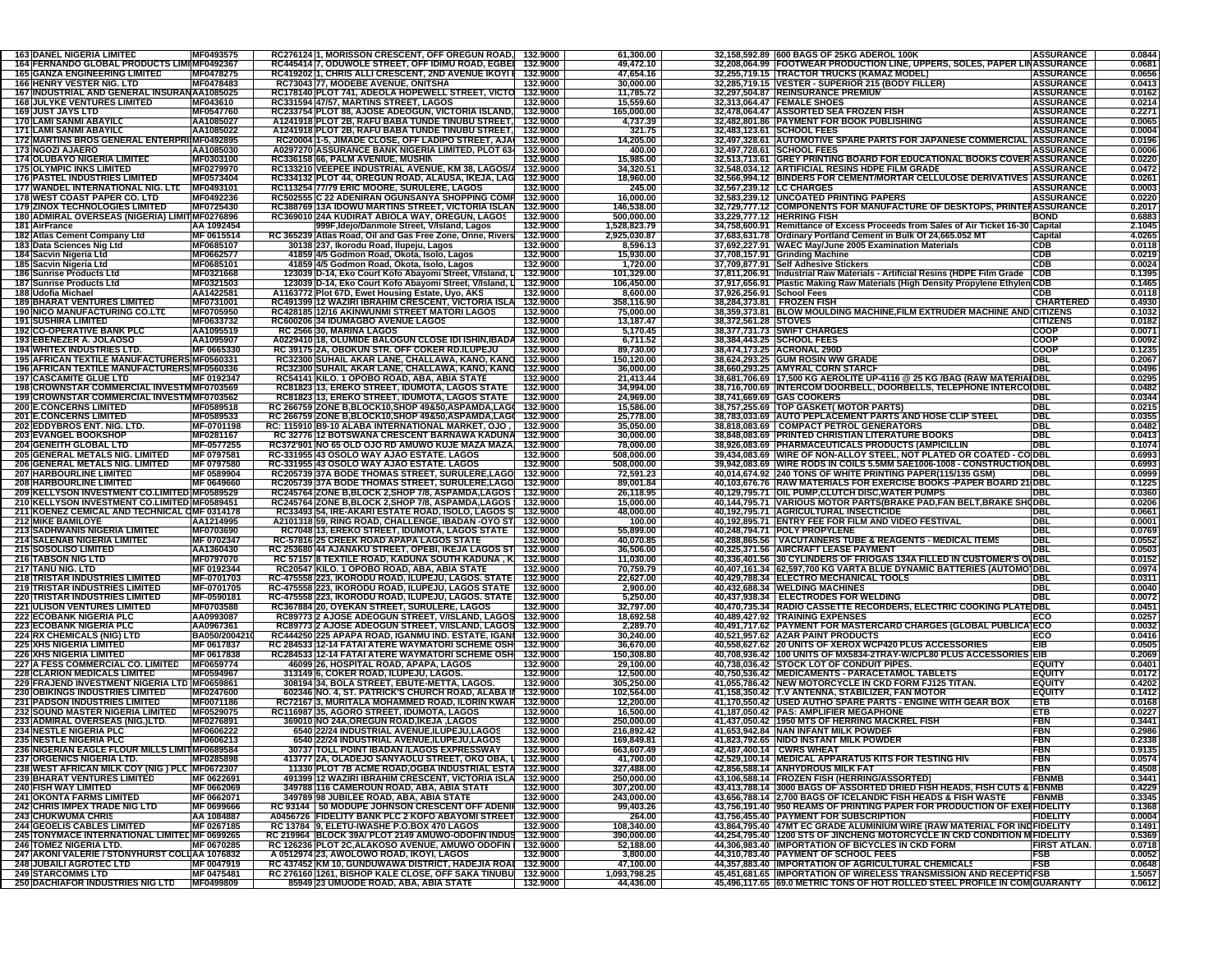| <b>251 GRACE CHILDREN SCHOOL</b>                                                           | AA1291402                       |                                                            | A2135182 PLOT 241, AJIDAGAN STREET, GBAGADA LAG( 132.9000                                                              |                      | 16,522.80               |                            | 45,512,640.45 BALANCE OF SCHOOL FEES REMITTANCE                                                                              | <b>GUARANTY</b>                    | 0.0227           |
|--------------------------------------------------------------------------------------------|---------------------------------|------------------------------------------------------------|------------------------------------------------------------------------------------------------------------------------|----------------------|-------------------------|----------------------------|------------------------------------------------------------------------------------------------------------------------------|------------------------------------|------------------|
| <b>252 MULTICHEM INDUSTRIES LIMITED</b>                                                    | MF0686331<br>MF0689257          |                                                            | 130408 PLOT D2 ISRAEL ADEBAJO CLOSE, IKEJA LAGI 132.9000<br>130408 PLOT D2 ISRAEL ADEBAJO CLOSE, IKEJA LAG 132.9000    |                      | 130,095.00              |                            | 45,642,735.45 CALCIUM CARBIDE 50/80MM<br>45.695.765.45 PARA NITRO AMINO ANISOLE                                              | <b>GUARANTY</b>                    | 0.1791           |
| <b>253 MULTICHEM INDUSTRIES LIMITED</b><br><b>254 MULTICHEM INDUSTRIES LIMITED</b>         | MF0689951                       |                                                            | 130408 PLOT D2 ISRAEL ADEBAJO CLOSE, IKEJA LAG 132.9000                                                                |                      | 53,030.00<br>17,640.00  |                            | 45,713,405.45 POTASSIUM NITRATE                                                                                              | <b>GUARANTY</b><br><b>GUARANTY</b> | 0.0730<br>0.0243 |
| <b>255 MULTICHEM INDUSTRIES LIMITED</b>                                                    | MF0685789                       |                                                            | 130408 PLOT D2 ISRAEL ADEBAJO CLOSE, IKEJA LAG 132.9000                                                                |                      | 6,045.00                | 45,719,450.45 UNIREZ 106/1 |                                                                                                                              | <b>GUARANTY</b>                    | 0.0083           |
| <b>256 MULTICHEM INDUSTRIES LIMITED</b>                                                    | MF0689640                       |                                                            | 130408 PLOT D2 ISRAEL ADEBAJO CLOSE, IKEJA LAG 132.9000                                                                |                      | 41,730.00               |                            | 45,761,180.45 SODIUM SULPHATE ANHYDROUS                                                                                      | <b>GUARANTY</b>                    | 0.0574           |
| <b>257 PRACTOIL LIMITED</b>                                                                | MF0688358                       |                                                            | 310304 142A OLABODE GEORGE STREET, VICTORIA IS 132.9000                                                                |                      | 1,063,653.95            |                            | 46,824,834.40 BASE OIL BS 150                                                                                                | <b>GUARANTY</b>                    | 1.4642           |
| 258 SHRI NIG. LTD                                                                          | MF 0640454                      |                                                            | RC 375480 1617, DANMOLE STREET, V/I LAGOS                                                                              | 132.9000             | 12,557.23               |                            | 46,837,391.63 PIPE FITTINGS - POLYMERS OF VINYL - CHLORIDE                                                                   | <b>GUARDIAN</b>                    | 0.0173           |
| 259 GLOBAL SOAP & DETERGENT IND. LTMF0711404                                               |                                 |                                                            | RC 65959 4 COMMERCIAL ROAD APAPA LAGOS                                                                                 | 132.9000             | 186,658.56              |                            | 47,024,050.19 MIXED ALKYL BENZENE                                                                                            | <b>HABIB</b>                       | 0.2569           |
| 260 WEST AFRICA MILK COMPANY (NIGEI MF0672022<br><b>261 EVANS MEDICAL PLC</b>              | MF0702126                       |                                                            | 11330 PLOT 7B ACME ROAD, IKEJA INDUSTRIAL ESTA 132.9000<br>RC 1161 KM 32, BADAGRY EXP.WAY, AGBARA IND. EST. 132.9000   |                      | 280,704.00<br>62,965.21 |                            | 47,304,754.19 96 METRIC TONNES ANHYDROUS MILK FAT 99.8% MILK FA<br>47,367,719.40 MICRON PVC FIL (PHARM. PROCESSING RASIN)    | <b>IBTC</b><br><b>INDO</b>         | 0.3864<br>0.0867 |
| <b>262 MEGA PLASTIC IND. LTD.</b>                                                          | MF0674985                       |                                                            | RC 398727 PLOT 4, ILUPEJU BY-PASS, ILUPEJU, LAGOS                                                                      | 132.9000             | 33,072.04               |                            | 47,400,791.44 RESIN CHEMICAL FOR INDUSTRIES                                                                                  | <b>INDO</b>                        | 0.0455           |
| 263 MR. S.S. RANJAN                                                                        | AA1096391                       |                                                            | E-1464701 C/O INDO-NIGERIAN BANK LIMITED                                                                               | 132.9000             | 1,950.00                |                            | 47,402,741.44 PERSONAL HOME REMITTANCE (PHR)                                                                                 | <b>INDO</b>                        | 0.0027           |
| 264 NUMED ELECT. IND. & INVT. CO. LTD MF0183806                                            |                                 |                                                            | RC 104296 152, NNAMDI AZIKIWE STREET, LAGOS                                                                            | 132.9000             | 6,750.47                |                            | 47,409,491.91 DINNER SET, ASSORTED DESIGNS (STONEWARE)                                                                       | <b>INDO</b>                        | 0.0093           |
| 265 NUMED ELECT. IND. & INVT. CO. LTD   MF0183807                                          |                                 |                                                            | RC 104296 152, NNAMDI AZIKIWE STREET, LAGOS                                                                            | 132.9000             | 10,569.50               |                            | 47,420,061.41 GRANITE GLASSWARE & GRANITE TILES FOR BUILDING INDINDO                                                         |                                    | 0.0145           |
| 266 NUMED ELECT. IND. & INVT. CO. LTD MF0751751                                            |                                 |                                                            | RC 104296 152, NNAMDI AZIKIWE STREET, LAGOS                                                                            | 132.9000             | 11,124.35               |                            | 47,431,185.76 ASSORTED LAMP SHADES & GLASS LAMPS                                                                             | <b>INDO</b>                        | 0.0153           |
| 267 POLY PRODUCTS NIG. PLC.                                                                | MF0482959                       |                                                            | RC 4331 PLOT C, BLOCK 10, ILUPEJU IND. SCHEME, ILUI                                                                    | 132.9000             | 67,222.27               |                            | 47,498,408.03 HIGH DENSITY POLYETHYLENE CHEMICAL FOR INDUSTRIES INDO                                                         |                                    | 0.0925           |
| 268 Henry & Henry Limited                                                                  | MF0277320                       |                                                            | RC174210 14, Bajulaiye Street, Idumota, Lagos                                                                          | 132.9000             | 111,798.00              |                            | 47,610,206.03 Bicycle Tyres & Tubes CKD Parts                                                                                | Int. Trust                         | 0.1539           |
| 269 CRYSTAL INTERNATIONAL LIMITED MF0734830<br>270 CRYSTAL INTERNATIONAL LIMITED MF0734832 |                                 |                                                            | 390703 81 IKORODU ROAD LAGOS NIGERIA<br>390703 81 IKORODU ROAD LAGOS NIGERIA                                           | 132.9000<br>132.9000 | 21,733.00<br>16,693.60  |                            | 47,631,939.03 11,250 GRANITE TILES CLRS<br>47,648,632.63 52,500 POLISHED ASST GRANITE TILES                                  | <b>INTERCON</b><br><b>INTERCON</b> | 0.0299<br>0.0230 |
| 271 LAT MOORENIGERIA ENTERPRISES MF0734878                                                 |                                 |                                                            | 100614 6 OKO AWO STREET LAGOS OFF DECEMO ST II                                                                         | 132.9000             | 11,820.00               |                            | 47,660,452.63 VACUUM FLASK (NEW)                                                                                             | <b>INTERCON</b>                    | 0.0163           |
| 272 UCHELINCO NIGERIA LIMITED                                                              | MF0571650                       |                                                            | 120164 ZONE 11 NO 9 MAIN MARKET NKWO NNEW                                                                              | 132.9000             | 45,000.00               |                            | 47,705,452.63 FAIRLY USED MOTOCYCLE                                                                                          | <b>INTERCON.</b>                   | 0.0619           |
| <b>273 BOULOS ENTERPRISES LIMITED</b>                                                      | MF0315759                       |                                                            | 3763 PLOT 10, BLOCK D ACME ROAD, OGBA                                                                                  | 132.9000             | 379,200.00              |                            | 48,084,652.63 1200 SETS OF JINCHENG MOTORCYCLES IN CKD                                                                       | N.I.B                              | 0.5220           |
| 274 BOULOS ENTERPRISES LIMITED                                                             | MF0315740                       |                                                            | 3763 PLOT 10, BLOCK D ACME ROAD, OGBA                                                                                  | 132.9000             | 688,000.00              |                            | 48,772,652.63 2000 UNITS OF HAOJUE SUZUKI MOTORCYCLES AX100HU                                                                | N.I.B                              | 0.9471           |
| <b>275 GLAXOSMITHKLINE</b>                                                                 | MF0488283                       |                                                            | 245598 41, CREEK ROAD, APAPA LAGOS                                                                                     | 132.9000             | 22,233.29               |                            | 48,794,885.92 ACTIFIED SYRUP                                                                                                 | N.I.B                              | 0.0306           |
| 276 GLAXOSMITHKLINE                                                                        | MF0488975                       |                                                            | 245598 41, CREEK ROAD, APAPA LAGOS                                                                                     | 132.9000             | 10,211.00               |                            | 48,805,096.92 SERETIDE MDPI                                                                                                  | <b>N.I.B</b>                       | 0.0141           |
| 277 GLAXOSMITHKLINE                                                                        | MF0488047                       |                                                            | 245598 41, CREEK ROAD, APAPA LAGOS                                                                                     | 132.9000             | 26,500.00               | 48,831,596.92 LAPDAP TABS  |                                                                                                                              | <b>N.I.B</b>                       | 0.0365           |
| 278 GLAXOSMITHKLINE                                                                        | MF0731502                       |                                                            | 245598 41, CREEK ROAD, APAPA LAGOS                                                                                     | 132.9000             | 23,007.00               | 48,854,603.92 EPIVIR TABS  |                                                                                                                              | <b>N.I.B</b>                       | 0.0317<br>0.0083 |
| 279 H.D.F. & SONS LIMITED<br>280 H.D.F. & SONS LIMITED                                     | MF0194144<br>MF0194139          | 206111 24, UNITY ROAD, KANO<br>206111 24, UNITY ROAD, KANO |                                                                                                                        | 132.9000<br>132.9000 | 6,000.00<br>18,750.00   |                            | 48,860,603.92 PARAQUAT 20 SL (UNIQUAT<br>48,879,353.92 GLYPHOSATE 41 SL (SWEEP)                                              | <b>N.I.B</b><br><b>N.I.B</b>       | 0.0258           |
| 281 NESTLE' NIGERIA PLC                                                                    | MF0606217                       |                                                            | <u>6540 22-24, INDUSTRIAL AVENUE, ILUPEJU IKEJA</u>                                                                    | 132.9000             | 365,165.69              |                            | 49,244,519.61 NESCAFE KSX 48*50G                                                                                             | <b>N.I.B</b>                       | 0.5027           |
|                                                                                            |                                 |                                                            |                                                                                                                        |                      |                         |                            |                                                                                                                              |                                    | 0.1962           |
| <b>282 NESTLE' NIGERIA PLC<br/>283 CHELLCO INDUSTRIES LIMITED</b>                          | MF0606207<br>MF 0474223         |                                                            | 6540 22-24, INDUSTRIAL AVENUE, ILUPEJU IKEJA   132.9000<br>RC 26195 A1-E2 KUDENDA INDUSTRIAL ESTATE, BY-PAS   132.9000 |                      | 142,515.77<br>17,965.00 |                            | 49,387,035.38 MAGGI CRAYFISH TABLETS<br>49,405,000.38 IMPORTATION OF PIGMENTS (SANYLENE BLUE P-2GLS GRANAL                   |                                    | 0.0247           |
| 284 HORIVAC CO. LTD                                                                        | MF 0756771                      |                                                            | RC 294400 1 RAIMI ADEDOKUN STREET, VENID SPOON FE 132.9000                                                             |                      | 21,755.20               |                            | 49,426,755.58 IMPORTATION OF ONE ELECTRIC LIFT                                                                               | <b>NAL</b>                         | 0.0299           |
| <b>285 NUB INTERNATIONAL BANK LTD</b>                                                      | AA1253223                       |                                                            | RC 10422 PLOT 554 ADETOKUN ADEMOLA CRESCENT WI 132.9000                                                                |                      | 1,456.98                |                            | 49,428,212.56 SWIFT SERVICES CHARGE                                                                                          | <b>NUB INT'L</b>                   | 0.0020           |
| <b>286 NUB INTERNATIONAL BANK LTD</b>                                                      | AA1253225<br>MF0498543          |                                                            | RC 10422 PLOT 554 ADETOKUN ADEMOLA CRESCENT WI 132.9000<br>103810 3, OJE IMIANVAN STREET OREGUN ROAD IKEJ, 132.9000    |                      | 7,650.00                | 49,435,862.56 TUTION FEE   | 49,506,275.76 MALA MED SULPHADOXINE AND PYRIMETHADINE 25MG (PH PLATINUM                                                      | <b>NUB INT'L</b>                   | 0.0105           |
| <b>287 CHRIS EJIK PHARMS AND DRUGS</b><br><b>288 NIRA SOUNDS LAB. LTD</b>                  | MF0450213                       |                                                            | 353035 10. DUPE OTEGBOLA INDUSTRIAL WAY SATELI 132,9000                                                                |                      | 70,413.20<br>104,424.77 |                            | 49,610,700.53 COMPACT DISC INK                                                                                               | <b>PLATINUM</b>                    | 0.0969<br>0.1437 |
| <b>289 CHICENT INDUSTRIES</b>                                                              | MF0799304                       |                                                            | RC434171 ZONE 10/95-98 UNITED LINE NKWO-NNEWI,ANA 132.9000                                                             |                      | 150,000.00              |                            | 49,760,700.53 USED MOTOR CYCLES                                                                                              | <b>PRUDENT</b>                     | 0.2065           |
| 290 FIRST SECURITY DISCOUNT HOUSE AA1388526                                                |                                 | RC199528 1-5 ODUNLAMI STREET,LAGOS                         |                                                                                                                        | 132.9000             | 474.72                  |                            | 49,761,175.25 WEBSITE HOSTING RENEWAL                                                                                        | <b>PRUDENT</b>                     | 0.0007           |
| 291 SCOA NIGERIA PLC                                                                       | MF 0546462                      | 6293 67 MARINA LAGOS                                       |                                                                                                                        | 132.9000             | 34,830.00               |                            | 49,796,005.25 MEDICAL EQUIPMENT                                                                                              | <b>REGENT</b>                      | 0.0479           |
| <b>292 SPECTRUM PRODUCTS LIMITED</b>                                                       | MF 0705708                      |                                                            | RC 83719 SUITE 2, NO 11 AWOLOWO ROAD IKOYI LAGOS 132.9000                                                              |                      | 28,037.63               |                            | 49,824,042.88 RAW MATERIAL (PACKAGING MATERIAL OF ONE LAYER OF RELIANCE                                                      |                                    | 0.0386           |
| <b>293 CROWN FLOUR MILLS</b>                                                               | MF 0475114                      |                                                            | RC 8575 PLOT 53 MALU SIDDING ROAD, APAPA                                                                               | 132.9000             | 65,615.24               |                            | 49,889,658.12   Importation of SAFIZYM Bakery 3004 (Hemicellulase Bacterial SOCBAN                                           |                                    | 0.0903           |
| <b>294 CADBURY NIGERIA PLC</b>                                                             | MF0623597                       |                                                            | RC4151 LATEEF JAKANDE ROAD, AGIDINGBI, IKEJA, LA 132.9000                                                              |                      | 30,267.88               |                            | 49,919,926.00 PAYMENT FOR EQUIPMENT FOR FOOD INDUSTRY (STISTL HISTB                                                          |                                    | 0.0417           |
| 295 FIRST ALUMINIUM NIGERIA PLC                                                            | MF0706613                       | RC2288 2 AKILO STREET, OGBA, IKEJA                         | RC113 1 BILLINGSWAY ROAD, OREGUN, IKEJA, LAGO! 132.9000                                                                | 132.9000             | 449,933.22<br>39,014.74 |                            | 50,369,859.22 PAYMENT FOR ALUMINIUM COILS-AA8011H1<br>50,408,873.96 PAYMENT FOR MODEL "B" RIBBON BLENDER                     | STB                                | 0.6194<br>0.0537 |
| <b>296 UNILEVER NIGERIA PLC</b>                                                            | MF0639993                       |                                                            |                                                                                                                        |                      |                         |                            |                                                                                                                              |                                    |                  |
|                                                                                            |                                 |                                                            |                                                                                                                        |                      |                         |                            |                                                                                                                              | <b>STB</b>                         |                  |
| 297 UNILEVER NIGERIA PLC                                                                   | MF0769002                       |                                                            | RC113 1 BILLINGSWAY ROAD, OREGUN, IKEJA, LAGO 132.9000                                                                 |                      | 804,440.00              |                            | 51,213,313.96 PAYMENT FOR BLENDED TEA, LIPTON YELLOW LABEL                                                                   | <b>STB</b>                         | 1.1074           |
| 298 UNILEVER NIGERIA PLC                                                                   | MF0179489                       |                                                            | RC113 1 BILLINGSWAY ROAD, OREGUN, IKEJA, LAGO 132.9000                                                                 |                      | 77,548.80               |                            | 51,290,862.76  PAYMENT FOR CLOSE UP TOOTHBRUSH (FLOW-WRAPPED) STB                                                            |                                    | 0.1068           |
| 299 WINNER PHARMACEUTICAL & CHEMI MF 0792372<br><b>300 NISA PREMIER HOSPITAL</b>           | AA1343437                       |                                                            | RC249746 41, OREGUN ROAD OREGUN IKEJA<br>RC323731 PLOT 618, ALEX EKWUEME WAY JABI -ABUJA                               | 132.9000<br>132.9000 | 25,030.00<br>42,098.00  |                            | 51,315,892.76 BENZOID ACID BP(PARMACEUTICAL RAW MATERIALS<br>51,357,990.76 MEDICAL CONSULTANCY FEES                          | STD. CHART.<br><b>TRADE</b>        | 0.0345<br>0.0580 |
| 301 SOCIETE DE COMPOUNDAGE(NIGERI MF0090096                                                |                                 |                                                            | 360377 16/18 YOUNG SHALL GROW ROAD SATELLITE 1 132.9000                                                                |                      | 76,430.00               |                            | 51,434,420.76 ORGANIC PIGMENTS (INDUSTRIAL RAW MATERIALS                                                                     | <b>UBA</b>                         | 0.1052           |
| 302 UNIQUE PHARMACEUTICAL LIMITEL   MF0603391                                              |                                 |                                                            | 75681 11, FATAI ATERE WAY, MATORI, MUSHIN LAGOS   132.9000                                                             |                      | 75,000.00               |                            | 51,509,420.76 PETROLEUM JELLY                                                                                                | <b>UBA</b>                         | 0.1032           |
| <b>303 AFCOTT NIG PLC</b>                                                                  | MF0664883                       |                                                            | 75289 PLOT 122-132 OSHODI EXP WAY ISOLO -                                                                              | 132.9000             | 31,625.00               |                            | 51,541,045.76 CHLORPYRIFOS 20% EC                                                                                            | <b>UBN</b>                         | 0.0435           |
| <b>304 CADBURY NIG PLC</b>                                                                 | MF0623579                       |                                                            | 4151 1 LATEEF JAKANDE ROAD, IKEJA LAGOS                                                                                | 132.9000             | 50.00                   |                            | 51,541,095.76 SWEET WAY POWDER, MOPLEFAN SLB MICRON                                                                          | <b>UBN</b>                         | 0.0001           |
| <b>305 INTERGRATED FIBRES LTD</b>                                                          | MF0607146                       |                                                            | 63701 1 WAJE DISTRICT BOMPAI, KANO                                                                                     | 132.9000             | 312,912.00              |                            | 51,854,007.76 PPOLYESTER CHIPS                                                                                               | <b>UBN</b>                         | 0.4307           |
| <b>306 LABSTOCK NIG LTD</b>                                                                | MF0628269                       |                                                            | 8160 61 AKINWUMI ST, YABA , LAGOS                                                                                      | 132.9000             | 199,196.17              |                            | 52,053,203.93 NEW SHIMADCU ANALYTICAL LAB INSTRUMENT                                                                         | <b>UBN</b>                         | 0.2742           |
| <b>307 NIG GERMAN CHEM PLC</b>                                                             | MF0724566                       | 3677 1 OBA AKRAN AVE IKEJA                                 |                                                                                                                        | 132.9000             | 69,250.00               |                            | 52,122,453.93 120L SODIUM AND IBUPROFEN BP                                                                                   | <b>UBN</b><br><b>UBN</b>           | 0.0953           |
| 308 UNIVERSAL STEELS LTD<br>309 BIOCHEMICAL DERIVATIVES LIMITED MF0621863                  | MF0522159                       |                                                            | 7146 UNIVERSAL STEEL CRESCENT, OFF<br>323069 53 LAWANSON STREET, ONIKAN, LAGOS                                         | 132.9000<br>132.9000 | 24,719.00<br>230,589.58 |                            | 52,147,172.93 ABT. 23M/T ENAMEL FRIT, COVER COAT, GRADE A<br>52,377,762.51 20,125 KG VITAMINS AS RAW MATERIALS               | <b>UTB</b>                         | 0.0340<br>0.3174 |
| 310 GOLDEN SWAN LTD                                                                        | MF0477328                       |                                                            | 352055 GOLDEN GATE COMPLEX 25B GLOVER ROAD I 132.9000                                                                  |                      | 48,680.00               |                            | 52,426,442.51 SET OF EQUIPMENT FOR MINING PLANT, SET OF EQUIPMENT                                                            | <b>UTB</b>                         | 0.0670           |
| 311 MULTICHEM INDS LIMITED.                                                                | MF 0685793                      |                                                            | 130408 PLOT D2, ISREAL ADEBANJO CLOSE IKEJA LAC 132.9000                                                               |                      | 18,060.00               |                            | 52,444,502.51 21,000KGS OF RESIST SALT                                                                                       | <b>WEMA</b>                        | 0.0249           |
| 312 MULTICHEM INDS LIMITED.                                                                | MF 0689642                      |                                                            | 130408 PLOT D2, ISREAL ADEBANJO CLOSE IKEJA LAC 132.9000                                                               |                      | 8,177.12                |                            | 52,452,679.63 44MTS OF AMMONIUM BICARBONATE FOOD GRADE                                                                       | <b>WEMA</b>                        | 0.0113           |
| <b>313 OBASANJO FARMS LIMITED</b>                                                          | MF 0562768                      |                                                            | 11833 AGBELOBA HOUSE, QUARRY ROAD, IBARA ABE 132.9000                                                                  |                      | 4,500,000.00            |                            | 56,952,679.63 25,000MT WHEAT                                                                                                 | <b>WEMA</b>                        | 6.1946           |
| 314 A. G. LEVENTIS NIGERIA PLC                                                             | MF 0737484                      |                                                            | 1654 IDDO HOUSE - IDDO 2 WHARF RD, APAPA LAG( 132.9000                                                                 |                      | 22,284.93               |                            | 56.974.964.56 NEW COMPONENT PARTS FOR COMMERCIAL VEHICLES                                                                    | <b>ZENITH</b>                      | 0.0307           |
| 315 A. G. LEVENTIS NIGERIA PLC<br>316 A. G. LEVENTIS NIGERIA PLC                           | MF 0737476<br>MF 0697000        |                                                            | 1654 IDDO HOUSE - IDDO 2 WHARF RD, APAPA LAGO 132.9000<br>1654 IDDO HOUSE - IDDO 2 WHARF RD, APAPA LAG( 132.9000       |                      | 29,456.97<br>93,536.54  |                            | 57,004,421.53 WORKSHOP TOOLS AND EQUIPMENT<br>57,097,958.07 VEHICLE WORKSHOP TOOLS AND EQUIPMENT                             | <b>ZENITH</b><br><b>ZENITH</b>     | 0.0405<br>0.1288 |
| 317 ADCEM PHARMACEUTICAL LTD                                                               | MF 0595524                      |                                                            | 188810 18, BARIKISU IYEDE ST.ONITIRI YABA LAGOS                                                                        | 132.9000             | 32,208.00               |                            | 57,130,166.07 MEDICAL CONSUMABLE- FISTULA NEEDLES, HEMOFLOW, GIZENITH                                                        |                                    | 0.0443           |
| <b>318 BRITSUN NIGERIA LIMITED</b>                                                         | MF0790445                       |                                                            | 187023 29 IDUMAGBO AVENUE,2ND FLOOR,LAGOS                                                                              | 132.9000             | 53,200.00               |                            | 57,183,366.07 AGRICULTURAL MACHINERY - PRIME MOVEF                                                                           | <b>ZENITH</b>                      | 0.0732           |
| 319 CADBURY NIGERIA PLC                                                                    | MF 0794809                      |                                                            | 4151 LATEEF JAKANDE ROAD, AGINDINGBI IKEJA L. 132.9000                                                                 |                      | 108,608.07              |                            | 57,291,974.14 RAW MATERIAL- BLACK COLOURING SUBSTANCE                                                                        | <b>ZENITH</b>                      | 0.1495           |
| 320 CHI LIMITED                                                                            | MF0764668                       |                                                            | 32283 PLOT 20 BENSON ANORUE STREET, AJAO EST 132.9000                                                                  |                      | 212.24                  |                            | 57,292,186.38 AGRICULTURAL MACHINE FOR PROCESSING AGRIC PRODU ZENITH                                                         |                                    | 0.0003           |
| 321 CHIZZY NIGERIA LTD,                                                                    | MF0597128                       |                                                            | 93191 OPPOSITE SADDLE CLUB OLOWORA JUNCTION 132.9000                                                                   |                      | 26,880.00               |                            | 57,319,066.38 INDUSTRIAL RAW MATERIAL-SIPERNAT 820 /                                                                         | <b>ZENITH</b>                      | 0.0370           |
| 322 CROWNSTAR COMM. INVEST LTD                                                             | MF0696667                       |                                                            | 81823 13, EREKO STREET, IDUMOTA, LAGOS                                                                                 | 132.9000             | 76,315.28               |                            | 57,395,381.66 ELECTRIC RADIO CASSETTE RECORDERS                                                                              | <b>ZENITH</b>                      | 0.1051           |
| <b>323 DANGOTE NIG. LIMITED</b>                                                            | MF 0689480                      |                                                            | 71242 3, OSBORNE ROAD IKOYI LAGOS                                                                                      | 132.9000             | 45,381.21               |                            | 57,440,762.87 PUMPS FOR SUGAR INDUSTRY- INDUSTRIAL SPARES                                                                    | <b>ZENITH</b>                      | 0.0625           |
| <b>324 DANGOTE NIG. LIMITED</b><br>325 DANGOTE NIG. LIMITED                                | <b>MF 0616840</b><br>MF 0616841 |                                                            | 71242 3, OSBORNE ROAD IKOYI LAGOS<br>71242 3, OSBORNE ROAD IKOYI LAGOS                                                 | 132.9000<br>132.9000 | 97,494.20<br>185,466.58 |                            | 57,538,257.07   INDUSTRIAL SPARE PARTS-VALVES FOR SUGAR INDUSTRY ZENITH<br>57,723,723.65 PIPE AND FITTING FOR SUGAR INDUSTRY | <b>ZENITH</b>                      | 0.1342<br>0.2553 |
| 326 DANGOTE NIG. LIMITED                                                                   | MF 0765713                      |                                                            | 71242 3, OSBORNE ROAD IKOYI LAGOS                                                                                      | 132.9000             | 856,250.00              |                            | 58,579,973.65 RAW MATERIAL-12,250MT 10PCT MORE OR 10PCT LESS BRAZENITH                                                       |                                    | 1.1787           |
| <b>327 DE-DAMAK NIGERIA LTD</b>                                                            | MF0648990                       |                                                            | 118621 DE-DAMAK BUILDING, NO.111 ABAYOMI BUS-ST 132.9000                                                               |                      | 310,000.00              |                            | 58,889,973.65 NEW CG125 MODEL OF MOTORCYCLE IN CKD COMPONENT ZENITH                                                          |                                    |                  |
| 328 DEEJAY INT'L LTD                                                                       | MF0749108                       |                                                            | 114018 2 OBAIKORO STR IDUMOTA LAGOS                                                                                    | 132,9000             | 14,340.00               |                            | 58.904.313.65 FROSTED BULBS                                                                                                  | <b>ZENITH</b>                      | 0.4267<br>0.0197 |
| 329 DIRECT ON PC LIMITED                                                                   | MF0637664                       |                                                            | 439178 PLOT B, BLOCK 1 ILUPEJU INDUSTRIAL ESTAT 132.9000                                                               |                      | 25,799.00               |                            | 58,930,112.65  INDUSTRIAL EQUIPMENT - DIGITAL LINE SYSTEMS CARRIER ZENITH                                                    |                                    | 0.0355           |
| 330 DIRECT ON PC LIMITED                                                                   | MF0637668                       |                                                            | 439178 PLOT B, BLOCK 1 ILUPEJU INDUSTRIAL ESTAT 132.9000                                                               |                      | 43,289.00               |                            | 58.973.401.65 COMMUNICATION EQUIPMENT - REFLECTOR & ACCESSORIEZENITH                                                         |                                    | 0.0596           |
| <b>331 ECONET WIRELESS</b>                                                                 | MF 0786091                      |                                                            | 398557 27 ADEYEMO ALAKIJA STREET, 7TH FLOOR CO 132.9000                                                                |                      | 824,970.30              |                            | 59,798,371.95 GSM SIM PACKS AND ACCESSORIES                                                                                  | <b>ZENITH</b>                      | 1.1356           |
| 332 EUROBRIDGE INDUSTRIES LTD<br>333 FOUANI NIGERIA LIMITED                                | MF0764775<br>MF0696959          |                                                            | 263442 7 ODUDUWA STREET, G.R.A, IKEJA, LAGOS.<br>400780 311, WHARF ROAD, APAPA LAGOS                                   | 132.9000<br>132.9000 | 11,900.00               |                            | 59,810,271.95 CHEMICAL RAW MATERIAL- STEARIC ACII<br>60,144,507.95 ELECTRONICS- TELEVISION SET                               | <b>ZENITH</b><br><b>ZENITH</b>     | 0.0164<br>0.4601 |
| 334 GENERAL MARBLE & GRANITE CO. L'MF0695127                                               |                                 |                                                            | 315471 BLOCK H, SHOP 1 OLANIYONU MARKET COKE 132.9000                                                                  |                      | 334,236.00<br>36,000.00 |                            | 60,180,507.95 POLISHED GRANITE SLABS                                                                                         | <b>ZENITH</b>                      | 0.0496           |
| 335 GENERAL MARBLE & GRANITE CO. L'MF0695126                                               |                                 |                                                            | 315471 BLOCK H, SHOP 1 OLANIYONU MARKET COKER 132.9000                                                                 |                      | 142,100.00              |                            | 60,322,607.95 POLISHED GRANITE TILES OF ASSORTED COLOURS                                                                     | <b>ZENITH</b>                      | 0.1956           |
| 336 GOLDEN TRIUMPH NIG. LTD                                                                | MF0555923                       |                                                            | 488934 47/57 MARTINS STREET 10TH FLOOR GREAT NI 132.9000                                                               |                      | 42,680.00               | 60,365,287.95 CANDLES      |                                                                                                                              | <b>ZENITH</b>                      | 0.0588           |
| <b>337 INDO TRADE NIGERIA LTD</b><br>338 INDUSTRIAL SPARES LTD.                            | MF 0695364<br>MF0765918         |                                                            | 401565 721 ROAD, B CLOSE BLOCK 1, FLAT 5 FESTAC 132.9000<br>275381 NO. 3 BRISTOL ROAD GRA APAPA LAGOS                  | 132.9000             | 7,435.42<br>45,300.00   |                            | 60,372,723.37 AUTO SPARE PARTS- BRAKE LINING<br>60,418,023.37 INDUSTRIAL MATERIAL- AAF PULSTAR CYLINDRICAL CAR ZENITH        | <b>ZENITH</b>                      | 0.0102<br>0.0624 |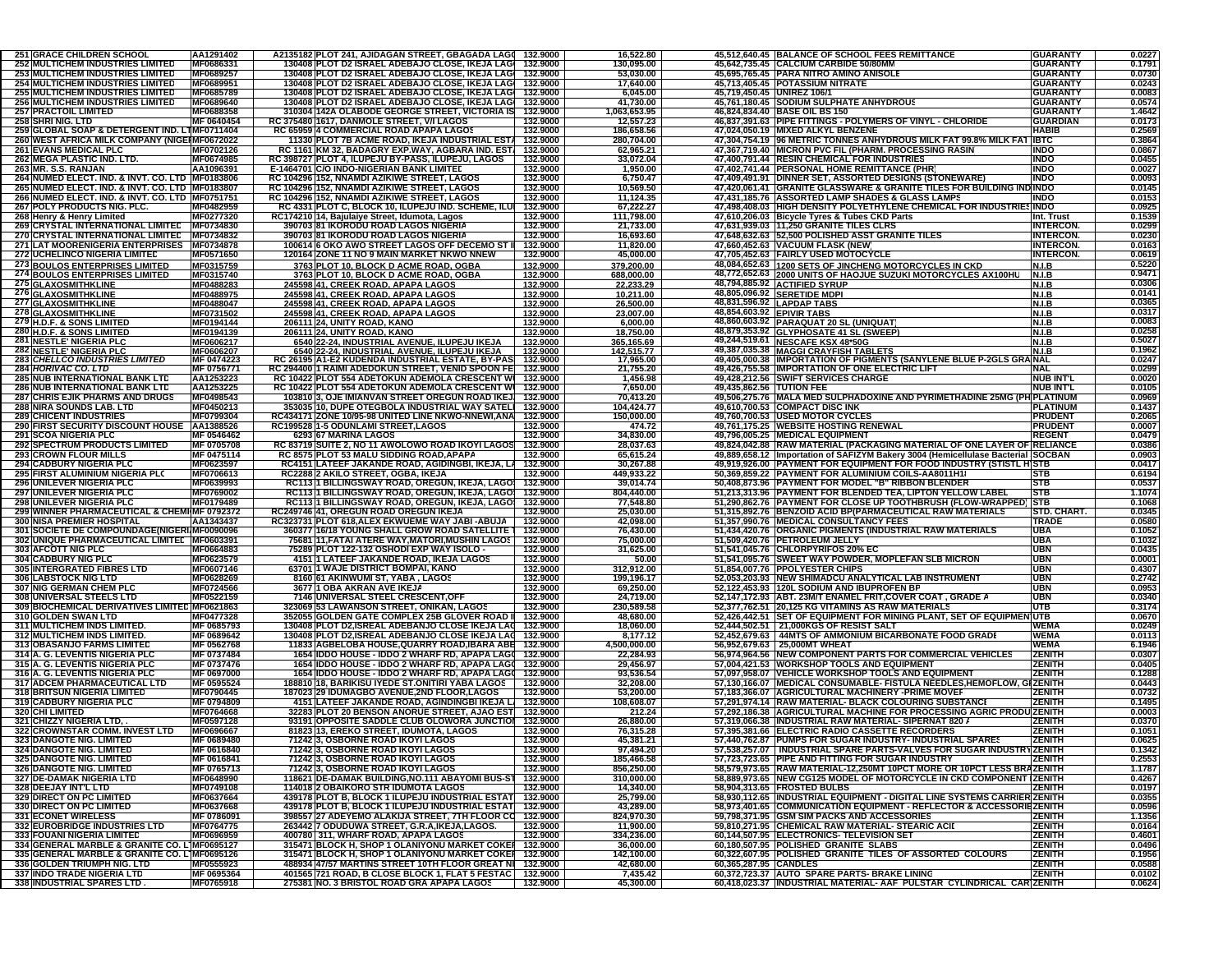| 339 INTERWORLD PRODUCTS NIG. LTD., . MF 0552058              |                         | 268357 66 AKANRO STREET, ILASAMAJA, OFF OSHODI                                                                  | 132.9000             | 17,813.69                |                   | 60,435,837.06 BINATONE STANDING FANS                                                                                         | <b>ZENITH</b>               | 0.0245            |
|--------------------------------------------------------------|-------------------------|-----------------------------------------------------------------------------------------------------------------|----------------------|--------------------------|-------------------|------------------------------------------------------------------------------------------------------------------------------|-----------------------------|-------------------|
| 340 JAMES WALLACE & CO LTD                                   | MF 0641010              | 192150 7 ABIMBOLA STREET, ISOLO IND ESTATE ISOL                                                                 | 132.9000             | 90,000.00                |                   | 60,525,837.06 CHEMICAL RAW MATERIAL- CAUSTIC SODA SOLID                                                                      | <b>ZENITH</b>               | 0.1239            |
| 341 JONCOD NIG. LTD.                                         | MF0764058               | 51000 22. OJUELEGBA ROAD SURULERE. LAGOS                                                                        | 132.9000             | 87,502.00                |                   | 60,613,339.06 AGRICULTURAL MACHINERY - CORN GRINDING MILI                                                                    | <b>ZENITH</b>               | 0.1205            |
| 342 JUHEL NIG. LTD.                                          | MF0598072               | 104648 1A CROWTHER CRESCENT APAPA LAGOS                                                                         | 132.9000             | 127,680.00               |                   | 60,741,019.06 PARACETAMOL BP -PHARMACEUTICAL                                                                                 | <b>ZENITH</b>               | 0.1758            |
| <b>343 KIMO HOME DEPOT LTD</b>                               | MF0556677               | 385786 133, HAPPY HOME AV.KIRIKIRI IND.EST., LAGOS 132.9000                                                     |                      | 84,594.40                |                   | 60,825,613.46 UNGLAZZED PORCELAIN WARE                                                                                       | <b>ZENITH</b>               | 0.1165            |
| <b>344 KOSAS INVESTMENT LTD</b>                              | MF0750533               | 48226 5, OBANIKORO STREET, DOCEMU, IDUMOTA, L. 132.9000                                                         |                      | 49,959.00                |                   | 60,875,572.46 STATIONERY-47,580 PCS C.B.D GAZELE STAPLER                                                                     | <b>ZENITH</b>               | 0.0688            |
| 345 KRISHAN NIG. LTD                                         | MF 0642388              | 468413 2, TOWRY STREET, OFF CATHOLIC MISSION ST 132.9000                                                        |                      | 2,839.36                 |                   | 60,878,411.82 ALTERNATORS                                                                                                    | <b>ZENITH</b>               | 0.0039            |
| <b>346 KRISHAN NIG. LTD</b>                                  | MF 0642359              | 468413 2, TOWRY STREET, OFF CATHOLIC MISSION ST 132.9000                                                        |                      | 8,341.39                 |                   | 60,886,753.21 AGRICULTURAL MACHINERY- PRIME MOVEF                                                                            | <b>ZENITH</b>               | 0.0115            |
| <b>347 LONGLIFE INT'L LTD</b>                                | MF0637115               | 282164 42 BISHOP OLUWOLE STREET, VICTORI ISLANI 132.9000                                                        |                      | 10,894.00                |                   | 60.897.647.21 STEEL FRAMES                                                                                                   | <b>ZENITH</b>               | 0.0150            |
| 348 LUCKY FIBRES NIG. LTD                                    | MF0765457               | 87644 56 AWOLOWO ROAD, IKOYI, LAGOS.                                                                            | 132.9000             | 21,592.24                |                   | 60,919,239.45 RAW MATERIAL FOR CARPET AND RUG-LIMANOI                                                                        | <b>ZENITH</b>               | 0.0297            |
| <b>349 MANNHOVON INDUSTRIAL CO. LTD</b>                      | MF0555174               | 185219 30 BISHOP STREET SURULERE LAGOS                                                                          | 132.9000             | 50,662.00                |                   | 60,969,901.45   UNINTERRUPTED POWER SUPPLY- UPS MODEL 1000A                                                                  | <b>ZENITH</b>               | 0.0697            |
| 350 MANNHOVON INDUSTRIAL CO. LTD                             | MF0643438               | 185219 30 BISHOP STREET SURULERE LAGOS                                                                          | 132.9000             | 63,324.00                |                   | 61,033,225.45 REGULATOR MODELS - 1000A/2000A/3000A                                                                           | <b>ZENITH</b>               | 0.0872            |
| <b>351 MB-ANAMMCO LIMITED</b>                                | MF0944751               | 20106 PLOT 18, EMENE INDUSTRIAL LAYOUT ENUGU                                                                    | 132.9000             | 253,720.00               |                   | 61,286,945.45 02 UNITS MERCEDES BENZ BUS PLATFORM 0-400 RSD MAR(ZENITH                                                       |                             | 0.3493            |
| 352 MINL LIMITED                                             | MF 0637025              | 278741 21/23, ABIMBOLA STREET ISOLO INDUSTRIAL E 132.9000                                                       |                      | 78,744.73                |                   | 61,365,690.18 ALUMINIUM COIL- ELECTROLYTIC TIN PLATE SHEETS CONFIZENITH                                                      |                             | 0.1084            |
| <b>353 MOTORCRAFT INDUSTRIES LTD</b>                         | MF0800842               | 202255 8, GEMS CRESCENT NKPOR ANAMBRA STATE                                                                     | 132.9000             | 66,627.00                |                   | 61,432,317.18 AUTO PARTS- NEW HENDRIX H/W BODY FILLER                                                                        | <b>ZENITH</b>               | 0.0917            |
| <b>354 MULTICHOICE NIG. LTD</b>                              | AA1114389               | 234847 1379 TIAMIYU SAVAGE STREET, VICTORIA ISLAI                                                               | 132.9000             | 1,584,744.00             |                   | 63,017,061.18 PROGRAMMING CHARGES FOR NOVEMBER 2004                                                                          | <b>ZENITH</b>               | 2.181             |
| <b>355 NICE WAY INTERNATIONAL LTD</b>                        | MF 0507996              | 456401 241, KOFO ABAYOMI STREET, VICTORIA ISLANI 132.9000                                                       |                      | 16,251.34                |                   | 63,033,312.52 EVA TROLLEY SUITCASE                                                                                           | <b>ZENITH</b>               | 0.0224            |
| 356 NIGERIA ENGINEERING WORKS LTD. MF0824906                 |                         | 3841 49 TRANS AMADI INDUSTRIAL LAYOUT PORT H 132.9000                                                           |                      | 232,416.00               |                   | 63,265,728.52 CKD COMPONENTS FOR WINDOW TYPE AIRCONDITIONERS                                                                 | <b>IZENITH</b>              | 0.3199            |
| <b>357 NIGERPET COMPANY LTD.</b>                             | MF 0765852              | 505872 20 ELIAS CLOSE, VICTORIA ISLAND, LAGOS                                                                   | 132.9000             | 1,462,015.31             |                   | 64.727.743.83 3000 METRIC TONS OF AUTOMOBILE GAS OIL                                                                         | ZENITH                      | 2.0126            |
| 358 OOMS-RALTD                                               | MF0650923               | 15915 NO 4 OJU OLOKUN STR., IDUMOTA LAGOS                                                                       | 132.9000             | 40,791.97                |                   | 64,768,535.80 BLANK AUDIO CASSETTE TAPES                                                                                     | <b>ZENITH</b>               | 0.0562            |
| 359 PGN LIMITED.                                             | AA 1114917              | 4134 KM 1 ABA-OWERRI EXPRESSWAY ABA ABIA ST                                                                     | 132.9000             | 28,332.29                |                   | 64,796,868.09 DIVIDEND FOR YEAR 2003                                                                                         | <b>ZENITH</b>               | 0.0390            |
| <b>360 PHARCHEM INDUSTRIES LIMITED</b>                       | MF0764938               | 5612 PLOT J INDUSTRIAL STREET ILUPEJU. LAGOS.                                                                   | 132.9000             | 39,000.00                |                   | 64,835,868.09 97.5MT OF CORN STARCH                                                                                          | <b>ZENITH</b>               | 0.0537            |
| 361 POLYBAGS INDUSTRIES LTD.                                 | MF 0556061              | 48172 PLOT 3K OSHODI INDUSTRIAL SCHEME ASWAN                                                                    | 132.9000             | 30,000.00                |                   | 64,865,868.09 PLASTIC MACHINES AND SPARE PARTS                                                                               | ZENITH                      | 0.0413            |
| <b>362 POWERMAX NIGERIA LTD</b>                              | MF0790263               | 497313 EDO HOUSE PLOT 1225 BISHOP OLUWOLE STR                                                                   | 132.9000             | 105,030.00               |                   | 64,970,898.09 GENERATOR & ENGINE                                                                                             | <b>ZENITH</b>               | 0.1446            |
| 363 PRIMA IMPEX NIGERIA LTD                                  | MF0643007               | 215875 12, AKINWANDE STR. OPP. STRABAG CONSTR.                                                                  | 132.9000             | 204,350.00               |                   | 65,175,248.09 PLASTIC RAW MATERIAL - POLYPROPYLENE GRADE P400S ZENITH                                                        |                             | 0.2813            |
| 364 PRIMA IMPEX NIGERIA LTD                                  | MF0643006               | 215875 12, AKINWANDE STR. OPP. STRABAG CONSTR.                                                                  | 132.9000             | 209,375.00               |                   | 65,384,623.09 INDUSTRIAL RAW MATERIAL - PP - RAFFIA AMOCO 10- 634   ZENITH                                                   |                             | 0.2882            |
| <b>365 ROTIC WINNERS LTD</b>                                 | <b>MF0552486</b>        | 244015 21B ISSA WILLIAMS STREET MARINA LAGOS                                                                    | 132.9000             | 9,215.20                 |                   | 65,393,838.29 PLUMBING MATERIALS-BRASS BIBAND TOP COCKS                                                                      | <b>ZENITH</b>               | 0.0127            |
| 366 S. I. L. CHEMICALS LTD                                   | MF0637405               | 463012 3 BLIND CENTRE STREET, CAPPA OSHODI LAGI 132.9000                                                        |                      | 97,622.10                |                   | 65,491,460.39 CHEMICAL-SILICATE                                                                                              | <b>ZENITH</b>               | 0.1344            |
| 367 SALENAB NIGERIA LTD.                                     | MF 0552230              | 57816 25 CREEK ROAD APAPA LAGOS.                                                                                | 132.9000             | 29,278.31                |                   | 65,520,738.70 MEDICAL ITEMS- GLOVES                                                                                          | <b>ZENITH</b>               | 0.0403            |
| 368 SEVEN-UP BOTTLING COMPANY PLC MF 0792252                 |                         | 1928 247, MOSHOOD ABIOLA ROAD, IJORA, LAGOS                                                                     | 132.9000             | 119,500.00               |                   | 65,640,238.70 INDUSTRIAL MATERIAL- CAUSTIC SODA PEARLS                                                                       | <b>ZENITH</b>               | 0.1645            |
| 369 SEVEN-UP BOTTLING COMPANY PLC AA1080304                  |                         | 1928 247, MOSHOOD ABIOLA ROAD, IJORA, LAGOS                                                                     | 132.9000             | 577,526.60               |                   | 66,217,765.30 REPAYMENT OF AFRI EXIM LOAN                                                                                    | <b>ZENITH</b>               | 0.7950            |
| 370 SEVEN-UP BOTTLING COMPANY PLC MF 0676517                 |                         | 1928 247, MOSHOOD ABIOLA ROAD, IJORA, LAGOS                                                                     | 132.9000             | 2,297,697.92             |                   | 68,515,463.22 SOFT DRINKS CONCENTRATES-SEVEN UP, PEPSI COLA, MIRI(ZENITH                                                     |                             | 3.1629            |
| 371 SEYDEL INDUSTRIES LIMITED.                               | MF0695835               | 168326 3.BLIND CENTRE STREET,CAPPA, OSHODI,LAG 132.9000                                                         |                      | 32,260.00                |                   | 68,547,723.22 CHEMICAL RAW MATERIAL- POLYPROPYLENE                                                                           | <b>ZENITH</b>               | 0.0444            |
| <b>372 SOSACO NIGERIA LIMITED</b>                            | MF0643326               | 347146 86A ALLEN AVENUE IKEJA LAGOS                                                                             | 132.9000             | 100,000.00               |                   | 68,647,723.22   EVAPORATED MILK                                                                                              | <b>ZENITH</b>               | 0.1377            |
| 373 STRONG TECHNOLOGIES LIMITED                              | MF0824647               | 509032 40/42 INDUSTRIAL AVENUE ILUPEJU LAGOS                                                                    | 132.9000             | 112.310.00               |                   | 68,760,033.22 COMMUNICATION EQUIPMENT-TRANSMISSION APPARATUS ZENITH                                                          |                             | 0.1546            |
| 374 TECKNOL EQUIPMENT ENTERPRISES MF 0695827                 |                         | 083343 26/36, AGUNBIADE STREET, OKE KOTO, AGEGE                                                                 | 132.9000             | 41,250.00                |                   | 68,801,283.22 TRICYCLE DIESEL ENGINE                                                                                         | <b>ZENITH</b>               | 0.0568            |
| 375 TEO CONTINENTAL LTD., .                                  | MF 0794687              | 130087 6B LADIPO STREET MUSHIN LAGOS                                                                            | 132.9000             | 85,000.00                |                   | 68,886,283.22 100 TONS OF WHITE PRINTING PAPER FOR BOARD IN SHEETZENITH                                                      |                             | 0.1170            |
| 376 THERAPEUTIC LAB. NIG. LTD.                               | MF0696471               | 24732 372, IKORODU ROAD, MARYLAND LAGOS                                                                         | 132.9000             | 9,800.00                 |                   | 68,896,083.22 CYPRIGOLD CAPLETS - PHARMACEUTICALS                                                                            | ZENITH                      | 0.0135            |
| <b>377 TOTAL FINAELF NIGERIA PLC</b>                         | MF0697111               | 1396 4, AFRIBANK STREET VICTORIA ISLAND LAGOS                                                                   | 132.9000             | 304,764.53               |                   | 69,200,847.75 LUBRICANT- BASE OIL(300MT OF NS150,2700MT 0FNS500;10(ZENITH                                                    |                             | 0.4195            |
| <b>378 TOWER ALUMINIUM NIGERIA PLC</b>                       | MF0554294               | 2002 9, OBA AKRAN AVENUE, IKEJA, LAGOS                                                                          | 132.9000             | 9,702.66                 |                   | 69,210,550.41 INDUSTRIAL RAW MATERIAL-EXTRUSION DIES                                                                         | <b>ZENITH</b>               | 0.0134            |
| 379 WESTAC ENGINEERING NIG LTD.                              | MF0263417               | 439861 385 IKORUDU ROAD LAGOS                                                                                   | 132.9000             | 38,720.00                |                   | 69,249,270.41  INDUSTRIAL MATERIALS- COMPONENTS TO ASSEMBLE 27KZENITH                                                        |                             | 0.0533            |
| 380 YOBINAM LIMITED                                          | MF0650924               | 403214 251 APAPA RD IJORA - LAGOS                                                                               | 132.9000             | 168.58                   |                   | 69,249,438.99 GLASS TUMBLERS                                                                                                 | <b>ZENITH</b>               | 0.0002            |
| 381 EJO FARMS AND FOOD PROCESSOR MF0533641                   |                         | RC247952 ZONE A BLOCK 8 SHOP 1/2 TRADEFAIR COMPL                                                                | 132.8900             | 15,355.36                |                   | 69,264,794.35 SPARK PLUGS                                                                                                    | <b>CITIZENS</b>             | 0.0211            |
| <b>382 EMEL ENTERPRISES LIMITED</b>                          | MF0651294               | RC28701 136/138 NNANDI AZIKIWE STREET LAGOS                                                                     | 132.8900             | 90,039.00                |                   | 69,354,833.35 KEROSENE STOVES                                                                                                | <b>CITIZENS</b>             | 0.1239            |
| 383 JIMBEST AUTO SUPPLY CO.LTD                               | MF0632026               | RC332070 ZONE A BLOCK 8 SHOP 1/20 TRADEFAIR COMP                                                                | 132.8900             | 53,240.40                |                   | 69,408,073.75 NEW MOTOR SPAREPARTS FOR COMMERCIAL BUSES                                                                      | <b>CITIZENS</b>             | 0.0733            |
| <b>384 AFRICAN STEEL MILLS (NIG) LTD</b>                     | MF-0701364              | RC395473 PLOT NO. 337 IKORODU INDUSTR AREA, IKOR                                                                | 132.8900             | 30,280.00                |                   | 69,438,353.75 INDUSTRIAL MACHINERY FOR STEEL ROLLING MILLS                                                                   | DBL                         | 0.0417            |
| <b>385 APACCI COSMETICS LTD</b>                              | MF0577233               | RC 363341 230 APAPA ROAD, IJORA, LAGOS                                                                          |                      |                          |                   |                                                                                                                              |                             |                   |
|                                                              |                         |                                                                                                                 | 132.8900             | 12,000.00                |                   |                                                                                                                              | <b>DBL</b>                  | 0.0165            |
| <b>386 MTN NIG COMM LTD</b>                                  | MF 0703366              |                                                                                                                 | 132.8900             | 7,640,545.00             |                   | 69,450,353.75 EMPTY BOTTELES NOT EXCEEDING 125ML CAPACITY                                                                    |                             |                   |
| 387 SAMEER ENT NIG LTD                                       | MF0703188               | RC 395,010 CHURCHGATE TOWERS, 30 AFRIBANK STREET<br>RC26332 239C KOFO ABAYOMI STREET, VICTORIA ISLAN            | 132.8900             | 62,924.00                |                   | 77,090,898.75 SUPPLY OF 25 X RBS 2206 6(666) 1800, CDU-F EDGE D TRUS, DBL                                                    | DBL                         | 10.5170<br>0.0866 |
| <b>388 SAMEER ENT NIG LTD</b>                                |                         |                                                                                                                 | 132.8900             |                          |                   | 77,153,822.75 LOW DENSITY POLYETHENE FILM (ARTIFICIAL RESINS                                                                 | DBL                         |                   |
| 389 DIAMOND BICYCLE IND. LTD.                                | MF0650266<br>MF0488734  | RC26332 239C KOFO ABAYOMI STREET, VICTORIA ISLAN<br>RC48455 ELEGANZA PLAZA, 1, COMMERCIAL ROAD, APA             | 132.8900             | 47,273.00<br>51,885.00   |                   | 77,201,095.75 COMPACT PETROL GENERATORS<br>77,252,980.75 BICYCLE SPARE PARTS                                                 | EIB                         | 0.0651<br>0.0714  |
| 390 FLOUR MILLS OF NIGERIA PLC                               | MF0488819               | 2343 2,OLD DOCK ROAD,APAPA LAGOS                                                                                | 132.8900             | 10,929.51                |                   | 77,263,910.26 HARD RED WINTER WHEAT                                                                                          | <b>FBN</b>                  | 0.0150            |
| 391 COSPAM NIGERIA LTD                                       | <b>MF0422610</b>        | 324705 17 NISE STREET, UWANI ENUGU STATE                                                                        | 132.8900             | 27,286.47                |                   | 77,291,196.73 USED FIRE FIGHTING MACHINE                                                                                     | <b>GUARANTY</b>             | 0.0376            |
| 392 MTN NIGERIA COMMUNICATION LIMIT MF0736803                |                         | 395010 30 AFRIBANK STREET, V/I LAGOS                                                                            | 132.8900             | 170,262.00               |                   | 77,461,458.73 SUPPLY OF EDGE DTRU 1800/1900MHZ,CDU-F900/1800MHZ, (GUARANTY                                                   |                             | 0.2344            |
| 393 MTN NIGERIA COMMUNICATION LIMIT MF0690871                |                         | 395010 30 AFRIBANK STREET, V/I LAGOS                                                                            | 132.8900             | 748,000.00               |                   | 78,209,458.73 N750 RECHARGE VOUCHER AS PER PFI:04/1114                                                                       | <b>GUARANTY</b>             | 1.0296            |
| 394 MTN NIGERIA COMMUNICATION LIMIT MF0736804                |                         | 395010 30 AFRIBANK STREET, V/I LAGOS                                                                            | 132.8900             | 253,000.00               |                   | 78,462,458.73 SUPPLY OF ALARM AND PCM CABLES AS PER PFI:6498 REV GUARANTY                                                    |                             | 0.3482            |
| <b>395 NUCHEM NIG LTD</b>                                    | MF0688314               | 274673 38 KOFO ABAYOMI STREET, VICTORIA ISLAND                                                                  | 132.8900             | 339,570.00               |                   | 78,802,028.73 APPROX 346.50MTS POLYETHYLENE                                                                                  | <b>GUARANTY</b>             | 0.4674            |
| 396 CHINA UNITY MANUFACTURING CO. LMF 0752676                |                         | 98374 136/138 NNAMDI AZIKIWE STREET, LAGOS                                                                      | 132.8900             | 13,300.00                |                   | 78,815,328.73 WASHER MODEL SEWING MACHINES                                                                                   | <b>MBC</b>                  | 0.0183            |
|                                                              |                         |                                                                                                                 |                      |                          |                   | 79,328,328.73 FROZEN FISH                                                                                                    | N.I.B                       | 0.7061            |
| 397 AFRICAN FISH COMPANY NIGERIA                             | MF0329623               | 365260 1A COMMERCIAL ROAD, ELEGANZA PLAZA                                                                       | 132.8900             | 513,000.00               |                   |                                                                                                                              | <b>N.I.B</b>                | 0.1735            |
| 398 CHELLARAMS NIGERIA PLC                                   | MF0628208<br>MF0703338  | 639 2, GORIOLA STREET, V/I LAGOS.<br>639 2, GORIOLA STREET, V/I LAGOS.                                          | 132.8900<br>132.8900 | 126,067.00<br>114,237.50 |                   | 79,454,395.73 16800 KGS OF SILICONE TEGOSTAB B8100, 3200KGS OF                                                               | N.I.B                       | 0.1572            |
| 399 CHELLARAMS NIGERIA PLC                                   | MF0628219               | 639 2, GORIOLA STREET, V/I LAGOS.                                                                               | 132.8900             | 155,544.00               |                   | 79,568,633.23 ARTIFICIAL RESIN LOW DENSITY POLYETHYLENE PELLET.                                                              | N.I.B                       | 0.2141            |
| <b>400 CHELLARAMS NIGERIA PLC</b><br>401 RANONA LIMITED      | MF0329974               | <u>256515 7A, CREEK ROAD, APAPA LAGOS</u>                                                                       | 132.8900             | 150,491.52               |                   | 79,724,177.23 600 SETS OF CKD COMPONENTS FOR THE ASSEMBLY OF                                                                 | <b>N.I.B</b>                | 0.207             |
| 402 AFRO ASIAN IMPEX LIMITED                                 | MF0488727               | RC214966 1, COMMERCIAL ROAD, APAPA, LAGOS                                                                       | 132.8900             | 20,801.21                |                   | 79,874,668.75 ALUMINIUM LAMINATED FOILS<br>79,895,469.96 FLOAT GLASS                                                         | <b>STANBIC</b>              | 0.028             |
| <b>403 FIRST ALUMINIUM NIG PLC</b>                           | MF0575118               |                                                                                                                 | 132.8900             | <u>76,565.00</u>         |                   |                                                                                                                              | <b>STANBIC</b>              | 0.1054            |
| <b>404 CHELLARAMS PLC</b>                                    | MF0729858               | RC2288 2, AKILO STR, OGBA IKEJA LAGOS<br>639 2, GORIOLA STREET, V/ISI                                           | 132.8900             | 132,880.00               |                   | 79,972,034.96 MATERIAL FOR ROLLING MILL- COIL COATING PAINTS<br>80,104,914.96 IMPORTATION OF POLYMERIC POLYOL ALCUPOL P-4181 | (RASTD. CHART.              | 0.1829            |
| 405 P.Z. INDUSTRIES PLC                                      | MF 0794557              | RC 693 45/47 TOW3N PLANNING WAY, ILUPEJU, LAGOS                                                                 | 132.8900             | 22,330.14                |                   | 80,127,245.10 INDUSTRIAL RAW MATERIALS FOR MANUFACTURE OF COSITRANS                                                          |                             | 0.0307            |
| 406 P.Z. INDUSTRIES PLC                                      | MF 0678566              | RC 693 45/47 TOW3N PLANNING WAY, ILUPEJU, LAGOS 132.8900                                                        |                      | 19,547.21                |                   | 80,146,792.31  INDUSTRIAL RAW MATERIALS FOR MANUFACTURE OF SANI TRANS                                                        |                             | 0.0269            |
| <b>407 NYCIL LIMITED</b>                                     | MF0711702               | 27148 4-5, OGUN STATE HOUSING CORPORATION, KN                                                                   | 132.8900             | 25,056.00                |                   | 80.171.848.31 DI-BUTYL PHTHALATE                                                                                             | UBA                         | 0.0345            |
| <b>408 SACHNIK INVESTORS LIMITED</b>                         | MF0676266               | 441613 6, LAWRENCE LANE, OFF EREKO/MARTINS JUN                                                                  | 132.8900             | 16,500.00                |                   | 80,188,348.31 VARIOUS MODELS OF TV/TV GAMES                                                                                  | UBA                         | 0.0227            |
| <b>409 RANONA LTD</b>                                        | MF0485961               | 256515 7 A CREEK ROAD APAPA LAGOS                                                                               | 132.8900             | 20,248.50                |                   | 80,208,596.81  2022 BAGS OF OATFLAKES                                                                                        | UTB                         | 0.0279            |
| 410 MARY MOFOLUWAKE OLAGUNJU                                 | AA 1095302              | A0022647 WEMA BANK PLC.OLBADAN BRANCH NEW IFE                                                                   | 132.8900             | 8,950.37                 |                   | 80,217,547.18 PAYMENT FOR SCHOOL FEES                                                                                        | <b>WEMA</b>                 | 0.0123            |
| 411 ODUA INVESTMENT LTD                                      | AA 1049270              | 18555 COCOA HOUSE COMPLEX DUGBE IBADAN                                                                          | 132.8900             | 5,485.39                 |                   | 80,223,032.57 PAYMENT FOR SUBSCRIPTION                                                                                       | <b>WEMA</b>                 | 0.0076            |
| 412 SUNSHINE OIL&CHEM DEV.CO.LTD. MF 0023899                 |                         | 261871 PLOT 2, BLK A&B SALIMONU STREET NEW BOL 132.8900                                                         |                      | 195,000.00               |                   | 80,418,032.57 100M ISOF KONNATE 180 ID                                                                                       | WEMA                        | 0.2684            |
| 413 SUNSHINE OIL&CHEM DEV.CO.LTD. MF 0698672                 |                         | 261871 PLOT 2, BLK A&B SALIMONU STREET NEW BOD 132.8900                                                         |                      | 126,000.00               |                   | 80,544,032.57 84MTS OF POLYOL-KE 1990                                                                                        | <b>WEMA</b>                 | 0.1734            |
| 414 SUNSHINE OIL&CHEM DEV.CO.LTD. MF 0023889                 |                         | 261871 PLOT 2, BLK A&B SALIMONU STREET NEW BOD 132.8900                                                         |                      | 24,080.00                |                   | 80,568,112.57   17.2MTS OF POLYMERIC POLYOL PP1111                                                                           | WEMA                        | 0.0331            |
| 415 INTER-SWASTIK NIG. LTD                                   | MF0695269               | 375429 39/41 DOCEMO STREET, IDUMOTA, LAGOS.                                                                     | 132.8900             | 20,000.00                |                   | 80,588,112.57 AGRICULTURAL MACHINERY - GRINDING MILL WITH PRIME I ZENITH                                                     |                             | 0.0275            |
| <b>416 MTN NIGERIA</b>                                       | MF0944152               | 395010 CHURCHGATE TOWERS VICTORIA ISLAND LAG 132.8900                                                           |                      | 450,000.00               |                   | 81,038,112.57 GSM EQUIPMENT(HP DS15 SINGLE NODE, CISCO ITP& ROUTEZENITH                                                      |                             | 0.6194            |
| 417 PROMASIDOR NIG. LTD                                      | MF 0601971              | 203123 23, WHARF ROAD APAPA, LAGOS                                                                              | 132.8900             | 102,600.00               |                   | 81,140,712.57 110,000 BAGSX 25KG COWBELL INSTANT MILK POWDER                                                                 | <b>ZENITH</b>               | 0.1412            |
| <b>418 VARDAN NIGERIA LTD.</b>                               | MF0601180               | 403924 12 OKOYA STREET IDUMOTA LAGOS                                                                            | 132.8900             | 19,763.00                |                   | 81,160,475.57 ELECTRIC BLENDER                                                                                               | <b>ZENITH</b>               | 0.0272            |
| 419 VARDAN NIGERIA LTD.                                      | MF0601181               | 403924 12 OKOYA STREET IDUMOTA LAGOS                                                                            | 132.8900             | 26,963.20                |                   | 81,187,438.77 ELECTRIC KETTLE                                                                                                | <b>ZENITH</b>               | 0.0371            |
| <b>420 CROYDON LIMITED</b>                                   | MF0731457               | RC215917 NO 72, BODE THOMAS STREET, SURULERE, LA 132.8800                                                       |                      | 30,187.36                |                   | 81,217,626.13 IMPORTATION OF RADIO CASSETTE RECORDER                                                                         | <b>ACCESS</b>               | 0.0415            |
| <b>421 ADEYINKA WOLE JAMES</b>                               | AA0837230               | A0565852 4 AFRIBANK STREET V/I LAGOS                                                                            | 132.8800             | 9,738.00                 |                   | 81,227,364.13 SCHOOL FEES                                                                                                    | <b>AFRI</b>                 | 0.0134            |
| <b>422 FASASI RASAKI OLATUNDE</b>                            | AA1317578               | A0598769 PLOT 28 BASHIR DALATU CLSE IKOYI LAGOS                                                                 | 132.8800             | 12,854.05                |                   | 81.240.218.18 LIVING EXPENSES.ACCOMODATION AND BOOKS                                                                         | <b>AFRI</b>                 | 0.0177            |
| 423 WANDEL INTERNATIONAL NIG. LTD                            | MF0547571               | RC113254 77/79 ERIC MOORE, SURULERE, LAGOS                                                                      | 132.8800             | 78,247.83                |                   | 81,318,466.01 CKD COMPONENTS FOR GENERATORS                                                                                  | <b>ASSURANCE</b>            | 0.1077            |
| 424 MTN Nig Communication Ltd                                | MF 0559545              | RC 395010 Plot 30 Afribank Street, V/Island, Lagos                                                              | 132.8800             | 3,209,971.00             |                   | 84,528,437.01 CDU-F Edge DTR/Connectors Edge                                                                                 | Capital                     | 4.4181            |
| 425 MTN Nig Communication Ltd<br>426 ADELAKUN ADEYANJU AKANB | MF 0559546<br>AA1413671 | RC 395010 Plot 30 Afribank Street, V/Island, Lagos<br>A2805635 6 AKINYEMI THOMPSON STREET, SURULERE, L 132.8800 | 132.8800             | 2,063,740.00<br>2,000.00 | 86,594,177.01 PTA | 86,592,177.01 Access Module Mag, Tariff Cable, DC Cable & Modem Unit                                                         | Capital<br><b>CHARTERED</b> | 2.8405<br>0.0028  |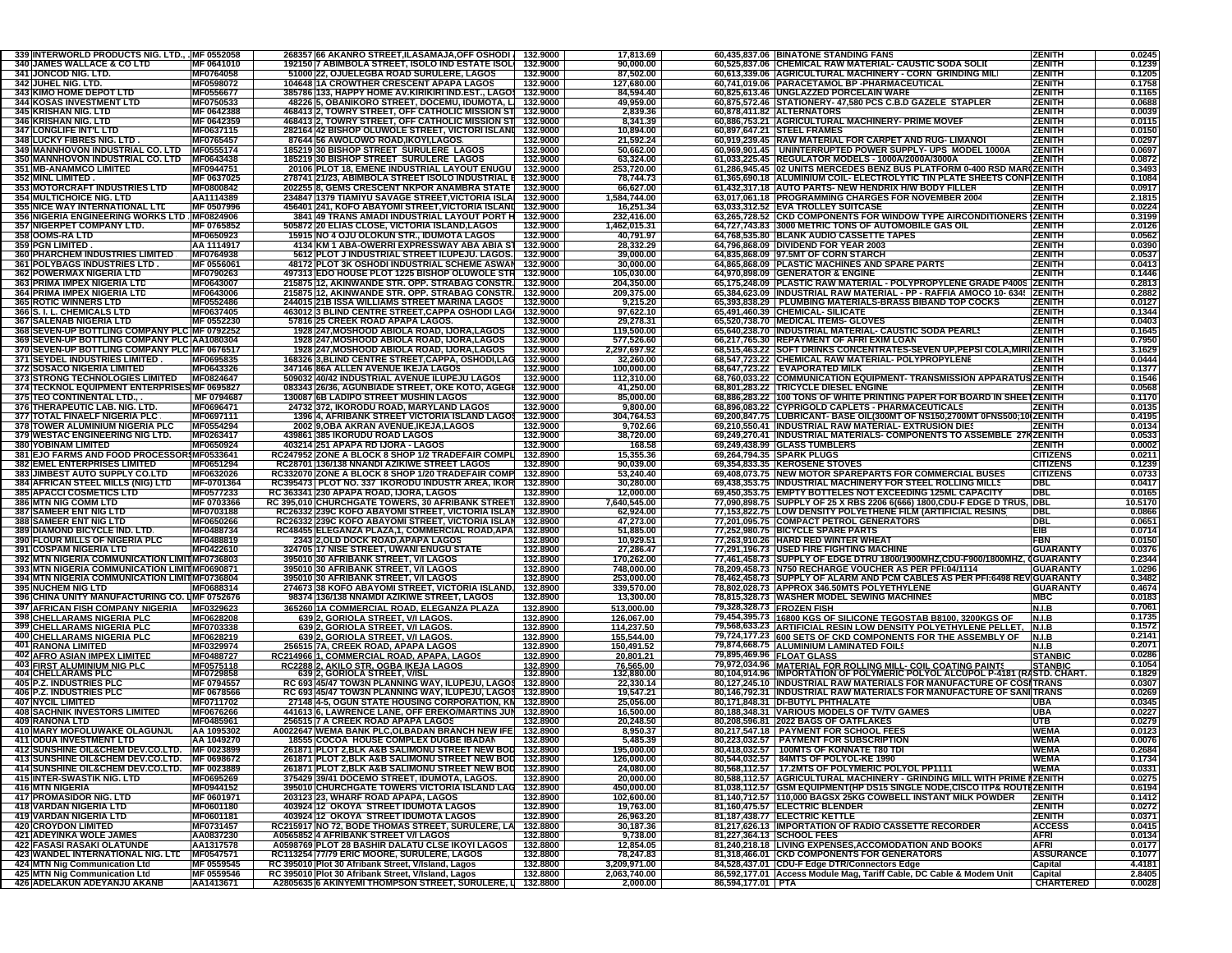| <b>427 CADBURY NIG PLC</b>                                                                        | MF0731349                       | RC4151 3 LATEEF JAKANDE ROAD, AGIDINGBI, IKEJA,   132.8800                                                                 |                      | 23,011.50                  |                                                          | 86,617,188.51 20.10MT MASTER BLEND                                                                                                                     | <b>CHARTERED</b>                     | 0.0317<br>0.4641 |
|---------------------------------------------------------------------------------------------------|---------------------------------|----------------------------------------------------------------------------------------------------------------------------|----------------------|----------------------------|----------------------------------------------------------|--------------------------------------------------------------------------------------------------------------------------------------------------------|--------------------------------------|------------------|
| 428 GLAXOSMITHKLINE CONSUMER NIG IMF0488021<br><b>429 SAGES CONSULT LIMITED</b>                   | AA1413877                       | RC8726 KLM 16 IKORODU ROAD, OJOTA, LAGOS<br>A0512162 42 OBA AKRAN AVENUE, IKEJA, LAGOS                                     | 132.8800<br>132.8800 | 337,168.36<br>2,500.00     | 86,956,856.87 BTA                                        | 86,954,356.87 HALIFAN CAPSULES                                                                                                                         | <b>CHARTERED</b><br><b>CHARTERED</b> | 0.0034           |
| <b>430 AYMAN ENTERPRISES LIMITED</b>                                                              | MF0655976                       | RC92154 12/18 AKINYEMI CRESCENT MATORI LAGOS                                                                               | 132.8800             | 62,168.00                  |                                                          | 87,019,024.87 RAW MATERIAL OF SYNTHETIC MONO FILAMENT                                                                                                  | <b>CITIZENS</b>                      | 0.0856           |
| 431 CELPLAS INDUSTRIES NIGERIA LIMIT MF0534893<br>432 COMRADE CYCLE COMPANY NIG.LTDMF0535309      |                                 | RC146397 27A FATAI ATERE WAY MATORI LAGOS<br>RC28358 77/79 ERIC MOORE STREET SURULERE LAGOS 132.8800                       | 132.8800             | 38,123.44<br>38,440.00     |                                                          | 87,057,148.31 MOULDS, ELECTRICALS & SPARES FOR INJECTION MOULDINCITIZENS<br>87,095,588.31 COMPLETE BICYCLES IN CKD CONDITION                           | <b>CITIZENS</b>                      | 0.0525<br>0.0529 |
| <b>433 NICO MANUFACTURING CO.LTD</b>                                                              | MF0705922                       | RC428185 PLOT 3 FATAI ATERE STREET MATORI LAGOS   132.8800                                                                 |                      | 32,500.00                  |                                                          | 87,128,088.31 REWINDER MACHINE, FILM HEAD AND SPARES                                                                                                   | <b>CITIZENS</b>                      | 0.0447           |
| <b>434 TAANA LIMITED</b><br><b>435 UNICO TRADING CO.LTD</b>                                       | MF0633111<br>MF0536785          | RC294223 34 IDUMAGBO AVENUE LAGOS<br>RC6574 40 EREKO STREET LAGOS                                                          | 132.8800<br>132.8800 | 85,561.59<br>12,058.47     |                                                          | 87,213,649.90 TORCH LIGHT<br>87,225,708.37 STONEWARE DINNER SETS                                                                                       | <b>CITIZENS</b><br><b>CITIZENS</b>   | 0.1178<br>0.0166 |
| <b>436 E.CONCERNS LIMITED</b>                                                                     | MF0419077                       | RC 266759 ZONE B.BLOCK10,SHOP 49&50,ASPAMDA,LAG( 132.8800                                                                  |                      | 11,409.54                  |                                                          | 87.237.117.91 ENGINE SITTINGS                                                                                                                          | DBL                                  | 0.0157           |
| <b>437 E.CONCERNS LIMITED</b>                                                                     | MF0589542                       | RC 266759 ZONE B.BLOCK10.SHOP 49&50.ASPAMDA.LAG( 132.8800                                                                  |                      | 5,935.60                   |                                                          | 87,243,053.51 RADIATOR HOSES, RING BEARINGS                                                                                                            | <b>DBL</b>                           | 0.0082           |
| 438 HAANSBRO NIG. LTD<br><b>439 HAANSBRO NIG. LTD</b>                                             | MF0702053<br>MF0703186          | RC427122 239C KOFO ABAYOMI STREET, VICTORIA ISLAN 132.8800<br>RC427122 239C KOFO ABAYOMI STREET, VICTORIA ISLAN 132.8800   |                      | 20,312.00<br>135.831.00    |                                                          | 87,263,365.51 CONTACT ADHESIVES<br>87,399,196.51 LOW DENSITY POLYETHYLENE AND HIGH DENSITY POLYETIDBL                                                  | <b>DBL</b>                           | 0.0280<br>0.1870 |
| <b>440 NEXANS KABELMETAL NIG. PLC</b>                                                             | MF-0696383                      | RC4816 28 HENRY CARR STREET, IKEJA, LAGOS STATI 132.8800                                                                   |                      | 194,000.00                 |                                                          | 87,593,196.51 100,000 KG ALUMINIUM WIRE(FOR MANUFACTURE. OF ELEC DBL                                                                                   |                                      | 0.2670           |
| <b>441 PRIMA IMPEX NIG. LTD</b>                                                                   | MF 0793627                      | RC215875 12, AKINWANDE STREET, ALABA COKER, LAGO 132.8800                                                                  |                      | 219,300.00                 |                                                          | 87,812,496.51 POLYPROPYLENE GRADE H380F. 170.00MT                                                                                                      | <b>DBL</b>                           | 0.3018           |
| 442 RANBAXY NIG. LTD<br><b>443 VISTA INTERNATIONAL LTD</b>                                        | MF 0584615<br>MF0702096         | RC95702 PLOT 5, BLOCK K APAPA ISOLO EXPRESSWAY 132.8800<br>RC208914 PLOT 44, JIMOH ODUTOLA STREET, SURULERE 132.8800       |                      | 198,550.08<br>174,715.27   |                                                          | 88,011,046.59 AVOLAM TABLETS AND AVUSTAV TABLETS<br>88,185,761.86 UNCOATED WOODFREE PAPER IN SHEETS                                                    | <b>DBL</b><br><b>DBL</b>             | 0.2733<br>0.2405 |
| <b>444 VISTA INTERNATIONAL LTD</b>                                                                | MF0642073                       | RC208914 PLOT 44, JIMOH ODUTOLA STREET, SURULERE 132.8800                                                                  |                      | 14,609.47                  |                                                          | 88,200,371.33 PLAIN PAPER BOND IN VARIOUS SIZES                                                                                                        | <b>DBL</b>                           | 0.0201           |
| 445 WANDEL INTERNATIONAL (NIG) LTE MF-0536762                                                     |                                 | RC113254 77/79 ERIC MOORE, SURULERE, LAGOS STATE 132.8800                                                                  |                      | 136,000.00                 |                                                          | 88.336.371.33 CKD COMPONENTS OF MOTORCYCLES                                                                                                            | <b>DBL</b>                           | 0.1872           |
| 446 WANDEL INTERNATIONAL (NIG) LTE MF-0473540<br>447 NIYI TRADING CO LTD                          | MF 0357346                      | RC113254 77/79 ERIC MOORE, SURULERE, LAGOS STATE 132.8800<br>RC 84950 1 OJA GIWA STREET LAGOS                              | 132.8800             | 57,600.00<br>9,274.96      |                                                          | 88,393,971.33 MOTORCYCLES IN CKD CONDITION<br>88,403,246.29 PVC X'MAS TREES WITH PLASTIC AND METAL STANDS                                              | <b>DBL</b><br>EIB                    | 0.0793<br>0.0128 |
| <b>448 NIYI TRADING CO LTD</b>                                                                    | MF 0357346                      | RC 84950 1 OJA GIWA STREET LAGOS                                                                                           | 132.8800             | 13,427.01                  |                                                          | 88,416,673.30 TOYS-CAP GUN,CAR,DUCK RATTLE,JUMPING HORSE,ELECTEIB                                                                                      |                                      | 0.0185           |
| 449 SALIENT RUBBER PRODUCT LIMITED MF0543715<br><b>450 SHAKTI INDUSTRIES LIMITED</b>              | MF0543716                       | 68361 4. DABARA STREET. OLOWOGBOWO. LAGOS.   132.8800<br>419934 BLOCK 30, LYNSON CHEMICAL AVENUE, SANG 132.8800            |                      | 113,750.00<br>137,060.00   |                                                          | 88,530,423.30 87.50 MTARTIFICIAL RESINS - LLDPE FILM.<br>88.667.483.30 89.00 MT ARTIFICIAL RESINS - LLDPE FILM GRADE                                   | <b>EQUIT)</b><br><b>EQUITY</b>       | 0.1566<br>0.1886 |
| 451 CFAO NIGERIA PLC - TECHNOLOGIES MF 0711894                                                    |                                 | 6508 1 AERODROME ROAD APAPA LAGOS                                                                                          | 132.8800             | 99,727.00                  |                                                          | 88,767,210.30 PHOTOCOPIERS AND CONSUMABLES                                                                                                             | <b>FBN</b>                           | 0.1373           |
| 452 NIGERIAN MOTORS INDUSTRIES LTD. MF0711871                                                     |                                 | 1561 PLOT 1 BLOCK D AMUWO ODOFIN IND. SCHEM 132.8800                                                                       |                      | 347,707.80                 |                                                          | 89,114,918.10 35 CHEVROLET CARS                                                                                                                        | <b>FBN</b>                           | 0.4786           |
| 453 LAVIGAR PROCESSING & PACKAGIN(MF0622699<br><b>454 DEXTRON ENGINEERING LTD</b>                 | MF 0613372                      | LAVIGAR PROCESSING & PACKAGING LTD VIN 132.8800<br>RC462.041<br>RC 382641 18, OKO AWO CLOSE, V/I, LAGOS                    | 132.8800             | 175,000.00<br>460,130.00   |                                                          | 89,289,918.10 TO BE UTILIZED FOR THE FINAL PAYMENT OF 1250MT OF FRFCMB<br>89,750,048.10 IMPORTATION OF ANTI VANDAL NUTS HDC                            | FSB                                  | 0.2409<br>0.6333 |
| 455 MIX AND BAKE FLOUR MILL INDUSTR MF 0797683                                                    |                                 | RC 30325 20, NORTH AVENUE, APAPA, LAGOS                                                                                    | 132.8800             | 98,100.00                  |                                                          | 89,848,148.10 IMPORTATION OF MACHINES FOR INDUSTRIAL USE                                                                                               | <b>FSB</b>                           | 0.1350           |
| <b>456 NEWMAN LUCY SURHYEL</b>                                                                    | AA 1076817                      | A 0959252 23, AWOLOWO ROAD, IKOYI, LAGOS                                                                                   | 132.8800             | 1,057.00                   |                                                          | 89,849,205.10 PAYMENT OF TUITION FEES                                                                                                                  | FSB                                  | 0.0015           |
| 457 ZIK CHUKA OBI / GEORGIAN COURT UAA 1076831<br>458 ZIK CHUKA OBI / MONTCLAIR STATE (AA 1076830 |                                 | A 0202360 8-10, BROAD STREET, WESTERN HOUSE 9TH FI 132.8800<br>A 0202360 8-10, BROAD STREET, WESTERN HOUSE 9TH FI 132.8800 |                      | 10,000.00<br>10,000.00     |                                                          | 89,859,205.10 PAYMENT OF TUITION AND LIVING/MAINTENANCE FEES IN FFSB<br>89,869,205.10 PAYMENT OF TUITION AND LIVING/MAINTENANCE FEES IN FFSB           |                                      | 0.0138<br>0.0138 |
| 459 DARSEF ENT. LTD.                                                                              | MF0745441                       | 220179 PLOT H, ILUPEJU IND. ESTATES, VONO JUNCTI 132.8800                                                                  |                      | 132,661.00                 |                                                          | 90,001,866.10 160 TONS OF PLAIN PAPER IN SHEETS                                                                                                        | <b>GLOBAL</b>                        | 0.1826           |
| 460 REGATTA IND. LTD                                                                              | MF0753064                       | 290623 44, DOCEMO STREET, LAGOS                                                                                            | 132.8800             | 44,000.00                  |                                                          | 90,045,866.10 PLASTIC RAW MATERIALS (ARTIFICIAL RESIN PROPYLENE (GLOBAL                                                                                |                                      | 0.0606           |
| <b>461 GUARANTY TRUST BANK PLC</b><br><b>462 PAUL USORO &amp; CO</b>                              | AA0988263<br>AA0740650          | 152321 PLOT 1669 OYIN JOLAYEMI STREET, V/I LAGOS 132.8800<br>695699 BOI HOUSE, 63/71 BROAD STREET, LAGOS                   | 132.8800             | 9,645.00<br>977.32         | 90,056,488.42 FEES                                       | 90,055,511.10 PAYMENT FOR REUTERS SERVICE FOR 4TH QTR                                                                                                  | <b>GUARANTY</b><br><b>GUARANTY</b>   | 0.0133<br>0.0013 |
| <b>463 RITZ TECHNOLOGIES LIMITED</b>                                                              | MF0686747                       | 463111 PLOT 44, BLOCK I, JIMOH ODUTOLA STREET, O 132.8800                                                                  |                      | 30,729.61                  |                                                          | 90,087,218.03 VARIOUS TYPES OF COMPUTER ACCESSORIES                                                                                                    | <b>GUARANTY</b>                      | 0.0423           |
| <b>464 RITZ TECHNOLOGIES LIMITED</b>                                                              | MF0689266                       | 463111 PLOT 44, BLOCK I, JIMOH ODUTOLA STREET, O 132.8800                                                                  |                      | 174,554.64                 |                                                          | 90,261,772.67 WRITING AND PRINTING PAPER IN SHEETS 70-80 GSM                                                                                           | <b>GUARANTY</b>                      | 0.2403           |
| <b>465 VISTA INTERNATIONAL LTD</b><br>466 C & N INTL LTD                                          | MF0686748<br>MF 0679095         | 208914 PLOT 44, BLOCK I, JIMOH ODUTOLA STREET, C 132.8800<br>RC 234177 20, ONITSHA ROAD, NNEWI ANAMBRA STATE   132.8800    |                      | 31,023.39<br>70,000.00     |                                                          | 90,292,796.06 RAW MATERIAL FOR PAPER INDUSTRY: MANILA BAORD UNIGUARANTY<br>90,362,796.06 FAIRLY USED MOTOR CYCLES                                      | <b>GUARDIAN</b>                      | 0.0427<br>0.0963 |
| <b>467 EUNACO REFRACTORIES LTD</b>                                                                | MF 0266885                      | RC 362978 2/4 UNITY CLOSE OFF LADIPO STREET MATORI 132.8800                                                                |                      | 74,550.24                  |                                                          | 90,437,346.30 REFRACTOTORY CASTABLES (DURAX LC 180) NEW ITEMS                                                                                          | <b>GUARDIAN</b>                      | 0.1026           |
| <b>468 FAHED NIGERIA LIMITED</b><br>469 ENKAY INDO (NIG.) LTD.                                    | MF 0679884                      | RC 413308 38/40 BURMA ROAD, APAPA LAGOS                                                                                    | 132.8800             | 6,525.90                   |                                                          | 90,443,872.20 NEW GLASSWARES & JUGS WITH ACRYLIC & PLASTIC COVIGUARDIAN<br>90,475,372.20 TEXTILE POLYVINYL ALCOHOL (TEXTILE RAW MATERIAL)              | <b>INDO</b>                          | 0.0090<br>0.0434 |
| <b>470 LIBTOK VENTURES LIMITED</b>                                                                | MF0800201<br>MF 0673854         | RC 401394 31, OBALODU STREET, OFF COKER ROAD, ILUI 132.8800<br>RC 239260 14 ESUBIYI STREET MENDE, MARYLAND LAGO 132.8800   |                      | 31,500.00<br>28,365.00     |                                                          | 90,503,737.20 FOLDING BOX BOARD                                                                                                                        | <b>MAGNUM</b>                        | 0.0390           |
| <b>471 ROFICO LIMIOTED</b>                                                                        | MF 0514844                      | RC 457447   PLOT 8 AGEGE MOTOR ROAD IKEJA LAGOS   132.8800                                                                 |                      | 128,669.50                 |                                                          | 90,632,406.70 INSTANT FULL CREAM MILK POWDER                                                                                                           | <b>MAGNUM</b>                        | 0.1771           |
| <b>472 VISTA INTERNATIONAL LTD</b><br><b>473 PENTAC INT'L LIMITED</b>                             | MF0584794<br>MF0582782          | 208914 BLOCK 1, PLOT 44, JIMOH ODUTOLA STREET,<br>RC449416 16, OLABISI STREET, ILUPEJU - LAGOS                             | 132.8800<br>132.8800 | 104,909.76<br>300,000.00   |                                                          | 90,737,316.46 2/SIDE COATED ART PAPER IN REELS<br>91.037.316.46 PARBOILED RICE                                                                         | N.I.B<br><b>OCEANIC</b>              | 0.1444<br>0.4129 |
| <b>474 AMIOUN STEEL LTD.</b>                                                                      | MF0802740                       | RC470203 7, SEGUN IREFIN STREET, IKOTUN, EGBE, LAGOS 132.8800                                                              |                      | 32,227.92                  |                                                          | 91,069,544.38 1 INDUSTRIAL CRANE AND OTHER EQUIPMENTS FOR STI                                                                                          | <b>_OMEGA</b>                        | 0.0444           |
| <b>475 AMIOUN STEEL LTD.</b>                                                                      | MF0802741                       | RC470203 7, SEGUN IREFIN STREET, IKOTUN, EGBE, LAGOS 132.8800                                                              |                      | 113,561.29                 |                                                          | 91,183,105.67 1 LOT WIRE DRAWING MACHINE FOR STEEL MILL                                                                                                | <b>OMEGA</b>                         | 0.1563           |
| 476 JMG LTD<br>477 KARRINGTON ENT. LTD.                                                           | MF0406650<br>MF0344400          | RC327468 PLOT 1393 TIAMIYU SAVAGE STREET V/I LAGO! 132.8800<br>RC120752 10-12 SOMORIN OKEOWO St. IFAKO GBAGADA 132.8800    |                      | 64,518.00<br>31,710.86     |                                                          | 91,247,623.67 5 NEW DIESEL GENERATING SET ON FORM M NO MF0406650 OMEGA<br>91,279,334.53 GRAPHOLINE THERMO PRINTING PLATES.                             | <b>OMEGA</b>                         | 0.0888<br>0.0436 |
| <b>478 MOUKA LIMITED</b>                                                                          | MF0581490                       | RC209244 PLOT 'M' AWOSIKA AVENUE IKEJA INDUSTRIAL 132.8800                                                                 |                      | 34,659.80                  |                                                          | 91,313,994.33 2.1MM OF BONNEL SPRING UNIT WIRE.                                                                                                        | <b>OMEGA</b>                         | 0.0477           |
| <b>479 ANGELS TECH LIMITED</b>                                                                    | MF0361524                       | 319513 4, IDOWU LANE IKEJA LAGOS                                                                                           | 132.8800             | 90,903.50                  |                                                          | 91,404,897.83 COMPUTER PRINTERS, MONITORS, MOUSE AND OTHER ACC PLATINUM                                                                                |                                      | 0.1251           |
| <b>480 NOBILITY INTER TECH LTD</b><br>481 WAS LAME INTER. AGENCIES NIG. LT MF0504020              | MF0361536                       | 320323 4, IDOWU LANE IKEJA LAGOS<br>RC91399 2, ASESI LANE, 3RD FLOOR, OFF ADENIJI ADEL 132.8800                            | 132.8800             | 9,096.50<br>19,569.20      |                                                          | 91,413,994.33 NEW COMPUTER PARTS AND ACCESSORIES<br>91,433,563.53 PAYMENT FOR UNASSEMBLED BICYCLE PARTS IN CKD CONSTB                                  | <b>PLATINUM</b>                      | 0.0125<br>0.0269 |
| <b>482 NIGERIA PIPES LTD</b>                                                                      | MF0479445                       | 1418 PLOT 30/34 SHARADA IND EST SHARADA                                                                                    | 132.8800             | 86,250.00                  |                                                          | 91,519,813.53 POLYVYNYL CHLORIDE SOLVIN 264PC                                                                                                          | <b>UBN</b>                           | 0.1187           |
| <b>483 OLABOSCO AGRO FARM PRODUCT</b><br><b>484 GREY DE KOUROUN</b>                               | MF 0697955<br>MF0749770         | 54129 14/16 ARO STREET BADAGRY LAGOS<br>152493 22 HAPPY HOME AVE. KIRIKIRI, APAPA, LAGOS 132.8800                          | 132.8800             | 58,824.05<br>45,818.79     |                                                          | 91,578,637.58 50.01TONS OF CATCO FISH CONCENTRATES<br>91,624,456.37 RAW MATERIALS- BOTTLES, CAPS, BRUSHES, SPRAY GUN                                   | <b>WEMA</b><br><b>ZENITH</b>         | 0.0810<br>0.0631 |
| <b>485 KEMFRED INDUSTRIAL LIMITED</b>                                                             | MF0601155                       | 270078 52 OBUN EKO STREET IDUMOTA LAGOS                                                                                    | 132.8800             | 30,600.00                  |                                                          | 91,655,056.37 WOODEN RULER                                                                                                                             | <b>ZENITH</b>                        | 0.0421           |
| 486 MAPLE PLASTIC INDS. NIG LTD.                                                                  | MF0555234                       | 132.8800 157REET, OREGUN, IKEJA, LAGO 132.8800                                                                             |                      | 100,000.00                 |                                                          | 91,755,056.37   RAW MATERIAL FOR INDUSTRY ARTIFICIAL RESINS 204 M/T ZENITH                                                                             |                                      | 0.1376           |
| <b>487 NEXANS KABEL METAL</b><br><b>488 PEEGEE NIG. LIMITED</b>                                   | MF0601568<br>MF0639143          | 4816 28, HERRY CARR STREET, INDUSTRIAL ESTATE 132.8800<br>366124 23, ASSOCIATION AVENUE,ILUPEJU, LAGOS                     | 132.8800             | 32,456.67<br>39,840.00     |                                                          | 91,787,513.04 BASE MATERIAL AND CATALYST (P.E ARTIFICIAL RESINS) F ZENITH<br>91,827,353.04 5 FCL = METHANOL = 66.40M/T 166KG PER DRUM - ESSENTIAZENITH |                                      | 0.0447<br>0.0548 |
| <b>489 PERPETUAL INDUSTRIES LIMITED</b>                                                           | MF0318119                       | 470083 8, ITAPEJU STREET APAPA LAGOS                                                                                       | 132.8800             | 49.094.00                  |                                                          | 91,876,447.04 ELECTRICAL FAN PARTS - CHOKERS AND METAL FRAMES   ZENITH                                                                                 |                                      | 0.0676           |
| 490 TILCA NIGERIA LTD.                                                                            | <b>MF0765896</b>                | 431552 58, MOLADE OKOYA THOMAS CRESCENT, VICT 132.8800                                                                     |                      | 38.836.00                  |                                                          | 91,915,283.04 GSM EQUIPMENT- AIR-CONDITIONING CONTROL & ALARM U ZENITH                                                                                 |                                      | 0.0535           |
| <b>491 TILCA NIGERIA LTD.</b><br><b>492 TOTAL FINAELF NIGERIA PLC</b>                             | MF0765891<br>AA 0988831         | 431552 58, MOLADE OKOYA THOMAS CRESCENT, VICT 132.8800<br>1396 4, AFRIBANK STREET VICTORIA ISLAND LAGOS 132.8800           |                      | 255,013.00<br>1.168.017.85 |                                                          | 92,170,296.04 EQUIPMENTS- RECTIFIERS, MODULES, BATTERY STAND AND ZENITH<br>93,338,313.89 INTERIM DIVIDEND (ELF AQUITAINE) 2004                         | <b>ZENITH</b>                        | 0.3510<br>1.6076 |
| <b>493 TOTAL FINAELF NIGERIA PLC</b>                                                              | AA 0988832                      | 1396 4, AFRIBANK STREET VICTORIA ISLAND LAGOS 132.8800                                                                     |                      | 3,206,017.30               |                                                          | 96,544,331.19 INTERIM DIVIDEND (TOTAL S.A) FOR 2004                                                                                                    | <b>ZENITH</b>                        | 4.4126           |
|                                                                                                   |                                 |                                                                                                                            |                      | 96,544,331.19              |                                                          |                                                                                                                                                        |                                      | 132.9185         |
| <b>B. UNSUCCESSFUL BIDS</b><br><b>494 METOXIDE NIG LIMITED</b>                                    | MF0395680                       | 19895 KM 8 ABEOKUTA-LAGOS RD ABEOKUTA OGUN 132.8700                                                                        |                      | 20,700.00                  |                                                          | 96,565,031.19 SULPHUR POWDER                                                                                                                           | <b>AFRI</b>                          |                  |
| <b>495 DEVOS INVESTMENT LIMITED</b>                                                               | MF0604596                       | RC254904 3, IBIKUNLE AKINTOYE STREET, APAPA, LAGO 132.8700                                                                 |                      | 74,300.00                  |                                                          | 96,639,331.19   T M Q AND SANTOFLAX                                                                                                                    | <b>CHARTERED</b>                     |                  |
| <b>496 KEMOL VENTURES LIMITED</b>                                                                 | MF0622269<br>MF0260455          | RC82340 SUITE 11 ONA WORLD PLAZA, 23 ROAD FESTA 132.8700                                                                   |                      | 36,400.00<br>100,854.00    |                                                          | 96,675,731.19 AUTO LIQIUD PACKING MACHINES                                                                                                             | <b>CHARTERED</b>                     |                  |
| <b>497 SILVERMOON NIGERIA LIMITED</b><br><b>498 CHURCHGATE NIGERIA LIMITED</b>                    | MF0499273                       | RC46807 12 AFRIBANK STREET, VICTORIA ISLAND, LAG( 132.8700<br>RC10406 PLOT 30 AFRIBANK STREET, VICTORIA ISLAND 132.8700    |                      | 4,612,500.00               | 96,776,585.19 FISH HEADS<br>101,389,085.19   INDIAN RICE |                                                                                                                                                        | <b>CHARTERED</b><br><b>CHARTERED</b> | 7                |
| <b>499 ABIDEMI SOLADOYE</b>                                                                       | AA1216611                       | A2279935 PLOT 273 UAC BUILDING CENTRAL AREA, ABU 132.8700                                                                  |                      | 391.56                     |                                                          | 101,389,476.75 ACCOMMODATION FOR ABIDEMI S                                                                                                             | <b>DBL</b>                           |                  |
| 500 ENAHORO OSEYANDE PAUL<br>501 EUROCHEMCO VENTURES LTD                                          | AA1212495<br>MF-0701726         | A0345631 PLOT 255 SEKONDI CRESCENT OFF ADETOKUM 132.8700<br>RC-371183 PLOT 4 BLOCK F, 159/161 LADIPO STREET MAT 132.8700   |                      | 250.00<br>43,354.55        |                                                          | 101,389,726.75 ACCEPTANCE FEE FOR SEMINAR INVITATION<br>101,433,081.30 9.750MT MDI, 8.385 MT POLYOL CHEMICAL FOR FOAM                                  | <b>DBL</b><br><b>DBL</b>             |                  |
| <b>502 EUROCHEMCO VENTURES LTD</b>                                                                | MF-0701725                      | RC-371183 PLOT 4 BLOCK F, 159/161 LADIPO STREET MAT 132.8700                                                               |                      | 104,760.00                 |                                                          | 101,537,841.30 108MT OF PVC RESIN CHEMICALS FOR PLASTICS.                                                                                              | <b>DBL</b>                           |                  |
| 503 NUPLAS IND. LTD                                                                               | MF 0551607                      | RC85800 6, KOLAWOLE SHONIBARE ST. APAKUN, ISOLO 132.8700                                                                   |                      | 48,090.22                  |                                                          | 101,585,931.52 PVC BLISTER FOIL & 3NOS. BEARING (RAW MATERIALS)                                                                                        | <b>DBL</b>                           |                  |
| <b>504 ACEZ INVESTMENTS LIMITED</b><br><b>505 GREGIL INTERNATIONAL LIMITED</b>                    | MF0790068<br>MF0790067          | RC226766 129 EHI ROAD, ABA<br>RC152057 91 CLIFFORD ROAD, ABA                                                               | 132.8700<br>132.8700 | 58,958.00<br>331,500.00    |                                                          | 101.644.889.52 719 BAGS OF FISH HEADS/WASTE<br>101,976,389.52 3900 BAGS OF DRIED STOCKFISH HEADS                                                       | ECO<br>ECO                           |                  |
| 506 NIGERIAN BAG MANUFACTURING COMF0706959                                                        |                                 | 3584 45, ERIC MOORE ROAD, IGANMU LAGOS                                                                                     | 132.8700             | 515,503.67                 |                                                          | 102,491,893.19 POLYPROPYLENE IN GRANULAR FORM - RAW MATERIAI                                                                                           | <b>FBN</b>                           |                  |
| <b>507 SPECOMILL TEXTILES LIMITED</b>                                                             | MF0522642                       | 4862 NO 1AWOSIKA AVENUE, IKEJA INDUSTRIAL ES1 132.8700                                                                     |                      | 5,350.00                   |                                                          | 102,497,243.19 GRAPHITE BUSH, CONVEYOR, DOCTOR KNIFE FOR TEXTILE FBN                                                                                   |                                      | $\overline{7}$   |
| 508 NUPLAS INDUSTRIES LIMITED<br>509 UNIVERSAL STEELS LIMITED                                     | MF 0563658<br><b>MF 0654830</b> | 85800 6 KOLAWOLE SHONIBARE ST, APAKUN IND'L E 132.8700<br>7146 UNIVERSAL STEELS CRESENT, OFF SURULERE 132.8700             |                      | 37,539.93<br>113,054.64    |                                                          | 102,534,783.12 DIESEL GENERATOR 608KVA SPARE PARTS<br>102,647,837.76 79.587 M/T GRAPHITE ELECTRODE FOR STEEL MAKING WITH FBNMB                         | <b>FBNMB</b>                         | 7                |
| 510 KES PRODUCTS LTD.                                                                             | MF 0670800                      | RC 256504 PLOT 7, BLOCK B ILASAMAJA INDUSTRIAL EST 132.8700                                                                |                      | 19,064.00                  |                                                          | 102,666,901.76   IMPORTATION OFPLASTER OF PARIS                                                                                                        | FIRST ATLAN.                         |                  |
| 511 NUCLEUS VENTURES LTD                                                                          | MF0736707                       | 129768 PLOT 1B BLOCK E, FATAI ATERE WAY, MATOR 132.8700<br>129768 PLOT 1B BLOCK E, FATAI ATERE WAY, MATOR 132.8700         |                      | 119,264.29<br>203,802.53   |                                                          | 102,786,166.05 200MT OF WHITE MANILLA BOARD<br>102,989,968.58 500MT WHITELINED PRINTING BOARD                                                          | <b>GUARANTY</b>                      |                  |
| 512 NUCLEUS VENTURES LTD                                                                          | MF0736710                       |                                                                                                                            |                      |                            |                                                          |                                                                                                                                                        | <b>GUARANTY</b>                      | 7                |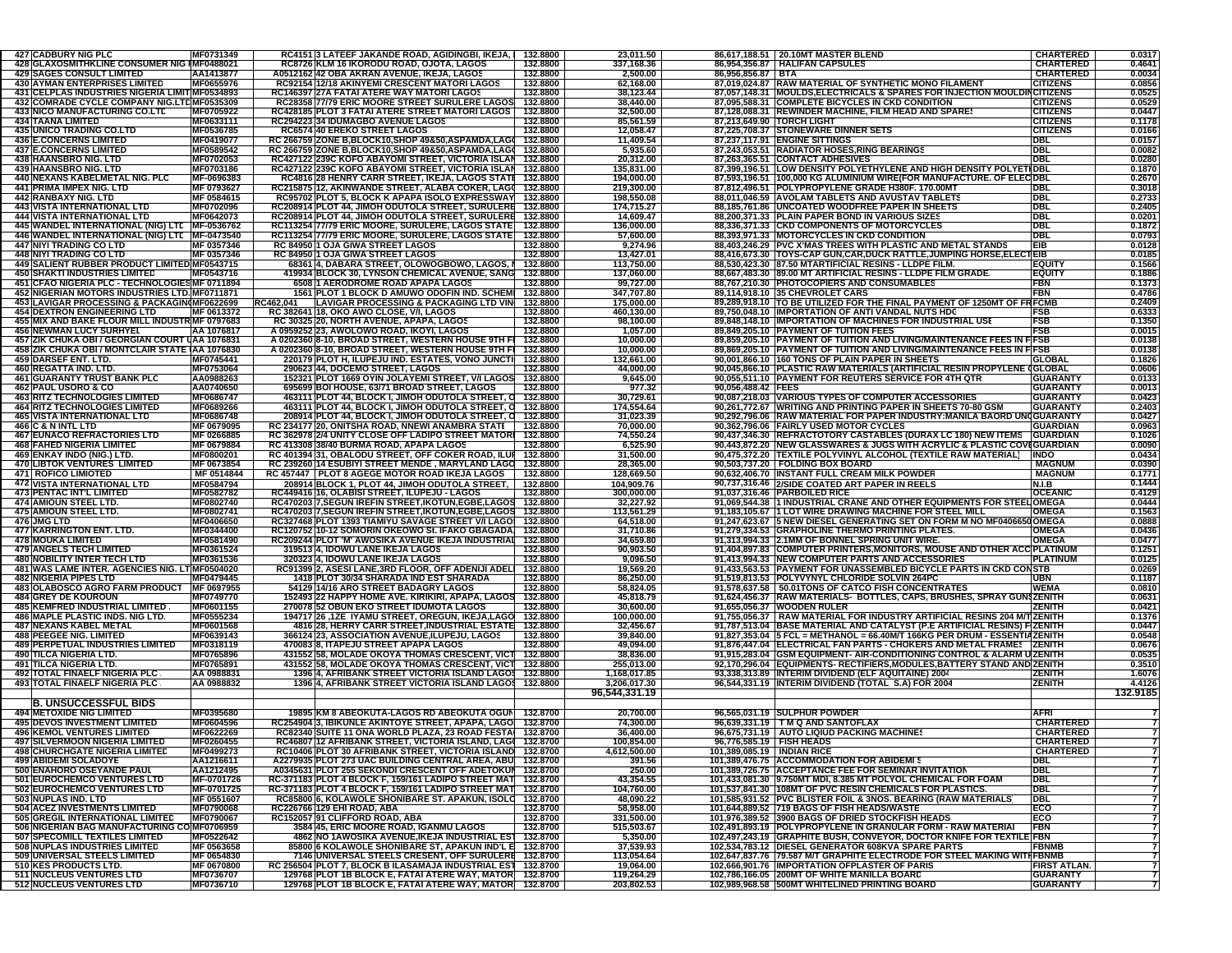| 513 NUCLEUS VENTURES LTD                                                                   | MF0610485                |                                           | 129768 PLOT 1B BLOCK E, FATAI ATERE WAY, MATOR 132.8700                                                                |          | 91,612.08               |                              | 103,081,580.66 510MT WOODFREE BOND PAPER IN SHEETS                                                                                    | <b>GUARANTY</b>                    |
|--------------------------------------------------------------------------------------------|--------------------------|-------------------------------------------|------------------------------------------------------------------------------------------------------------------------|----------|-------------------------|------------------------------|---------------------------------------------------------------------------------------------------------------------------------------|------------------------------------|
| <b>514 NUTRICIMA LIMITED</b>                                                               | MF0678606                |                                           | 495141 45-47 TOWN PLANNING WAY, ILUPEJU INDUSTI 132.8700                                                               |          | 1,133,953.58            |                              | 104,215,534.24    CONTROL SYSTEM PACKAGE, ELECTRICAL ENGINEERING PIBTC                                                                |                                    |
| <b>515 NUTRICIMA LIMITED</b>                                                               | MF0678672                |                                           | 495141 45-47 TOWN PLANNING WAY, ILUPEJU INDUSTI 132.8700                                                               |          | 386,806.70              |                              | 104,602,340.94 MULTITRACK SACHET FILLING M/C, INK JET CODER USED INIBTC                                                               |                                    |
| <b>516 NUTRICIMA LIMITED</b>                                                               | MF0678667                |                                           | 495141 45-47 TOWN PLANNING WAY, ILUPEJU INDUSTI 132.8700                                                               |          | 838,407.41              |                              | 105,440,748.35 CHILLER UNIT PACKAGE, SCANIMA AND RAW PRODUCT ST(IBTC                                                                  |                                    |
| <b>517 NUTRICIMA LIMITED</b>                                                               | MF0794551                |                                           | 495141 45-47 TOWN PLANNING WAY, ILUPEJU INDUSTI 132.8700                                                               |          | 11,792.09               |                              | 105,452,540.44 MECHANICAL SEAL, SIGHT GLASS FOR CONDENSATE RECCIBTC                                                                   |                                    |
| <b>518 NUTRICIMA LIMITED</b>                                                               | MF0794553                |                                           | 495141 45-47 TOWN PLANNING WAY, ILUPEJU INDUST 132.8700                                                                |          | 14,020.42               |                              | 105,466,560.86 INDUSTRIAL VACUUM CLEANER, HOSE COMPLETE - INDUSTIBTC                                                                  |                                    |
| <b>519 NUTRICIMA LIMITED</b>                                                               | MF0794552                |                                           | 495141 45-47 TOWN PLANNING WAY, ILUPEJU INDUSTI 132.8700                                                               |          | 193,999.94              |                              | 105,660,560.80 1,500MM LUMINAIRE THOROPROOF ANTI - CORROSIVE, SCHIBTC                                                                 |                                    |
| <b>520 NUTRICIMA LIMITED</b>                                                               | MF0794554                |                                           | 495141 45-47 TOWN PLANNING WAY, ILUPEJU INDUSTI                                                                        | 132.8700 | 283,287.03              |                              | 105,943,847.83 WATER TREATMENT PLANT ETC - INDUSTRIAL RAW MATER IBTC                                                                  |                                    |
| <b>521 TRIACTA NIGERIA LIMITED</b>                                                         | MF 0752636               |                                           | 108553 139, MURTALA MOHAMMED WAY, KANC                                                                                 | 132.8700 | 81,230.16               |                              | 106,025,077.99 NEW CAT CATERPILLAR PARTS                                                                                              | <b>MBC</b>                         |
| 522 COCA COLA NIGERIA LIMTIED                                                              | MF0672848                |                                           | 134367 PEMBERTON PLACE, 16, GERRARD ROAD.                                                                              | 132.8700 | 44,599.60               |                              | 106,069,677.59 5300 KG EURO GRAN SUNSET YELLOW CS & 1460 KG                                                                           | N.I.B                              |
| 523 COCA COLA NIGERIA LIMTIED                                                              | MF0672850                |                                           | 134367 PEMBERTON PLACE, 16, GERRARD ROAD.                                                                              | 132.8700 | 212,751.10              |                              | 106,282,428.69 620 UN BITTER LEMON - LEMON FLAVOUR & 3460L TONIC                                                                      | N.I.B                              |
| 524 COCA COLA NIGERIA LIMTIED                                                              | MF0742701                |                                           | 134367 PEMBERTON PLACE, 16, GERRARD ROAD.                                                                              | 132.8700 | 114,433.76              |                              | 106,396,862.45 112KG ORANGE ESSENCE OIL 70X                                                                                           | <u>N.I.B</u>                       |
| 525 COCA COLA NIGERIA LIMTIED                                                              | MF0742702                |                                           | 134367 PEMBERTON PLACE, 16, GERRARD ROAD.                                                                              | 132.8700 | 337,264.20              |                              | 106,734,126.65 1200 UN BITTER LEMON - LEMON FLAVOUR                                                                                   | N.I.B                              |
| 526 COCA COLA NIGERIA LIMTIED                                                              | MF0742703                |                                           | 134367 PEMBERTON PLACE, 16, GERRARD ROAD.                                                                              | 132.8700 | 30,517.00               |                              | 106,764,643.65 1 PUMP, 1 HEAT EXCHANGER WITH SS FRAME, 2                                                                              | N.I.B                              |
| 527 COCA COLA NIGERIA LIMTIED                                                              | MF0742704                |                                           | <u>134367 PEMBERTON PLACE, 16, GERRARD ROAD.</u>                                                                       | 132.8700 | 42,933.89               |                              | 106,807,577.54 17200.4 KG PROPYLENE GLYCOL                                                                                            | N.I.B                              |
| 528 COCA COLA NIGERIA LIMTIED                                                              | MF0742708                |                                           | 134367 PEMBERTON PLACE, 16, GERRARD ROAD.                                                                              | 132.8700 | 151,788.54              |                              | 106,959,366.08 11322 KG EMULSION OF NATURAL ESSENTIAL OILS                                                                            | N.I.B                              |
| 529 COCA COLA NIGERIA LIMTIED                                                              | MF0742707                |                                           | 134367 PEMBERTON PLACE, 16, GERRARD ROAD.                                                                              | 132.8700 | 48,248.24               |                              | 107,007,614.32 SPARE PARTS FOR HOMOGENIZER (MACHINERY FOR                                                                             | N.I.B                              |
| 530 PURECHEM INDUSTRIES LIMITED                                                            | MF0602791                |                                           | 115657 19, TOWN PLANNING WAY, 2ND FLOOR,<br>20770 12, REDEMPTION CRESCENT GBAGADA LAGOS                                | 132.8700 | 7,808.97                |                              | 107,015,423.29 INDUSTRIAL RAW MATERIALS: ANTHRACITE COAL                                                                              | N.I.B                              |
| 531 BEAUTYFAIR LABORATORIES LTD                                                            | MF0541880                |                                           |                                                                                                                        | 132.8700 | 18,542.00               |                              | 107,033,965.29 INDUSTRIAL PACKAGING MATERIALS                                                                                         | <b>NBM</b>                         |
| 532 INSIS LIMITED                                                                          | MF0541308                | 291160 3, ARE AVENUE BODIJA IBADAN        |                                                                                                                        | 132.8700 | 14,800.00               |                              | 107,048,765.29 AGRICULTURAL INSECTICIDE: ERICINE IOLS-PLANT GROWT NBM                                                                 |                                    |
| 533 SARA FOODS LIMITED                                                                     | MF0726762                |                                           | 435378 184/185, HAPPY HOME AVENUE KIRIKIRI LAGOS 132.8700                                                              |          | 67,548.61               |                              | 107,116,313.90 BIAXIALLY-ORIENTED POLYPROPYLENE                                                                                       | NBM                                |
| <b>534 OMEGABANK PLC</b>                                                                   | AA1031038<br>AA1031039   | RC43084 PC1 ENG. CLOSE, V/I LAGOS.        |                                                                                                                        | 132.8700 | 244.23                  |                              | 107.116.558.13 SWIFT PAYMENT.                                                                                                         | OMEGA                              |
| 535 OMEGABANK PLC<br>536 ADEKUNLE ADEBAMBO                                                 | AA1299565                | RC43084 PC1 ENG. CLOSE, V/I LAGOS.        |                                                                                                                        | 132.8700 | 148.85<br>7,790.00      |                              | 107,116,706.98 SWIFT PAYMENT.<br>107,124,496.98 TUITION FEES FOR SEMESTER 2                                                           | <b>OMEGA</b><br><b>PLATINUM</b>    |
|                                                                                            |                          |                                           | A209899 55 MBA STREET AJEGUNLE OLODI APAPA LAG 132.8700                                                                |          |                         |                              |                                                                                                                                       |                                    |
| 537 PLATINUM BANK LIMITED                                                                  | AA1381215                |                                           | 125478 PLOT 707, ADEOLA HOPEWELL STREET VICTOR 132.8700                                                                |          | 2,316.00                |                              | 107,126,812.98 EQUANT IPVN MONTHLY RECURRING CHARGES JUNE/SEPT PLATINUM                                                               |                                    |
| 538 NAGODE INDUSTRIES LIMITED<br>539 UNILEVER NIGERIA PLC                                  | MF0438914<br>MF0769026   |                                           | RC134615 PLOT 4, BLOCK F 159/161, LADIPO STREET, MU 132.8700<br>RC113 1 BILLINGSWAY ROAD, OREGUN, IKEJA, LAGO 132.8700 |          | 34,200.00<br>184,017.67 |                              | 107,161,012.98 120MT OF TOLULENE DI ISOCYNATES<br>107,345,030.65 PAYMENT FOR 1 BAG FORM, FILL AND SEAL MACHINE SVE 1STB               | <b>STANBIC</b>                     |
| 540 UNILEVER NIGERIA PLC                                                                   | MF0639989                |                                           | RC113 1 BILLINGSWAY ROAD, OREGUN, IKEJA, LAGO 132.8700                                                                 |          | 302,203.10              |                              | 107,647,233.75 PAYMENT FOR ENGINEERING ITEMS                                                                                          | <b>STB</b>                         |
| 541 SHELL NIGERIA OIL PRODUCTS LIMIT MF0730082                                             |                          |                                           | 393746 FREEMAN HOUSE 21/22, MARINA LAGOS                                                                               | 132.8700 | 871,352.28              |                              | 108,518,586.03 IMPORTATION OF CARADOL MD42 - 15 (POLYOL                                                                               | STD. CHART.                        |
| 542 AICE INVESTMENT CO LTD                                                                 | MF0800251                | 261079 22 OGBUFOR ROAD NNEWI              |                                                                                                                        | 132.8700 | 65,000.00               |                              | 108,583,586.03 FAIRLY USED MOTORCYCLES V80, VESPA. VARIOUS QTY                                                                        | <b>UBN</b>                         |
| <b>543 BEAUTY BASE LTD</b>                                                                 | MF0724672                | 223232 152 ABA - OWERRI RD ABA            |                                                                                                                        | 132.8700 | 63,500.00               |                              | 108,647,086.03 EQUIPMENT & MACHINERY FOR SOAP PRODUCTION                                                                              | UBN                                |
| <b>544 CHEMLAP NIG LTD</b>                                                                 | MF0479732                | 58270 KM5 OLD ABA / OWERRI RD ABA         |                                                                                                                        | 132.8700 | 406,600.68              |                              | 109,053,686.71 16.80MT OF SOLVENT NAPTHA 100 NEW GOODS                                                                                | <b>UBN</b>                         |
| 545 CUTIX PLC                                                                              | MF0479918                |                                           | 50599 17 OLUTOSIN AJAYI ST, AJAO EST SHODI                                                                             | 132.8700 | 183,590.00              |                              | 109,237,276.71 ABT. 27MT ELECTROLYTIC CONTINOUS CAST                                                                                  | <b>UBN</b>                         |
| <b>546 FLOUR MILLS PLC</b>                                                                 | MF0488816                | 2343 2 OLD DOCK ROAD APAPA                |                                                                                                                        | 132.8700 | 136,586.28              |                              | 109,373,862.99 521.083 MT HARD AMBER DURUM WHEAT                                                                                      | <b>UBN</b>                         |
| <b>547 INTERPAK LTD</b>                                                                    | MF0607013                |                                           | 78529 BLK. K, PLOT 3 OLUYOLE EST IBADAN                                                                                | 132.8700 | 268,746.63              |                              | 109,642,609.62 510MT WHITE LINED CHIBOARD                                                                                             | <b>UBN</b>                         |
| 548 NIGERIA BAG. MFG. CO. LTD                                                              | MF0724279                |                                           | 3584 45, ERIC MOORE ROAD, IGANMU, LAGOS                                                                                | 132.8700 | 446,732.96              |                              | 110,089,342.58 POLYPROPYLENE IN GRANULAR FORM TYPE 6100                                                                               | UBN                                |
| 549 SINO PP WOVEN BAG NIG LTD                                                              | MF0664958                | 374316 KM5 HADEJA ROAD , KANO             |                                                                                                                        | 132.8700 | 201,240.00              |                              | 110,290,582.58 POLYPROPYLENE YARN GRADE H5300 PRIME                                                                                   | UBN                                |
| 550 SONA BREWERIES PLC                                                                     | MF0724806                |                                           | 22949 KM 40 LAGOS-ABEOKUTA ROAD SANGO OTTA                                                                             | 132.8700 | 1,417.10                | 110.291.999.68 MARSH FILTER  |                                                                                                                                       | UBN                                |
| <b>551 SONA BREWERIES PLC</b>                                                              | MF0176799                |                                           | 22949 KM 40 LAGOS-ABEOKUTA ROAD SANGO OTTA                                                                             | 132.8700 | 1.700.000.00            |                              | 111.991.999.68 BREWERY BOTTLING LINE                                                                                                  | <b>UBN</b>                         |
| <b>552 WEST AFRICAN MILK CO</b>                                                            | MF0672268                |                                           | 11330 PLOT 2B ACME ROAD, IKEJA IND EST OGBA                                                                            | 132.8700 | 633,192.00              |                              | 112,625,191.68 150MT OF DOMOLAT CS-05                                                                                                 | UBN                                |
| 553 WEST AFRICAN PORTLAND                                                                  | MF0697865                |                                           | <b>1858 ELEPHANT CEMENT HSE. IKEJA CENTRAL</b>                                                                         | 132.8700 | 146,136.93              |                              | 112,771,328.61 NEW, USED PRECONDITION SPARE PARTS                                                                                     | <b>UBN</b>                         |
| 554 CORMART (NIGERIA) LIMITED                                                              | MF 0559155               |                                           | 34618 20, CHIEF BENSON ANORUE STREET APAKUN                                                                            | 132.8700 | 26,940.00               |                              | 112,798,268.61   13,000KGS OF LANTTE (RAW MATERIAL FOR MANUFACTUR WEMA                                                                |                                    |
| 555 CORMART (NIGERIA) LIMITED<br><b>556 NEWSSTAND AGENCIES LIMITED</b>                     | MF 0559156               |                                           | 34618 20, CHIEF BENSON ANORUE STREET APAKUN   132.8700                                                                 |          | 30,710.00               |                              | 112,828,978.61   13,000KGS OF LANETTE WAXA O (RAW MATERIAL FOR MANWEMA<br>112,849,747.86 9,000COPIES OF UK MAGAZINES FOR JULY 2004    |                                    |
| <b>557 NEWSSTAND AGENCIES LIMITED</b>                                                      | MF 0646113<br>MF 0646109 |                                           | 122373 6A IYA OLOYE CRESCENT IDI ROKO MARYLANI 132.8700<br>122373 6A IYA OLOYE CRESCENT IDI ROKO MARYLANI 132.8700     |          | 20,769.25<br>6,461.56   |                              | 112,856,209.42 820COPIES AMERICAN MAGAZINES FOR JULY 2004                                                                             | <b>WEMA</b><br><b>WEMA</b>         |
| 558 COSCHARIS MOTORS LIMITED.                                                              | MF 0159760               |                                           | 56536 1-7, COSCHARIS STR., MAZA-MAZA, LAGOS VII 132.8700                                                               |          | 288,176.00              |                              | 113,144,385.42 BEARING AUTOPARTS                                                                                                      | <b>ZENITH</b>                      |
| <b>559 MERCHANT INVESTORS LIMITED</b>                                                      | MF0749188                |                                           | 14498 63, ENU - OWA STREET, IDUMAGBO LAGOS                                                                             | 132.8700 | 8,300.00                | 113,152,685.42 ROOFING NAILS |                                                                                                                                       | <b>ZENITH</b>                      |
| <b>560 MERCHANT INVESTORS LIMITED</b>                                                      | MF0749187                |                                           | 14498 63, ENU - OWA STREET, IDUMAGBO LAGOS                                                                             | 132.8700 | 22,000.00               | 113,174,685.42 PAPERBOARD    |                                                                                                                                       | <b>ZENITH</b>                      |
| 561 UNIVERSAL STEELS                                                                       | MF0522158                |                                           | 7146 UNIVERSAL STEELS CRESCENT IKEJA LAGOS 132.8700                                                                    |          | 12,954.00               |                              | 113,187,639.42 INDUSTRIAL RAW MATERIAL - 22T CHINA CLAY                                                                               | <b>ZENITH</b>                      |
| 562 DUNLOP NIGERIA PLC                                                                     | MF0662309                | 2736 OBA AKRAN AVENUE IKEJA               |                                                                                                                        | 132.8600 | 4,307.76                |                              | 113,191,947.18 EXTERNAL FILTERS AND ENGINE FILTERS                                                                                    | <b>AFRI</b>                        |
| 563 DUNLOP NIGERIA PLC                                                                     | MF0662310                | 2736 OBA AKRAN AVENUE IKEJA               |                                                                                                                        | 132.8600 | 314,317.00              |                              | 113,506,264.18 7X40' CONTAINER DUNLOP BRAND TYRES                                                                                     | <b>AFRI</b>                        |
| <b>564 DUNLOP NIGERIA PLC</b>                                                              | MF0662302                | 2736 OBA AKRAN AVENUE IKEJA               |                                                                                                                        | 132.8600 | 51,500.00               |                              | 113,557,764.18 NYLON FIBRE DIPPED & STRETCHED TO DUNLOP SPEC                                                                          | <b>AFRI</b>                        |
| 565 DUNLOP NIGERIA PLC                                                                     | MF0662308                | 2736 OBA AKRAN AVENUE IKEJA               |                                                                                                                        | 132.8600 | 3,778.94                |                              | 113,561,543.12 18' FILTER ELEMENTS 11-P421/1236/59                                                                                    | <b>AFRI</b>                        |
| 566 AFROCOMMERCE (W A) LTD                                                                 | MF0732151                |                                           | RC3991 16 COMMERCIAL ROAD, APAPA, LAGOS                                                                                | 132.8600 | 27,391.22               | 113,588,934.34   SOLID TYRES |                                                                                                                                       | <b>CHARTERED</b>                   |
| 567 BUDDAN INDUSTRIES LTD                                                                  | MF0731479                |                                           | RC468285 42 ADELABU STREET, SURULERE, LAGOS                                                                            | 132.8600 | 45,293.88               | 113,634,228.22 ENAMEL WARE   |                                                                                                                                       | <b>CHARTERED</b>                   |
| 568 KAVITA IMPEX LIMITED                                                                   | MF0731451                |                                           | RC469107 42 ADELABU STREET, SURULERE, LAGOS                                                                            | 132.8600 | 142,503.49              |                              | 113,776,731.71 EMBROIDERY MACHINES                                                                                                    | <b>CHARTERED</b>                   |
| 569 AKEBONO INDUSTRIAL CO.LTD                                                              | MF0705589                | RC81347 163B SINARI DARANIJO STREET LAGOS |                                                                                                                        | 132.8600 | 272,500.00              |                              | 114,049,231.71 JINCHENG MOTORCYCLE CKD COMPONENTS                                                                                     | <b>CITIZENS</b>                    |
| <b>570 RODCO NIGERIA LIMITED</b>                                                           | MF0737326                | RC 22372 42 OGUDU ROAD OJOTA LAGOS        |                                                                                                                        | 132.8600 | 5,000.00                |                              | 114,054,231.71 ODORIFEROUS MIXTURES                                                                                                   |                                    |
| 571 NIGERCHIN ELECTRICAL DEVELOPMI MF 0623224                                              |                          |                                           | RC 6900 1, AYODELE DIYAN ROAD, IKEJA INDUSTRIAL                                                                        | 132.8600 |                         |                              |                                                                                                                                       | EIB                                |
| 572 NEW LORD NIG. LTD.                                                                     | MF0729848                |                                           |                                                                                                                        |          | 161,354.47              |                              | 114,215,586.18 IMPORTATION OF 75MT EC GRADE ALUMINIUM WIRE                                                                            | <b>FSB</b>                         |
|                                                                                            |                          |                                           | RC 39120 15, AMINU JINODU CLOSE, IGANMU IND. ESTAT                                                                     | 132.8600 | 39,306.00               |                              | 114,254,892.18 ELECTRICAL MAKE AND BREAK SWITCHES (ELECT. APPLIA(INDO                                                                 |                                    |
| 573 WAHUM PACKAGING LTD                                                                    | MF0689195                |                                           | RC14694 3, ADENIYI JONES AVENUE, IKEJA, LAGOS                                                                          | 132.8600 | 51,936.44               |                              | 114,306,828.62 PAYMENT FOR 375MT FLUTING PAPER (INDUSTRIAL RAW M/STB                                                                  |                                    |
| 574 HAFFAR IND COLTD                                                                       | MF0480245                |                                           | 6432 359/361 AGEGE MOTOR ROAD MUSHIN LAGOS                                                                             | 132.8600 | 38,450.00               |                              | 114,345,278.62 ABT.20000 KGS 100% ACRYLIC FIBRE                                                                                       | UBN                                |
| 575 HOMUS IND. LTD                                                                         | MF 0794098               |                                           | 216731 PLOT 15&16, BLK XIII IND. EST. OTA OGUN STA                                                                     | 132.8600 | 56,000.00               |                              | 114,401,278.62 INDUSTRIAL RAW MATERIAL FOR PLASTIC INDUSTRY -40 M1ZENITH                                                              |                                    |
|                                                                                            | MF0081763                |                                           | RC033374 PLOT 2&3, ALAKOSO AVENUE, IJESHA , LAGOS                                                                      | 132.8500 | 41,964.36               |                              | 114,443,242.98 IMPORTATION OF SPARE PARTS FOR NETSTAL 1MM BOGE (ACCESS                                                                |                                    |
| <b>576 TRANSERVE NIGERIA LTD</b><br><b>577 CHIFY INVESTMENT LTD</b>                        | MF0630836                |                                           | 321905 37 MARINA, UNITY HOUSE 4TH FLOOR LAGOS IS                                                                       | 132.8500 | 48,417.50               |                              | 114,491,660.48   MOTTLED AND BROWN KRAFTLINER IN REELS (STOCKLOT BROAD                                                                |                                    |
| 578 G N IHEAKU & CO LIMITED                                                                | MF0758418                | RC37325 24 OLD MARKET ROAD, ONITSHA       |                                                                                                                        | 132.8500 | 153,920.00              | 114,645,580.48 STOCK FISH    |                                                                                                                                       | <b>CHARTERED</b>                   |
| 579 MIKANO INTERNATIONAL LIMITED                                                           | MF 0703836               |                                           | RC36027 PLOT 34/35 ACME ROAD, OGBA, IKEJA, LAGOS                                                                       | 132.8500 | 1,243,351.90            |                              | 115,888,932.38 PERKINS ENGINE, STAMFORD ALTERNATOR, PANEL AND ACDBL                                                                   |                                    |
| 580 NEW HOME APPLIANCE INDUSTRIES MF-0516646<br>581 WESTERN METAL PRODUCT COMPANMF-0672134 |                          |                                           | RC34806 PLOT 721 ADETOKUNBO ADEMOLA STREET, VI 132.8500                                                                |          | 28,327.99<br>118,513.06 |                              | 115,917,260.37 KNOCKED DOWN COMPONENTS OF IGNIS AIRCONDITIONING DBL                                                                   | DBL                                |
| 582 AVON CROWN CAPS & CONTAINERS MF0690542                                                 |                          |                                           | RC25381 18 WEMPCO ROAD, OGBA SCHEME, IKEJA, LAC 132.8500<br>22940 22A SAPARA WILLIAMS STREET V.I. ISLAND LA 132.8500   |          | 714,000.00              |                              | 116,035,773.43 81 M/T ZINC ALUMINIUM ALLOY<br>116,749,773.43 INDUSTRIAL RAW MATERIAL - COATED TINPLATE                                | FBN                                |
| 583 G.N IHEAKU & CO LTD                                                                    |                          |                                           | 37325 24 OLD MARKET ROAD, ONITSHA, ANAMBRA S 132.8500                                                                  |          | 299,655.00              |                              | 117,049,428.43 880 BALES NORWEGIAN STOCKFISH                                                                                          | <b>FBNMB</b>                       |
| 584 AL-SATIVA PHARMACEUTICALS LTE MF 0613328                                               | MF 0662244               | RC 78760 37, APATA STREET, SHOMOLU, LAGOS |                                                                                                                        | 132.8500 | 10,000.00               |                              | 117,059,428.43  IMPORTATION OF STONE WARE                                                                                             | FSB                                |
| 585 AVON CROWNCAPS & CONTAINERS NIF0690535                                                 |                          |                                           | 22940 22 MUSA YAR'ADUA STREET, V/I LAGOS                                                                               | 132.8500 | 570,000.00              |                              | 117,629,428.43 INDUSTRIAL RAW MATERIAL -COATED TINPLATE                                                                               | <b>GUARANTY</b>                    |
| <b>586 DANA FOODS LIMITED</b>                                                              | MF0269445                | 304446 54 MARINA STREET, LAGOS            |                                                                                                                        | 132.8500 | 738,000.00              |                              | 118,367,428.43 INDIAN PAR BOILED RICE IR-64                                                                                           | GUARANTY                           |
|                                                                                            | MF0672364                |                                           | 157591 18, WEMPCO ROAD, PLOT 1A, BLOCK D, OGBA 132.8500                                                                |          | 384,239.89              |                              | 118,751,668.32 1,975 KGS OF ASPLIT AND 1,258 PCS SPECIAL SANDING PAFIBTC                                                              | 7                                  |
| 587 OMO WOOD INDUSTRY LIMITED<br><b>588 BENUE CEMENT COMOANY</b>                           | MF0648510                |                                           | 15545 1 ALFRED REWANE ROAD FALOMO IKOYI LAG( 132.8500                                                                  |          | 523,082.00              |                              | 119,274,750.32 CATERPILLAR HYDROLIC ESCAVATOR                                                                                         | <b>INTERCON.</b><br>$\overline{7}$ |
| 589 INTERCONTINENTAL BANK PLC                                                              | AA1046972                |                                           | 125352 PLOT 999C DANMOLE STREET V/I LAGOS                                                                              | 132.8500 | 2,827.07                |                              | 119,277,577.39 SWIFT BILL PAYMENT                                                                                                     | <b>INTERCON.</b>                   |
| 590 RIMA MINING COMPANY NIGERIA LIM MF0428788                                              |                          | 409836 15 NAGOGO ROAD KADUNA              |                                                                                                                        | 132.8500 | 1.525.000.00            |                              | 120,802,577.39 BAGGED NPK FERTILIZER (15.15.15)                                                                                       | <b>INTERCON.</b><br>$\overline{7}$ |
| 591 TOFA GENERAL ENTERPRISES LIMITIMF0570150                                               |                          |                                           | 27396 469 HOTORO COMMERCIAL LAYOUT KANO                                                                                | 132.8500 | 114,240.00              |                              | 120,916,817.39 STAHL FOLDING MACHINE, MODEL KH 66/4/KTL/FFH/SAK56.IINTERCON.                                                          | $\overline{7}$                     |
| <b>592 LOTUS PLASTICS LIMITED</b>                                                          | MF 0752221               |                                           | 189434 PLOT 999C, DANMOLE STREET, VICTORIA ISLA 132.8500                                                               |          | 192,000.00              |                              | 121,108,817.39 POLYPROPYLENE COPOLYMER                                                                                                | <b>MBC</b>                         |
|                                                                                            |                          |                                           | 180434 ALL SEASONS PLAZA, LATEEF JAKANDE                                                                               | 132.8500 | 8,961.25                |                              | 121,117,778.64 SPARES FROM NORDSON ENGINEERING GMBH USED FOR                                                                          | <b>N.I.B</b>                       |
| 593 PROCTER & GAMBLE NIGERIA LTD. MF0742160<br>594 PROCTER & GAMBLE NIGERIA LTD. MF0742169 |                          |                                           | 180434 ALL SEASONS PLAZA, LATEEF JAKANDE                                                                               | 132.8500 | 11,035.48               |                              | 121,128,814.12 RECLOSURE TAPE USED FOR PAMPERS PRODUCTION                                                                             | N.I.B                              |
| 595 PROCTER & GAMBLE NIGERIA LTD. MF0488387                                                |                          |                                           | 180434 ALL SEASONS PLAZA, LATEEF JAKANDE                                                                               | 132.8500 | 29,878.78               |                              | 121,158,692.90 ADHESIVE INNER CUFF ELASTIC USED FOR PAMPERS                                                                           | N.I.B                              |
|                                                                                            |                          |                                           |                                                                                                                        |          |                         |                              |                                                                                                                                       |                                    |
| 596 PROCTER & GAMBLE NIGERIA LTD. MF0742158<br>597 Fareast Mercantile Limited MF0618382    |                          |                                           | 180434 ALL SEASONS PLAZA, LATEEF JAKANDE 132.8500<br>RC1104 721, Adetokunbo Ademola Street, V/Island, Lago 132.8500    |          | 31,083.86<br>16,229.03  |                              | 121,189,776.75 TISSUE IN JUMBO ROLLS USED FOR ALWAYS PRODUCTION N.I.B<br>121,206,005.78 1,950 Cans of Weikfield Baking Powder         |                                    |
| 598 CENTURY POLYESTER<br>599 KINGSDEY FAVOUR VENTURES                                      | MF 0546973<br>MF0769231  | 83211 PLT 64 IKORODU IND ESTATE           | LAZ 150709 1, BALOGUN STREET, ANIFOWOSE, IKEJA, LAG 132.8500                                                           | 132.8500 | 150,000.00<br>23,960.00 |                              | 121,356,005.78 POLYESTER CHIPS IST GRADE SEMI DULL MATERIAL<br>121,379,965.78 PAYMENT FOR 20 BY 30CM AND 40 BY 40CM CERAMIC TILES STB | <b>REGENT</b>                      |